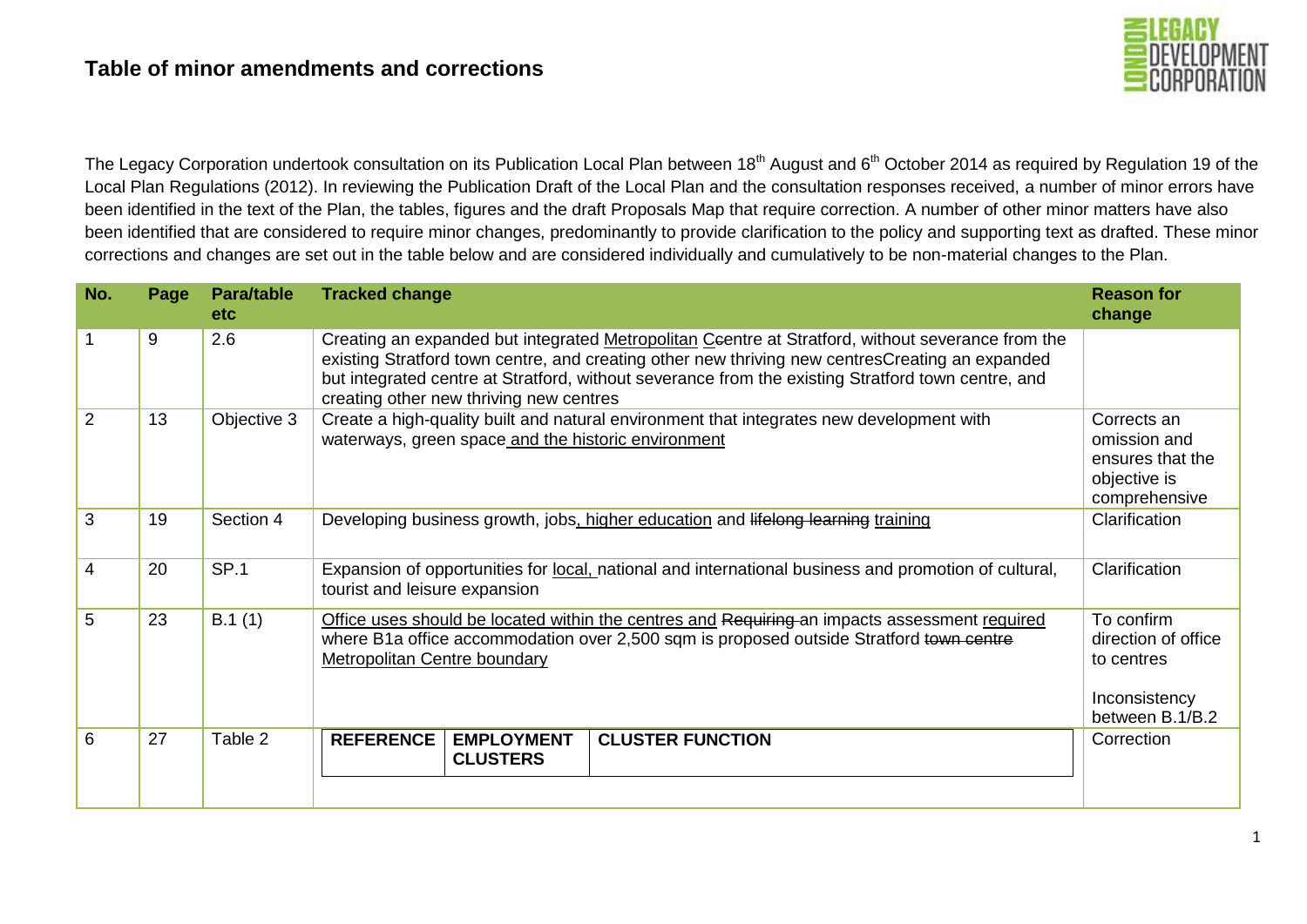

| No.            | Page | <b>Para/table</b><br>etc | <b>Tracked change</b>                        |                                                                                                                                                                                                                                        |                                                                                                                                                                                                                                                                                                                                                                                                                                                                                                                                                                                                                                                                                                                                                                                                                                                                                                                                                                         | <b>Reason for</b><br>change                                                |
|----------------|------|--------------------------|----------------------------------------------|----------------------------------------------------------------------------------------------------------------------------------------------------------------------------------------------------------------------------------------|-------------------------------------------------------------------------------------------------------------------------------------------------------------------------------------------------------------------------------------------------------------------------------------------------------------------------------------------------------------------------------------------------------------------------------------------------------------------------------------------------------------------------------------------------------------------------------------------------------------------------------------------------------------------------------------------------------------------------------------------------------------------------------------------------------------------------------------------------------------------------------------------------------------------------------------------------------------------------|----------------------------------------------------------------------------|
|                |      |                          | <b>B.1a2</b><br><b>B.1a3</b><br><b>B.1b8</b> | Fish Island<br>South including<br><b>Bow Midland</b><br>West Rail Site<br>Strategic<br>Industrial<br>Location<br>(Preferred<br>Industrial<br>Location<br><b>Bow Goods</b><br>Yard East and<br>West<br><b>Rick Roberts</b><br>Way North | A range of significant B2 and B8 Use Classes of industrial,<br>warehousing, transport, waste management and distribution<br>a.A safeguarded rail head and associated bulk freight<br>distribution use. Uses should make effective use of the<br>railhead, including potential for aggregate distribution and for<br>concrete batching, the manufacture of coated materials, other<br>concrete products and handling, processing and distribution<br>of or aggregate material. Only small-scale supporting<br>ancillary uses will be supported.<br>A safeguarded rail head and associated bulk freight<br>distribution use. B2, B8 and waste management uses are<br>appropriate. Only development supporting the rail-related<br>(and at Bow West aggregates distribution uses) and small-<br>scale ancillary uses will be supported.<br>A cluster of existing high-quality industrial design and<br>manufacturing uses of B2 and B8 Use Classes in modern<br>buildings. | Clarification                                                              |
| $\overline{7}$ | 28   | B.2(4)                   | other Centres                                |                                                                                                                                                                                                                                        | Requiring a retail and leisure impacts assessment where a main town centre retail or leisure use is<br>proposed of more than 2,500sqm outside the Metropolitan Centre boundary and 200sqm outside                                                                                                                                                                                                                                                                                                                                                                                                                                                                                                                                                                                                                                                                                                                                                                       | Clarification and<br>inconsistency<br>between B.1/B.2                      |
| 8              | 28   | B.2(5)                   |                                              | the Metropolitan Centre, subject to (3) above                                                                                                                                                                                          | Allowing edge-of-centre development supporting cultural, sporting and visitor growth associated at                                                                                                                                                                                                                                                                                                                                                                                                                                                                                                                                                                                                                                                                                                                                                                                                                                                                      | To confirm<br>sequential test<br>requirement                               |
| 9              | 31   | Table 3                  |                                              |                                                                                                                                                                                                                                        | Provision of approximately 55,000 sqm (NIA) of additional retail comparison floorspace across the<br>whole of the town-Metropolitan Ceentre to 2030, focused to the centre-east <sup>13</sup><br>(Footnote)13. Focused to the eastern part of Stratford Metropolitan Centre (as extended) within the<br>London Borough of Newham's administrative area for planning purposes. The floorspace figure<br>over whole plan period is indicative, with a confirmed requirement of 14,000 to 2021 and with the<br>requirement from 2021 to 2030 subject to review before 2021.                                                                                                                                                                                                                                                                                                                                                                                                | To confirm need<br>for review of retail<br>evidence within<br>Plan Period. |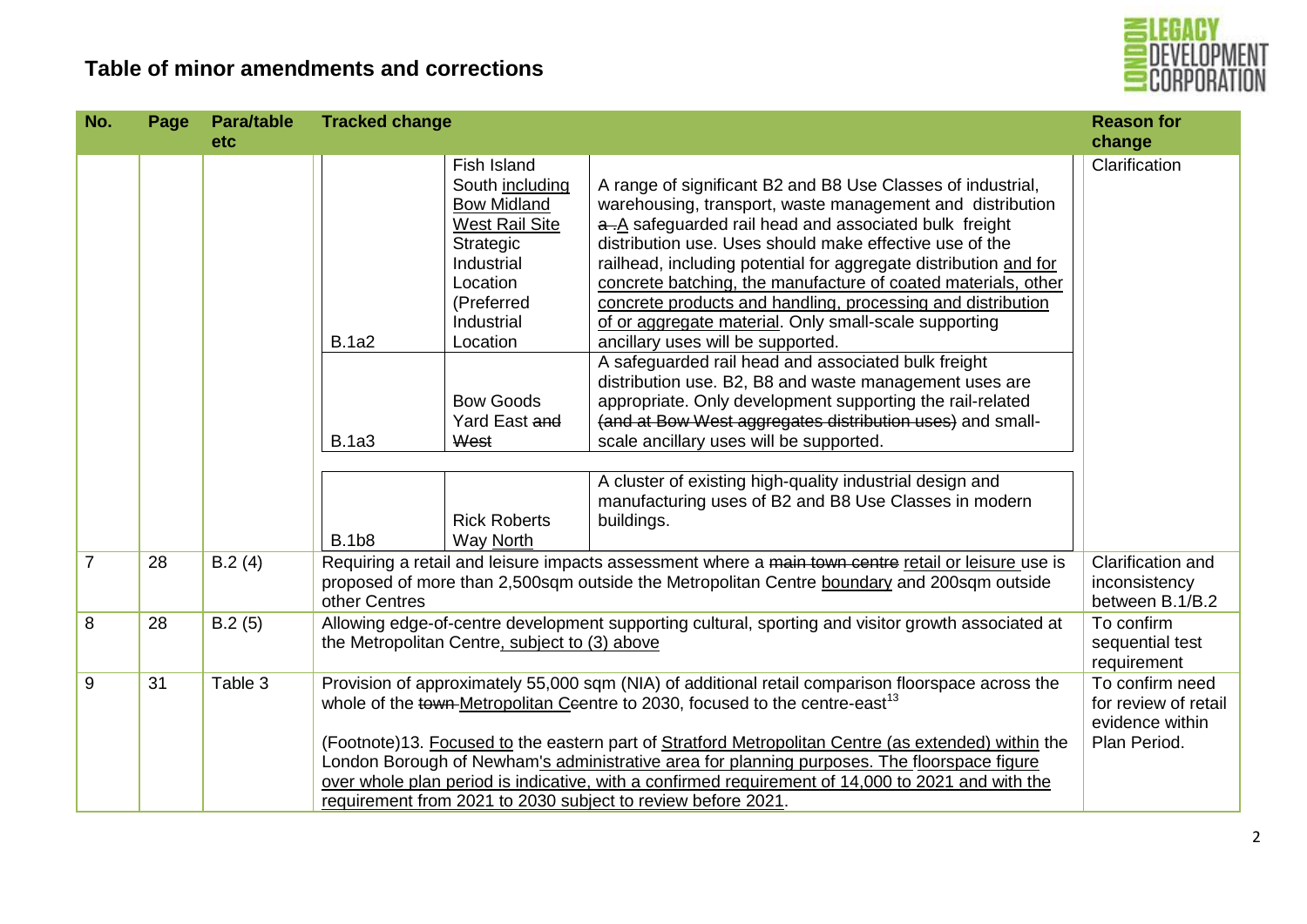



| No. | Page | <b>Para/table</b><br><b>etc</b> | <b>Tracked change</b>                                                                                                                                                                                                                                                                                                                                                                                                                                                                                                                                                                                                                                                                                                                                                                                                                                                                                                                                                                                                                                                                                                                                                                                                                                                                                                                                | <b>Reason for</b><br>change                                                                                      |
|-----|------|---------------------------------|------------------------------------------------------------------------------------------------------------------------------------------------------------------------------------------------------------------------------------------------------------------------------------------------------------------------------------------------------------------------------------------------------------------------------------------------------------------------------------------------------------------------------------------------------------------------------------------------------------------------------------------------------------------------------------------------------------------------------------------------------------------------------------------------------------------------------------------------------------------------------------------------------------------------------------------------------------------------------------------------------------------------------------------------------------------------------------------------------------------------------------------------------------------------------------------------------------------------------------------------------------------------------------------------------------------------------------------------------|------------------------------------------------------------------------------------------------------------------|
|     |      |                                 |                                                                                                                                                                                                                                                                                                                                                                                                                                                                                                                                                                                                                                                                                                                                                                                                                                                                                                                                                                                                                                                                                                                                                                                                                                                                                                                                                      |                                                                                                                  |
| 10  | 34   | B.4                             | will be acceptable encouraged where it:                                                                                                                                                                                                                                                                                                                                                                                                                                                                                                                                                                                                                                                                                                                                                                                                                                                                                                                                                                                                                                                                                                                                                                                                                                                                                                              | To add positivity<br>to policy                                                                                   |
| 11  | 37   | <b>B.5</b>                      | Section 106 Agreements will be sought for major development proposals and where necessary,<br>other applications to secure appropriate commitments and targets for employment skills, training<br>and job opportunities for local residents.                                                                                                                                                                                                                                                                                                                                                                                                                                                                                                                                                                                                                                                                                                                                                                                                                                                                                                                                                                                                                                                                                                         | To allow S106 to<br>be used for<br>smaller schemes<br>where necessary,<br>to be dined within<br>the S106 SPD.    |
| 12  | 41   | 5.1                             | Growth Boroughs and London as a whole as well as helping meet London's strategic need for<br>new homes.                                                                                                                                                                                                                                                                                                                                                                                                                                                                                                                                                                                                                                                                                                                                                                                                                                                                                                                                                                                                                                                                                                                                                                                                                                              | Clarification                                                                                                    |
| 13  | 41   | Objective 1                     | Delivering approximately more than 24,000                                                                                                                                                                                                                                                                                                                                                                                                                                                                                                                                                                                                                                                                                                                                                                                                                                                                                                                                                                                                                                                                                                                                                                                                                                                                                                            | To confirm will<br>seek to exceed<br>housing target                                                              |
| 14  | 42   | 5.3                             | Figure 9, the housing trajectory, shows the ability to deliver housing against the housing target<br>over the Plan period. It shows that within the last five years delivery is less certain; however,<br>London Plan targets will be reviewed by 2019/2020. The five per cent buffer will be met for the first<br>five years, but it may not be possible on a rolling five-year basis. The London Plan recognises the<br>difficulty of this approach. Nonetheless, the cumulative housing target is expected to be exceeded,<br>with more than 24,000 homes delivered over the Plan period through the creation of additional<br>capacity and greater delivery on small sites than anticipated. The Legacy Corporation will monitor<br>and keep under review progress in seeking to achieve and where possible exceed the housing<br>target, in particular against potential sources contained within London Plan Policy 3.3, introducing<br>measures to enhance delivery, update evidence, investigate capacity requirements or amend<br>targets where required. The quantum and timescale of development are subject to change. The<br>trajectory and the list of key sites available in Appendix 2 will be kept under review within the<br>Authority Monitoring Report (AMR), with delivery rates reflected within the rolling five year target. | To clarify<br>monitoring and<br>review matters in<br>relation to housing<br>To better accord<br>with London Plan |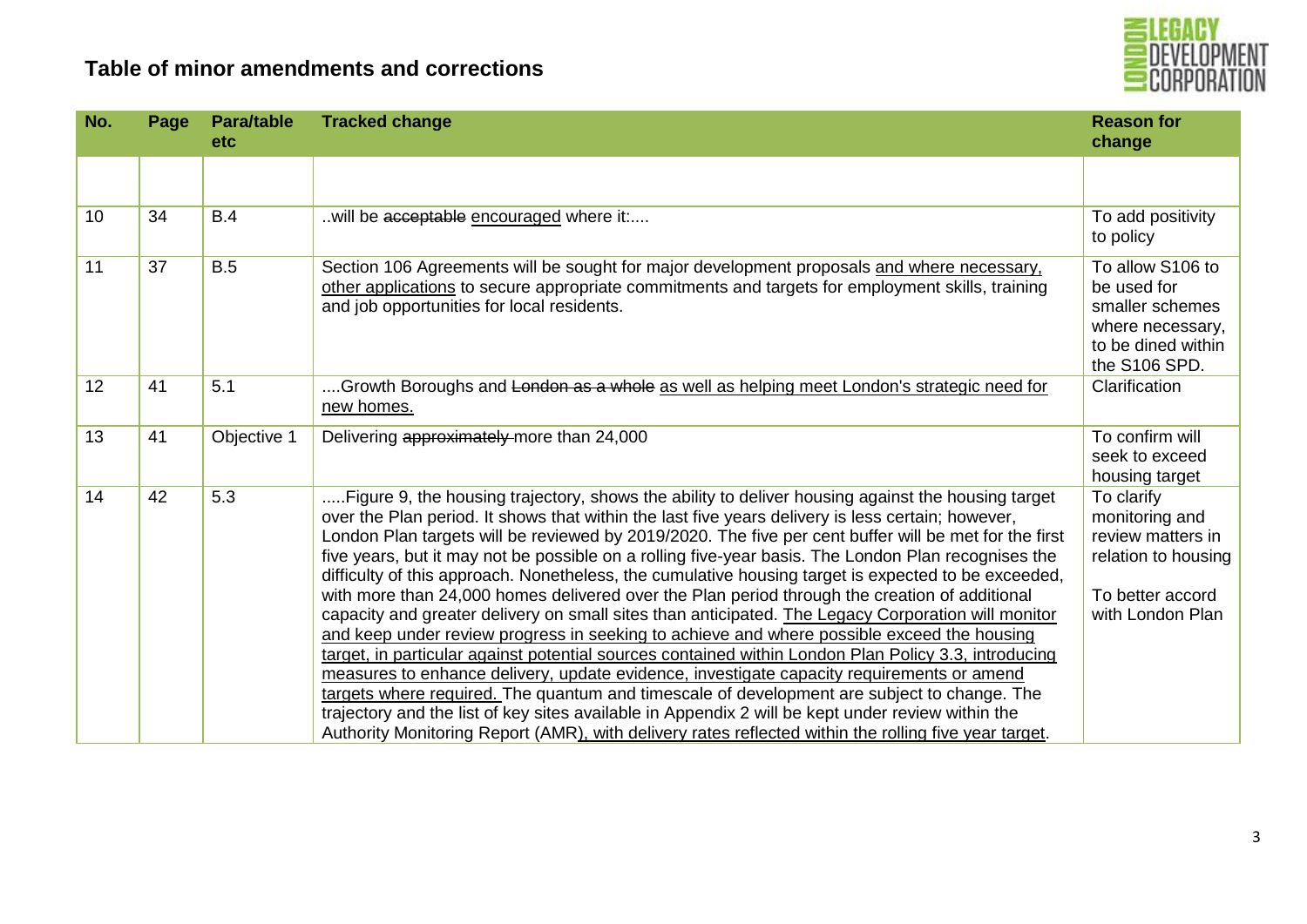

| No. | Page | <b>Para/table</b><br>etc | <b>Tracked change</b>                                                                                                                                                                                                                                                                                                                                                                                                                                                                                                                                                                                                                                                                                                                                                    | <b>Reason for</b><br>change             |
|-----|------|--------------------------|--------------------------------------------------------------------------------------------------------------------------------------------------------------------------------------------------------------------------------------------------------------------------------------------------------------------------------------------------------------------------------------------------------------------------------------------------------------------------------------------------------------------------------------------------------------------------------------------------------------------------------------------------------------------------------------------------------------------------------------------------------------------------|-----------------------------------------|
| 15  | 51   | H.3                      | Net loss of older persons' accommodation will only be acceptable where it is unsuitable or below<br>relevant standards and incapable of meeting standards at reasonable expense. The Legacy<br>Corporation will allow-support provision of new specialist older persons' accommodation which will<br>be acceptable where                                                                                                                                                                                                                                                                                                                                                                                                                                                 | Clarification                           |
| 16  | 51   | H.3(5)                   | Conventional housing dDelivery of non-specialist housing is not compromised.                                                                                                                                                                                                                                                                                                                                                                                                                                                                                                                                                                                                                                                                                             | Conventional<br>housing is<br>undefined |
| 17  | 52   | 5.17                     | All types of older persons accommodation should meet National Minimum Standards for Care<br>Homes for Older People or be designed for the needs of future occupants, staff and visitors while<br>maintaining flexibility of tenure, in accordance with the Design Principles for Extra Care Housing,<br>2008. Existing accommodation shall only be lost where these design standards are incapable of<br>being met through re-configuration of the accommodation. This will be assessed by the cost of work<br>to meet standards and specialist viability appraisal. Identified increased strategic and local needs<br>for older persons' accommodation mean it is unlikely that a case for a lack of need for specialist<br>older persons' accommodation can be proven. | Clarification                           |
| 18  | 52   | 5.19                     | Provision should align closely with requirements, so the Legacy Corporation will seek to ensure that<br>specialist, and sometimes high-cost, accommodation does not compromise the overall delivery of<br>conventional-housing requirements.                                                                                                                                                                                                                                                                                                                                                                                                                                                                                                                             | Conventional<br>housing is<br>undefined |
| 19  | 54   | H.4                      | Net loss of student accommodation will be acceptable where the proposal meets identified<br>requirements within the conventional housing supply. Proposals for new student accommodation<br>will be acceptable where it:                                                                                                                                                                                                                                                                                                                                                                                                                                                                                                                                                 | Conventional<br>housing is<br>undefined |
| 20  | 56   | H.5                      | The Legacy Corporation will seek to provide for the needs of gypsies and travellers generated<br>within its area and through discussions with neighbouring boroughs through working strategically<br>with adjoining authorities and allocation of suitable sites.<br>Existing sites will be safeguarded and new sites for the needs of gypsies and travellers will be                                                                                                                                                                                                                                                                                                                                                                                                    | To better align<br>with London Plan     |
|     |      |                          | acceptable where:<br>1. Location is suitable for conventional residential development;                                                                                                                                                                                                                                                                                                                                                                                                                                                                                                                                                                                                                                                                                   | Conventional<br>housing is              |
|     |      |                          | 2. Access can be gained to amenities, social and community facilities,                                                                                                                                                                                                                                                                                                                                                                                                                                                                                                                                                                                                                                                                                                   | undefined                               |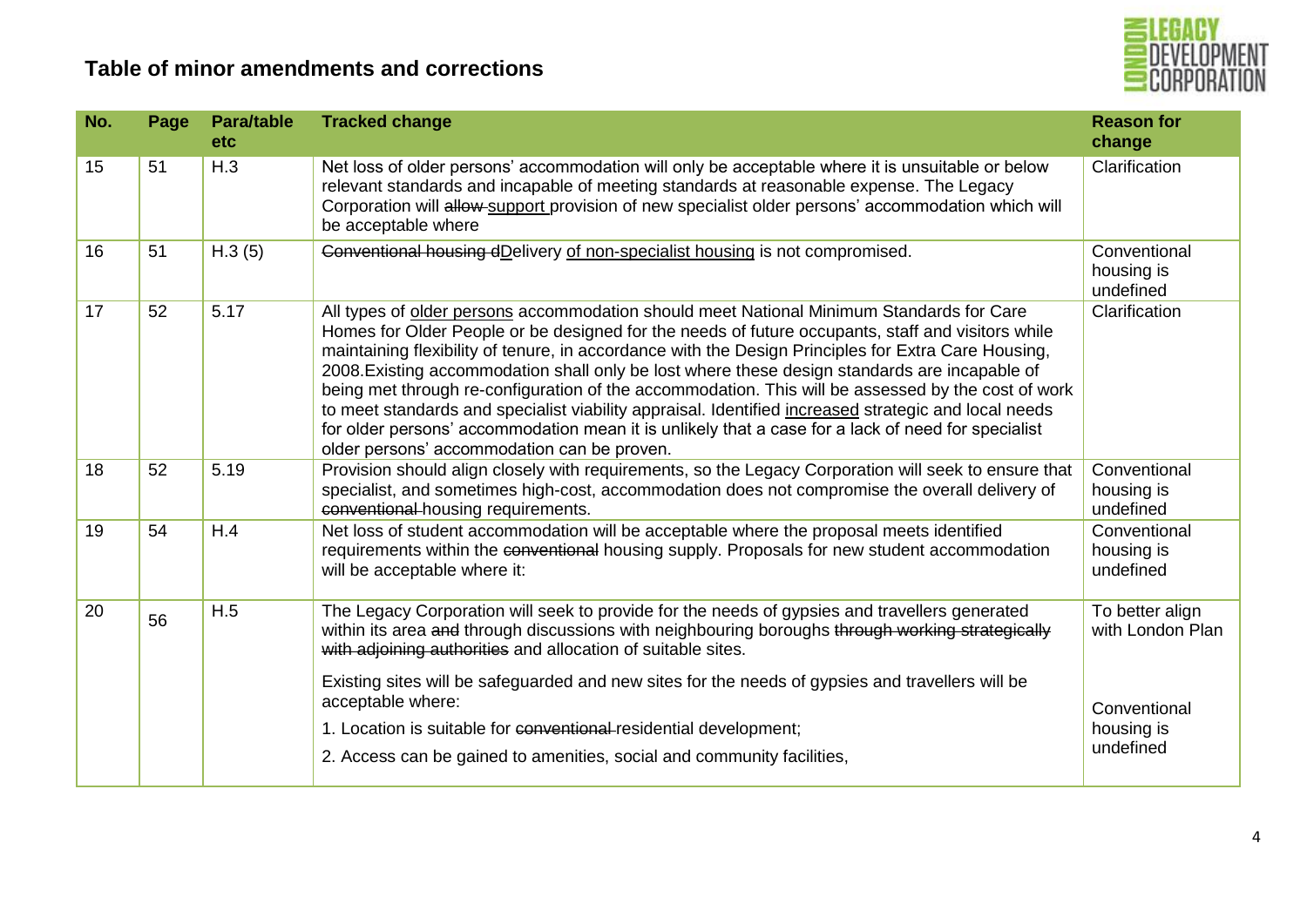

| No. | Page | <b>Para/table</b><br>etc | <b>Tracked change</b>                                                                                                                                                                                                                                                                                                                                                                                                                                                                                                                                                                                                                                                                                  | <b>Reason for</b><br>change                                                                                                                         |
|-----|------|--------------------------|--------------------------------------------------------------------------------------------------------------------------------------------------------------------------------------------------------------------------------------------------------------------------------------------------------------------------------------------------------------------------------------------------------------------------------------------------------------------------------------------------------------------------------------------------------------------------------------------------------------------------------------------------------------------------------------------------------|-----------------------------------------------------------------------------------------------------------------------------------------------------|
| 21  | 56   | 5.25                     | The Legacy Corporation will work continue to cooperate with neighbouring authorities under the<br>duty to cooperate and to explore potential to meet need associated with its area at a strategic level.                                                                                                                                                                                                                                                                                                                                                                                                                                                                                               | Clarification                                                                                                                                       |
| 22  | 57   | 5.26                     | Where any additional sites can be identified for potential gypsy and traveller use within the area,<br>suitability will be assessed on the same grounds as conventional housing in general, including<br>deliverability and developability tests. The Legacy Corporation will monitor any unmet need through<br>the monitoring and review process which will include updating evidence, investigating capacity<br>requirements or amending targets where required and will cooperate with each of the Growth<br>Boroughs to address wider strategic issues of accommodating need for gypsy and traveller<br>accommodation once they have reached an appropriate point of review for their local plans. | Conventional<br>housing is<br>undefined<br>To clarify<br>monitoring and<br>review matters in<br>relation to gypsy<br>and traveller<br>accommodation |
| 23  | 57   | H.6(6)                   | Does not compromise the delivery of conventional housing.                                                                                                                                                                                                                                                                                                                                                                                                                                                                                                                                                                                                                                              | Conventional<br>housing is<br>undefined                                                                                                             |
| 24  | 57   | $5.28 -$                 | New provision should meet relevant standards as well as normal internal and residential amenity<br>standards. Premises should be licensed, ensure mixed and balanced communities (see Policy H.1)<br>and should not compromise the overall delivery of conventional housing requirements                                                                                                                                                                                                                                                                                                                                                                                                               | Conventional<br>housing is<br>undefined                                                                                                             |
| 25  | 59   | Cl.1                     | Amend Large-scale development in first sentence to major development proposals.                                                                                                                                                                                                                                                                                                                                                                                                                                                                                                                                                                                                                        | Correction as<br>large scale is<br>undefined                                                                                                        |
| 26  | 69   | 6.1                      | The unique interplay of green spaces, waterways and the built environment shape and unify the<br>diverse places that make up the Legacy Corporation area.                                                                                                                                                                                                                                                                                                                                                                                                                                                                                                                                              | Correction                                                                                                                                          |
| 27  | 69   | 6.2                      | Development will integrate local features of environmental and heritage value and create creating<br>distinctive environments in which people can live, work and play.                                                                                                                                                                                                                                                                                                                                                                                                                                                                                                                                 | Correction                                                                                                                                          |
| 28  | 70   | SP.3 (Title)<br>(2)      | Integrating the built and natural, built and historic environment<br>Bullet 2- Enhances its built, historic and landscape context                                                                                                                                                                                                                                                                                                                                                                                                                                                                                                                                                                      | Addition                                                                                                                                            |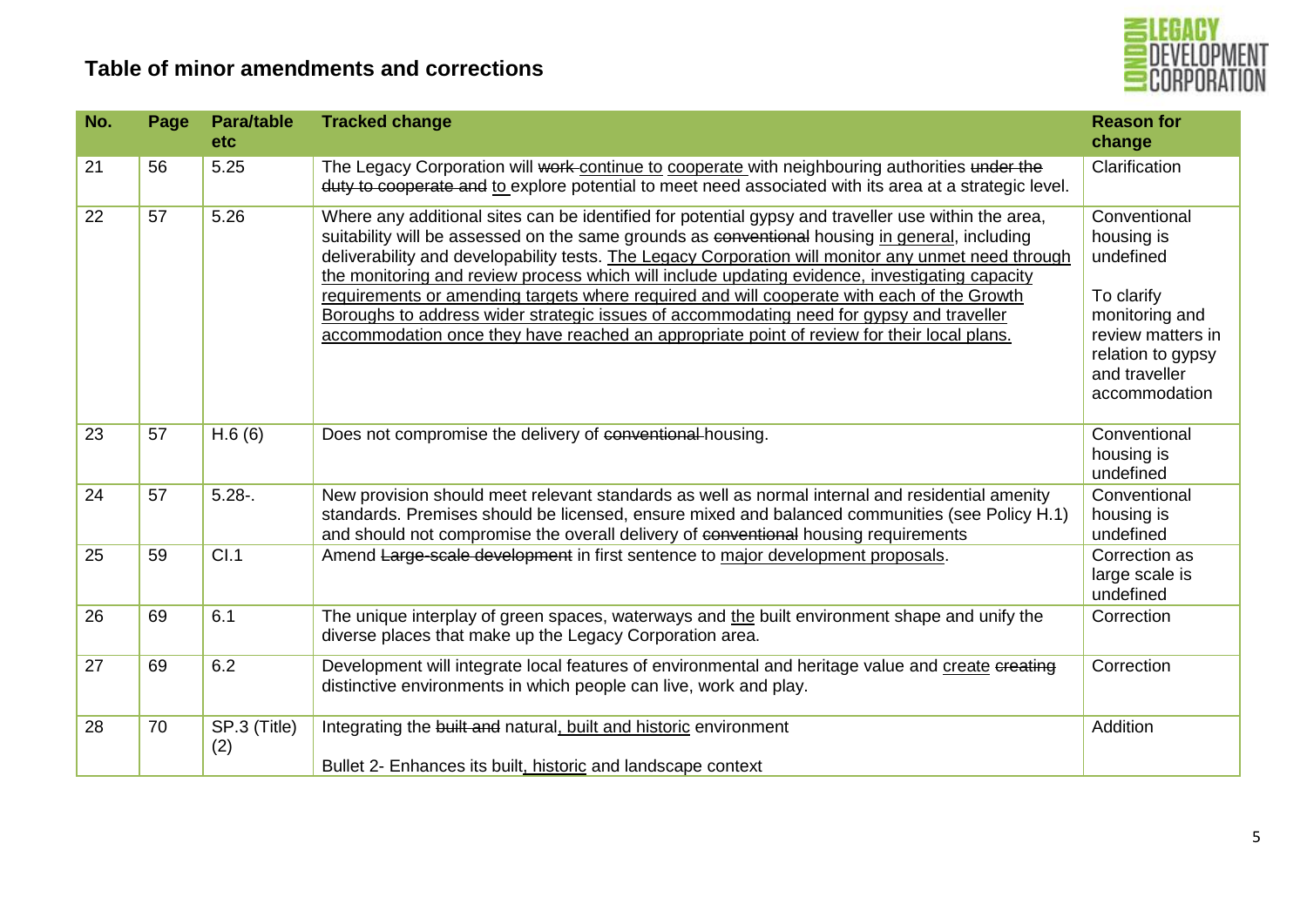

| No. | Page | <b>Para/table</b><br>etc | <b>Tracked change</b>                                                                                                                                                                                                                                                                                                                                                                                                                                                                                                                                                                                                                                                                                          | <b>Reason for</b><br>change                                                               |
|-----|------|--------------------------|----------------------------------------------------------------------------------------------------------------------------------------------------------------------------------------------------------------------------------------------------------------------------------------------------------------------------------------------------------------------------------------------------------------------------------------------------------------------------------------------------------------------------------------------------------------------------------------------------------------------------------------------------------------------------------------------------------------|-------------------------------------------------------------------------------------------|
| 29  | 70   | 6.5                      | This will ensure that proposals enhance their unique built and natural context, and create creating<br>locally distinctive places.                                                                                                                                                                                                                                                                                                                                                                                                                                                                                                                                                                             | Correction                                                                                |
| 30  | 70   | 6.6                      | Consideration of proposals Design will go beyond the aesthetic and short term, and proposals will<br>need to demonstrate how they contribute positively to the area. They will also need to<br>demonstrate                                                                                                                                                                                                                                                                                                                                                                                                                                                                                                     | Correction                                                                                |
| 31  | 72   | BN.1 (2) (3)             | Bullet 2- Urban fabric: respect existing typologies, including those of heritage value, and draw<br>design cues from the form of the area<br>Bullet 3- Architectural and historic context: enhance the architectural and historic setting within<br>which development is proposed. Careful consideration should be given to architectural and historic<br>style, materials                                                                                                                                                                                                                                                                                                                                     | Addition                                                                                  |
| 32  | 74   | BN.2 (4)                 | Introduce recreational, visitor and residential moorings and improve existing moorings where<br>suitable.                                                                                                                                                                                                                                                                                                                                                                                                                                                                                                                                                                                                      | May be suitable to<br>improve existing<br>rather than create<br>new in some<br>instances. |
| 33  | 81   | 6.22                     | The Policies Proposals Map                                                                                                                                                                                                                                                                                                                                                                                                                                                                                                                                                                                                                                                                                     | Consistency                                                                               |
| 34  | 81   | BN.7 (3)                 | Aligning with Lee Valley Regional Park, Lea River Park and Leaway area                                                                                                                                                                                                                                                                                                                                                                                                                                                                                                                                                                                                                                         | Give greater<br>prominence to<br>proposals                                                |
| 35  | 82   | 6.24                     | The Policies Proposals Map                                                                                                                                                                                                                                                                                                                                                                                                                                                                                                                                                                                                                                                                                     | Consistency                                                                               |
| 36  | 82   | 6.25                     | The Map at Fig 16 shows the extent of the Lee Valley Regional Park area within the Legacy<br>Corporation boundary. Many of these Local Open Spaces areas are within the ownership of the Lee<br>Valley Regional Park Authority whose Park Development Framework (2011) sets out the strategy<br>for their future development and management of the Park including these spaces, providing<br>information about their function, quality and character. of Local Open Space. The strategy in this<br>Local Plan is designed to align with the Park Development Framework. Development proposals<br>within the Lee Valley Regional Park area will take account of this Framework in addition to relevant<br>BAPs. | Correction                                                                                |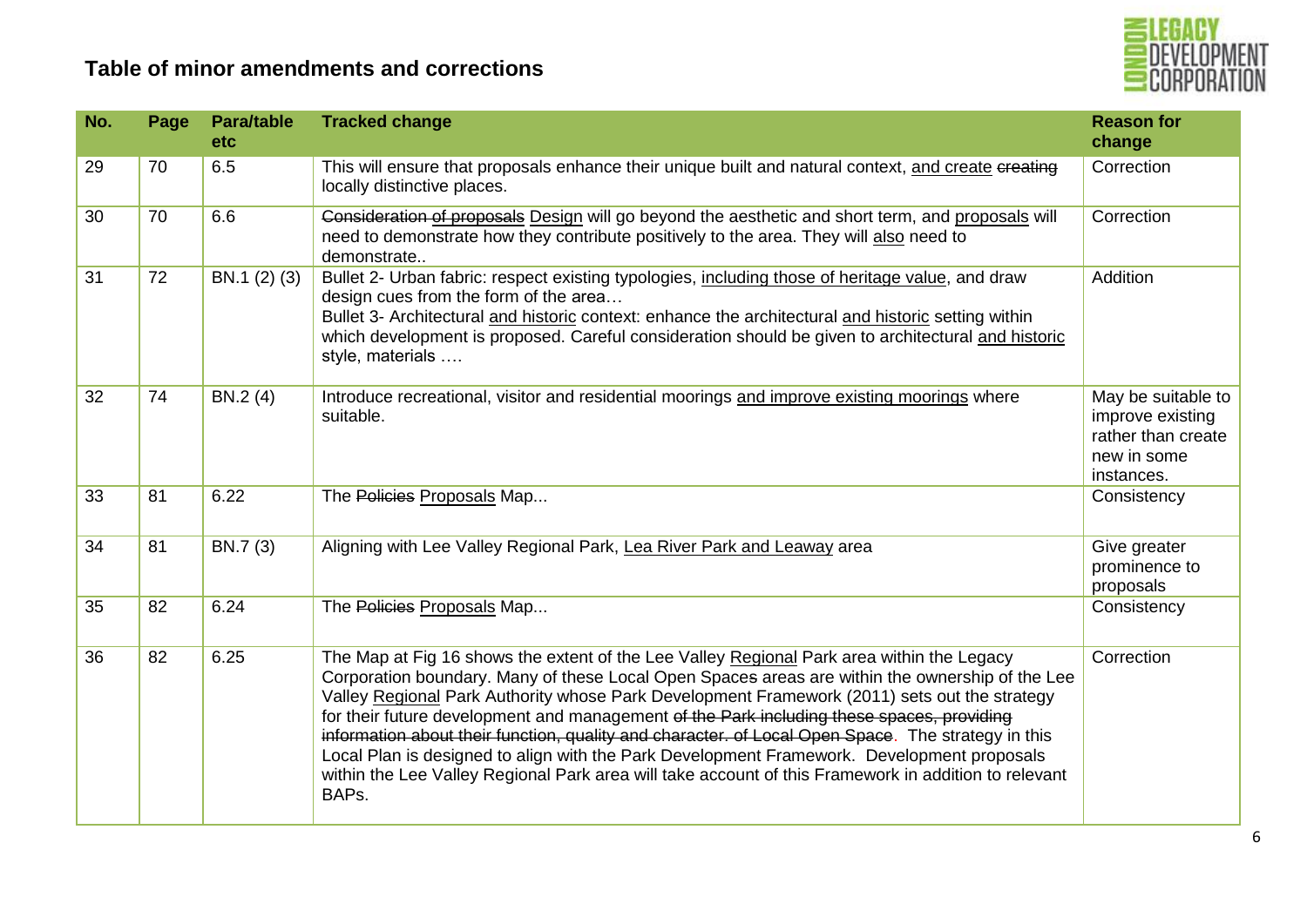

| No. | Page | <b>Para/table</b><br><b>etc</b> | <b>Tracked change</b>                                                                                                                                                                                                                                                                                                                                          | <b>Reason for</b><br>change |
|-----|------|---------------------------------|----------------------------------------------------------------------------------------------------------------------------------------------------------------------------------------------------------------------------------------------------------------------------------------------------------------------------------------------------------------|-----------------------------|
| 37  | 89   | <b>BN.10</b>                    | Cross references to policies: BN.1; BN.2; BN.4; BN.10; BN.16<br>Sub Area Policies: 1.2; 1.4; 1.6; 4.4                                                                                                                                                                                                                                                          | Consistency                 |
| 38  | 89   | BN.10 (12)                      | Amenity: Impacts to the surrounding area (including open spaces, other buildings and waterways)<br>that relate to:                                                                                                                                                                                                                                             | Consistency                 |
| 39  | 89   | BN.10 (12)                      | New 5 <sup>th</sup> bullet point under (12): Wider amenity                                                                                                                                                                                                                                                                                                     | Consistency                 |
| 40  | 89   | <b>BN.10</b>                    | Tall buildings should be located within the Centre boundaries outlined within this Local Plan. In<br>order of hierarchy, these are: Stratford Town Metropolitan Centre (parts within the Legacy<br>Corporation area) Extension • Bromley-by-Bow District Centre • Hackney Wick Neighbourhood<br>Centre • Pudding Mill Local Centre • East Village Local Centre | Consistency                 |
| 41  | 89   | <b>BN.10</b>                    | Proposals for tall buildings that are likely to have a significant adverse impact on one or more<br>of the following will be refused will be considered unacceptable:                                                                                                                                                                                          | Consistency                 |
| 42  | 89   | <b>BN.10</b>                    | Tall buildings are defined by the Legacy Corporation as those that are higher than<br>a Sub Area's prevailing height as set out in this Plan.                                                                                                                                                                                                                  | Consistency                 |
| 43  | 92   | <b>BN.11</b>                    | New 4 <sup>th</sup> bullet point: 4. Take account of the impacts from any exiting consented hazardous<br>substances instillation                                                                                                                                                                                                                               | Clarification               |
| 44  | 98   | 6.47                            | preserve or enhance                                                                                                                                                                                                                                                                                                                                            |                             |
| 45  | 99   | References                      | Guidance on Tall Buildings (CABE/English Heritage, 2007)                                                                                                                                                                                                                                                                                                       | Correction                  |
| 46  | 99   | References                      | <b>Canal and Rivers Trust</b>                                                                                                                                                                                                                                                                                                                                  | Correction                  |
| 47  | 99   | References                      | Add: Town and Country Planning Association's Policy Advice Note: Inland Waterways (2009)                                                                                                                                                                                                                                                                       | Correction                  |
| 48  | 102  | SP.4 (3)                        | DLR double tracking between Bow and at Stratford                                                                                                                                                                                                                                                                                                               | Clarification               |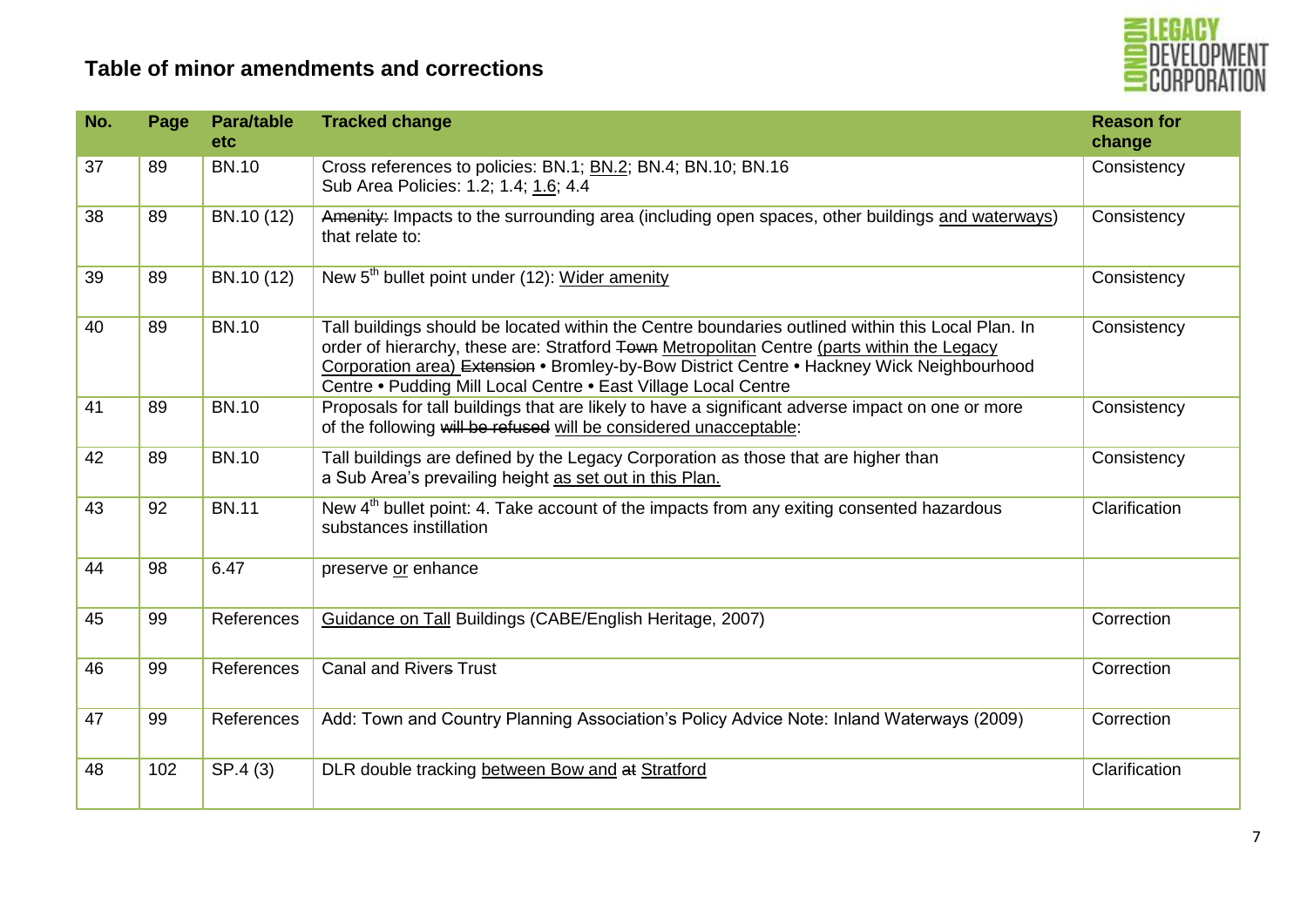

| No. | Page | <b>Para/table</b><br>etc | <b>Tracked change</b>                                                                                                                                                                                                                                                                                                                                                                                                                                                                                                                                                                                                       | <b>Reason for</b><br>change        |
|-----|------|--------------------------|-----------------------------------------------------------------------------------------------------------------------------------------------------------------------------------------------------------------------------------------------------------------------------------------------------------------------------------------------------------------------------------------------------------------------------------------------------------------------------------------------------------------------------------------------------------------------------------------------------------------------------|------------------------------------|
| 49  | 103  | 7.2                      | come forward alongside development. The same applies to new and improved open space and<br>projects such as the Lea River Park and Leaway, which are covered by policies BN7 and T10.<br>Some of this                                                                                                                                                                                                                                                                                                                                                                                                                       | Clarification                      |
| 50  | 103  | IN.1                     | to be located. Where Possible, the Legacy Corporation will require new telecommunications and<br>radio equipment to be located on existing masts, buildings and other structures to minimise the<br>number of installations, unless the need for a new site has been justified. rather than having new<br>stand-alone equipment. "                                                                                                                                                                                                                                                                                          | To reflect NPPF<br>more accurately |
| 51  | 105  | 7.6                      | The Legacy Corporation is the waste planning authority for its area by virtue of its role as a planning<br>authority. The Four Boroughs have responsibility for waste planning authorities for the Legacy<br>Corporation area are the four Boroughs (Hackney, Newham, Tower Hamlets and Waltham<br>Forest) within the remainder of their area. Each borough has, or will have within the lifetime of this<br>Local Plan, an adopted waste plan or waste planning policies. The adopted  The Legacy<br>Corporation will work closely with these two Boroughs the North London Boroughs and other key<br>stakeholders to make | Clarification                      |
| 52  | 105  | 7.7                      | The London Plan identifies waste apportionment targets  However, the Legacy Corporation will<br>cooperate with the four Boroughs in seeking to meet the Borough apportionment targets and<br>strategy for waste. When determining planning applications, these targets However, the<br>Legacy Corporation will cooperate with the four Boroughs, the GLA and TfL in seeking to meet the<br>Borough apportionment targets and strategy for waste. When determining planning applications,<br>these targets                                                                                                                   | Clarification                      |
| 53  | 104  | IN.2                     | Add Cross reference to Policy S.6 Waste Reduction to cross reference section of Policy IN.2.                                                                                                                                                                                                                                                                                                                                                                                                                                                                                                                                | Correction                         |
| 54  | 107  | 7.11(5)                  | public transport modes, walking and cycling.                                                                                                                                                                                                                                                                                                                                                                                                                                                                                                                                                                                | Correction                         |
| 55  | 112  | T.4(6)(8)<br>(9)         | Bullet 6- Require new developments to include on site spaces or satisfactory arrangements for car<br>clubs, facilities for electric vehicle charging and stands for cycle hire, as where appropriate.<br>Bullet 8: Require new developments to use target-based Travel Plans to encourage smarter travel,<br>incentivised through S106 Agreements.'<br>Bullet 9: Encourage the use of the waterways in the area for transport and leisure and the towpaths<br>as routes for pedestrians and cyclists, as appropriate, managing any potential conflict through                                                               | Clarification                      |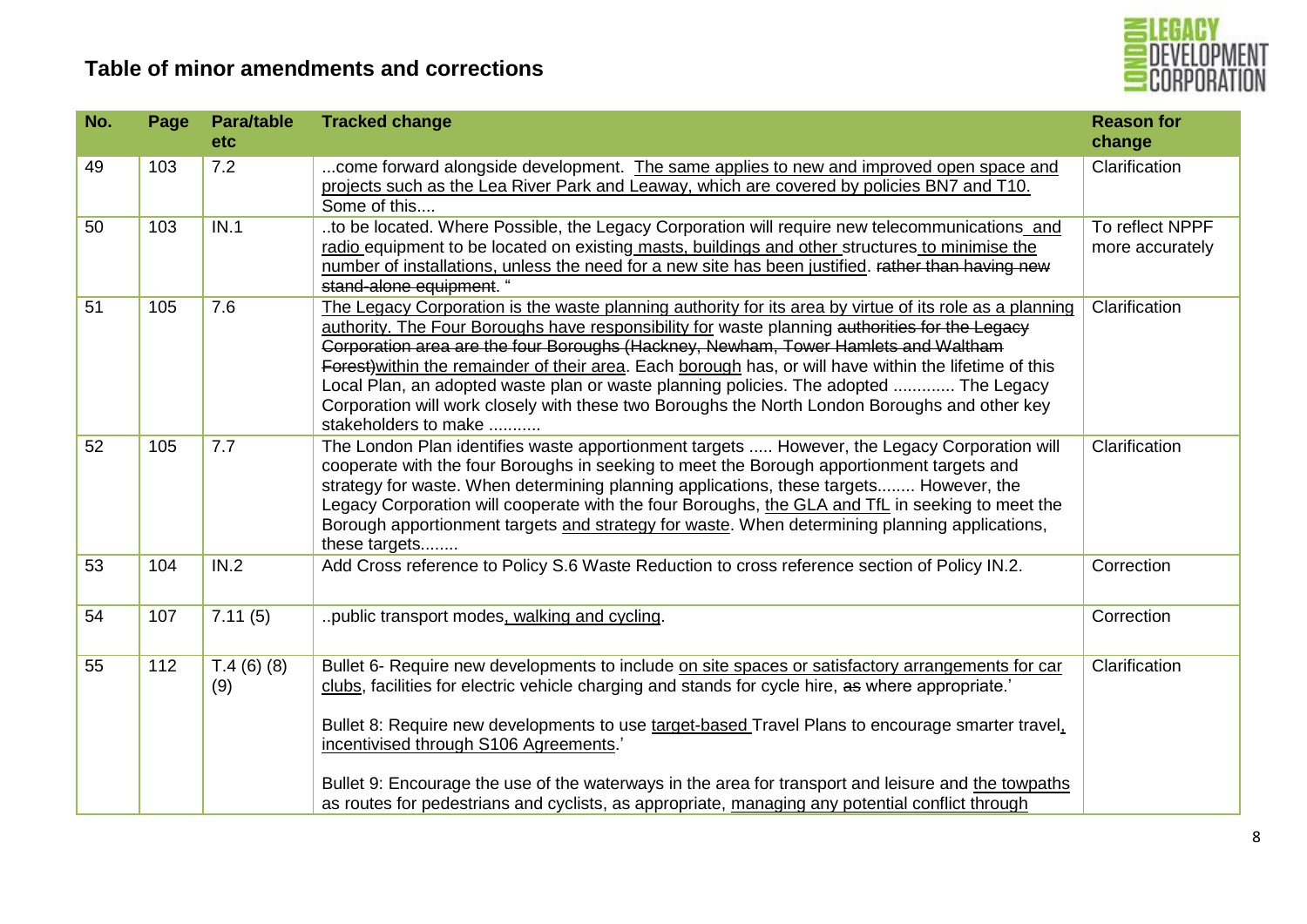



| No. | Page | <b>Para/table</b><br>etc | <b>Tracked change</b>                                                                                                                                                                                                                                                                                                                                                                                                                                                                                                                                                                                                               | <b>Reason for</b><br>change                                                                                              |
|-----|------|--------------------------|-------------------------------------------------------------------------------------------------------------------------------------------------------------------------------------------------------------------------------------------------------------------------------------------------------------------------------------------------------------------------------------------------------------------------------------------------------------------------------------------------------------------------------------------------------------------------------------------------------------------------------------|--------------------------------------------------------------------------------------------------------------------------|
|     |      |                          | design.                                                                                                                                                                                                                                                                                                                                                                                                                                                                                                                                                                                                                             |                                                                                                                          |
| 56  | 113  | 7.21                     | Revise 4 <sup>th</sup> sentence :"Car ownership per household across London has decreased dramatically in<br>the last ten years according to the 2001 and 2011 censuses, and road vehicle traffic in London has<br>been falling over the last decade, with vehicle kilometres in 2012 10.9 per cent lower than in 2000,<br>and at their lowest level since 1993.                                                                                                                                                                                                                                                                    | Clarification                                                                                                            |
| 57  | 115  | Figure 23                | Amend so that Angel Lane is not shown a part of the strategic road network                                                                                                                                                                                                                                                                                                                                                                                                                                                                                                                                                          | Correction                                                                                                               |
| 58  | 116  | Figure 24                | Amend to include a footpath on the south side of Bow Back River; and a Warton Road link, check<br>routes around stadium, include Ruckolt Road mini Holland scheme,                                                                                                                                                                                                                                                                                                                                                                                                                                                                  | Correction                                                                                                               |
| 59  | 117  | T.6(3)                   | Section 106 and Section 278 Agreements                                                                                                                                                                                                                                                                                                                                                                                                                                                                                                                                                                                              | Correction                                                                                                               |
| 60  | 122  | T.10                     | biodiversity and drainage functions, potential conflicts between user groups and impact on<br>navigation and river regime.                                                                                                                                                                                                                                                                                                                                                                                                                                                                                                          | Clarification                                                                                                            |
| 61  | 122  | T.10                     | Where appropriate, and to help facilitate projects such as the Leaway, the Legacy Corporation will<br>require development proposals to provide new or improved access to along the waterways and<br>improvements to towpaths and footpaths, and facilitate the introduction of a range of moorings and<br>other waterway -related infrastructure where these do not compromise the other functions of those<br>waterways.                                                                                                                                                                                                           | Correction and<br>clarification                                                                                          |
| 62  | 130  | S.3                      | Add text to third paragraph: "Applications for major development should demonstrate that<br>opportunities to connect to existing energy networks in the Legacy Corporation area or construct<br>and connect to new energy networks, and to facilitate connections from existing development to<br>those networks, have been maximised through provision of localised network connections and<br>through provision of heat and cooling network infrastructure within buildings, where it is viable to do<br>$\overline{SO."}$<br>Correct last sentence of policy to read: "Proposals for new development, including bridges, will be | Third paragraph:<br>clarification of<br>applicability to<br>connections to<br>existing<br>development<br>Last paragraph: |
|     |      |                          | required to demonstrate that provision is included to accommodate utilities networks, including<br>where appropriate, heat and, where appropriate, cooling network pipes."                                                                                                                                                                                                                                                                                                                                                                                                                                                          | correction                                                                                                               |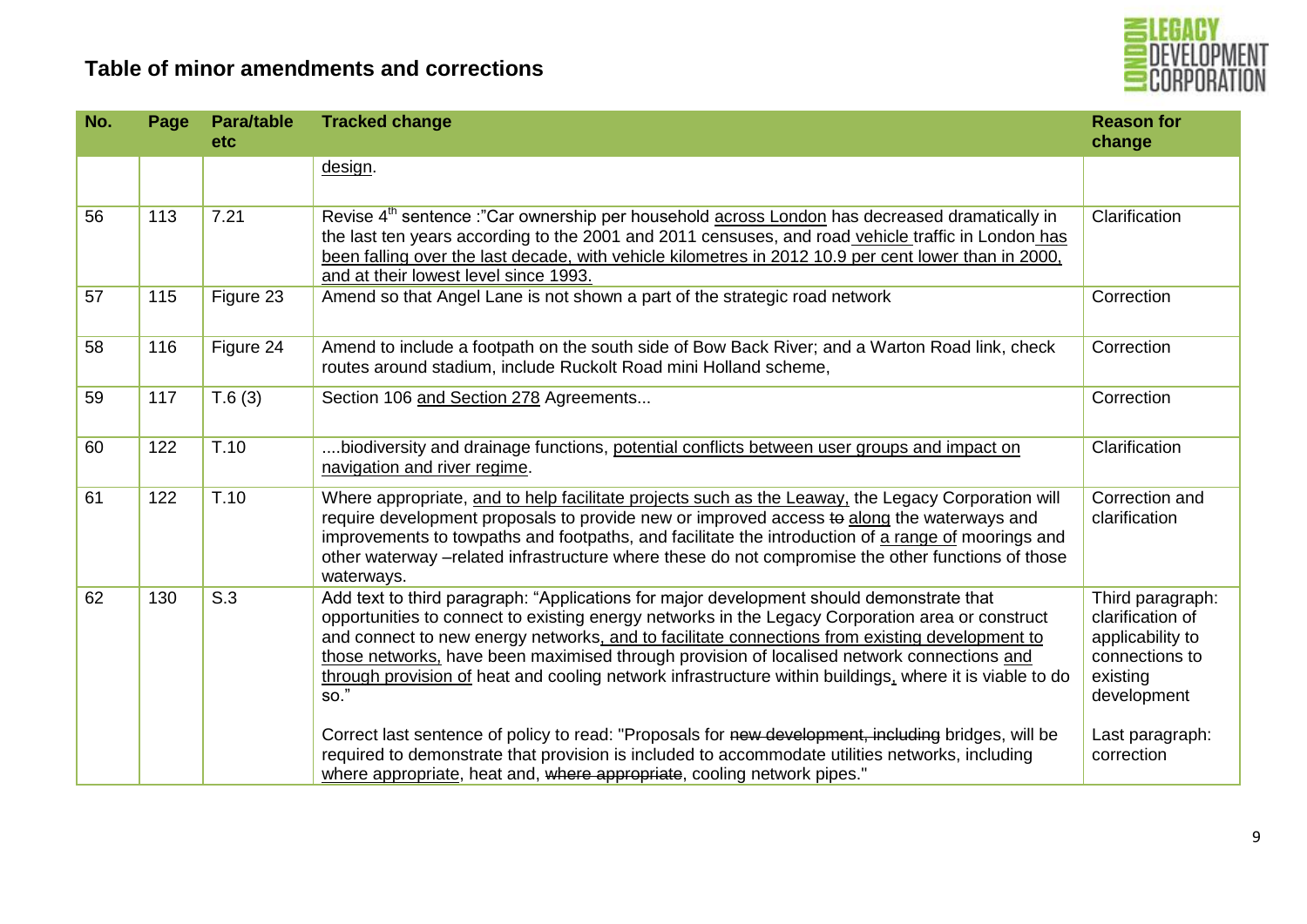

| No. | Page | <b>Para/table</b><br>etc.      | <b>Tracked change</b>                                                                                                                                                                                                                                                                                                                                                                                                                                                                                                                                                                                                                                                                                                                                                                                                                                                                 | <b>Reason for</b><br>change |
|-----|------|--------------------------------|---------------------------------------------------------------------------------------------------------------------------------------------------------------------------------------------------------------------------------------------------------------------------------------------------------------------------------------------------------------------------------------------------------------------------------------------------------------------------------------------------------------------------------------------------------------------------------------------------------------------------------------------------------------------------------------------------------------------------------------------------------------------------------------------------------------------------------------------------------------------------------------|-----------------------------|
| 63  | 130  | S.3                            | Add cross reference to London Plan Policy 7.14 Improving Air Quality within the policy cross-<br>reference box.                                                                                                                                                                                                                                                                                                                                                                                                                                                                                                                                                                                                                                                                                                                                                                       | Correction                  |
| 64  | 131  | 8.8                            | Add to end of paragraph: "The expansion of heat networks will also provide opportunities for<br>existing development to benefit from potential connections".                                                                                                                                                                                                                                                                                                                                                                                                                                                                                                                                                                                                                                                                                                                          | Clarification               |
| 65  | 136  | 8.16                           | Additional text end of paragraph 8.16: "Consultation with the relevant waste management<br>authorities at the time of any proposal's development will be important in establishing that<br>allowance is made for those changes that might require additional space and that those collection<br>arrangements are consistent with existing borough requirements."                                                                                                                                                                                                                                                                                                                                                                                                                                                                                                                      | Clarification               |
| 66  | 139  | 8.20                           | "The sequential test and exceptions test has been applied to the site allocations in accordance with<br>paragraph 100 of the NPPF (see Appendix 6 of Sites Report, 2014)."                                                                                                                                                                                                                                                                                                                                                                                                                                                                                                                                                                                                                                                                                                            | Clarification               |
| 67  | 140  | 8.21                           | Add reference to end of paragraph 8.21 "Where feasible, source control SuDs should be used."                                                                                                                                                                                                                                                                                                                                                                                                                                                                                                                                                                                                                                                                                                                                                                                          | Clarification               |
| 68  | 140  | 8.22                           | Add text to end of paragraph 8.22 to highlight the need to reference changes national planning<br>policy and associated National Standards and Specified Criteria for Sustainable Drainage.<br>"A potential change to national planning policy could result in a move away from the proposed<br>SUDs Approval Body approach to one which relies on securing approval through the existing<br>planning or other processes. If introduced in the form envisaged, proposals for major development<br>will be required to demonstrate that SUDs have been considered as a first option and that the<br>options chosen as accepted as correct through consultation with relevant bodies. Long-term<br>management and maintenance would also need to be secured. Proposals would also need to<br>accord with the National Standards and Specified Criteria for Sustainable Urban Drainage." | Clarification               |
| 69  | 141  | Evidence<br>base<br>references | Add "Flood Risk and Sequential and Exceptions Test for the Site Allocations' (Appendix 6 of Sites<br>Report, 2014) to list of evidence base documents on page 141.                                                                                                                                                                                                                                                                                                                                                                                                                                                                                                                                                                                                                                                                                                                    | Correction                  |
| 70  | 150  | 10.3<br>(Connectivit<br>y)     | there is a need to improve access to local public transport, the adjacent waterways, and to the<br>Lee Valley Regional Park and other local open spaces outside the Legacy Corporation area.                                                                                                                                                                                                                                                                                                                                                                                                                                                                                                                                                                                                                                                                                          | Addition                    |
| 71  | 151  | 1.1(3)                         | Restore and reuse buildings of heritage value assets for employment uses.                                                                                                                                                                                                                                                                                                                                                                                                                                                                                                                                                                                                                                                                                                                                                                                                             | Consistency                 |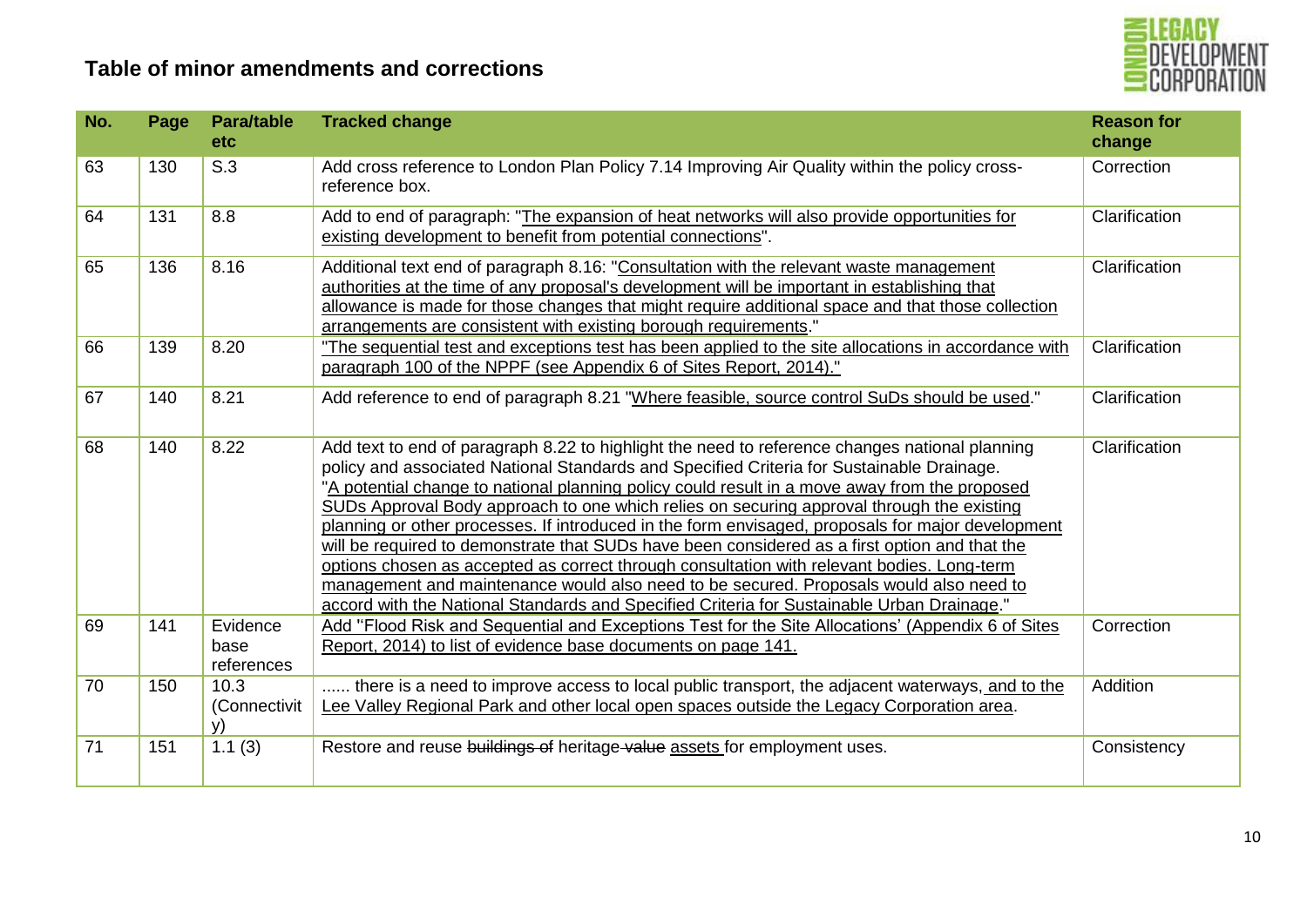

| No. | Page | <b>Para/table</b><br><b>etc</b> | <b>Tracked change</b>                                                                                                                                                                                                                                                         | <b>Reason for</b><br>change |
|-----|------|---------------------------------|-------------------------------------------------------------------------------------------------------------------------------------------------------------------------------------------------------------------------------------------------------------------------------|-----------------------------|
| 72  | 152  | 10.4                            | Proposals for development within Hackney Wick and Fish Island must protect the existing<br>industrial                                                                                                                                                                         | Correction                  |
| 73  | 155  | Figure 29                       | Place principal connection improvement over Old Ford link; change central and right connection<br>over the Hertford Union to 'off-road'.                                                                                                                                      | Correction                  |
| 74  | 156  | 10.11                           | Gguidance                                                                                                                                                                                                                                                                     | Correction                  |
| 75  | 156  | 10.10                           | preserve or enhance                                                                                                                                                                                                                                                           |                             |
| 76  | 163  | SA1.2                           | Delete end of bullet point 6:<br>and enhance natural surveillance of the surrounding towpath<br>Insert new bullet point after: • Enhance natural surveillance of the surrounding towpath                                                                                      | Correction                  |
| 77  | 164  | SA1.3                           | Amend site allocation text: "residential, and creative and cultural uses-, and a linear park."                                                                                                                                                                                | Correction                  |
| 78  | 164  | SA1.3                           | Correction to bullet point 1: "serve the wider area."                                                                                                                                                                                                                         | Correction                  |
| 79  | 164  | SA1.3                           | Correction to bullet point 9: Development should preserve or enhance the setting of the<br>Conservation Area, and retain and reuse buildings of heritage value. These buildings should anchor<br>new routes, frontages and public spaces. where outside, enhance its setting. | Correction                  |
| 80  | 164  | SA1.3                           | Insert new bullet point: • Retain and reuse buildings of heritage value. These buildings should<br>anchor new routes, frontages and public spaces.                                                                                                                            | Correction                  |
| 81  | 166  | SA1.5                           | Correct bullet point 3: "• Development should preserve or enhance the setting of the Conservation<br>Area"                                                                                                                                                                    | Correction                  |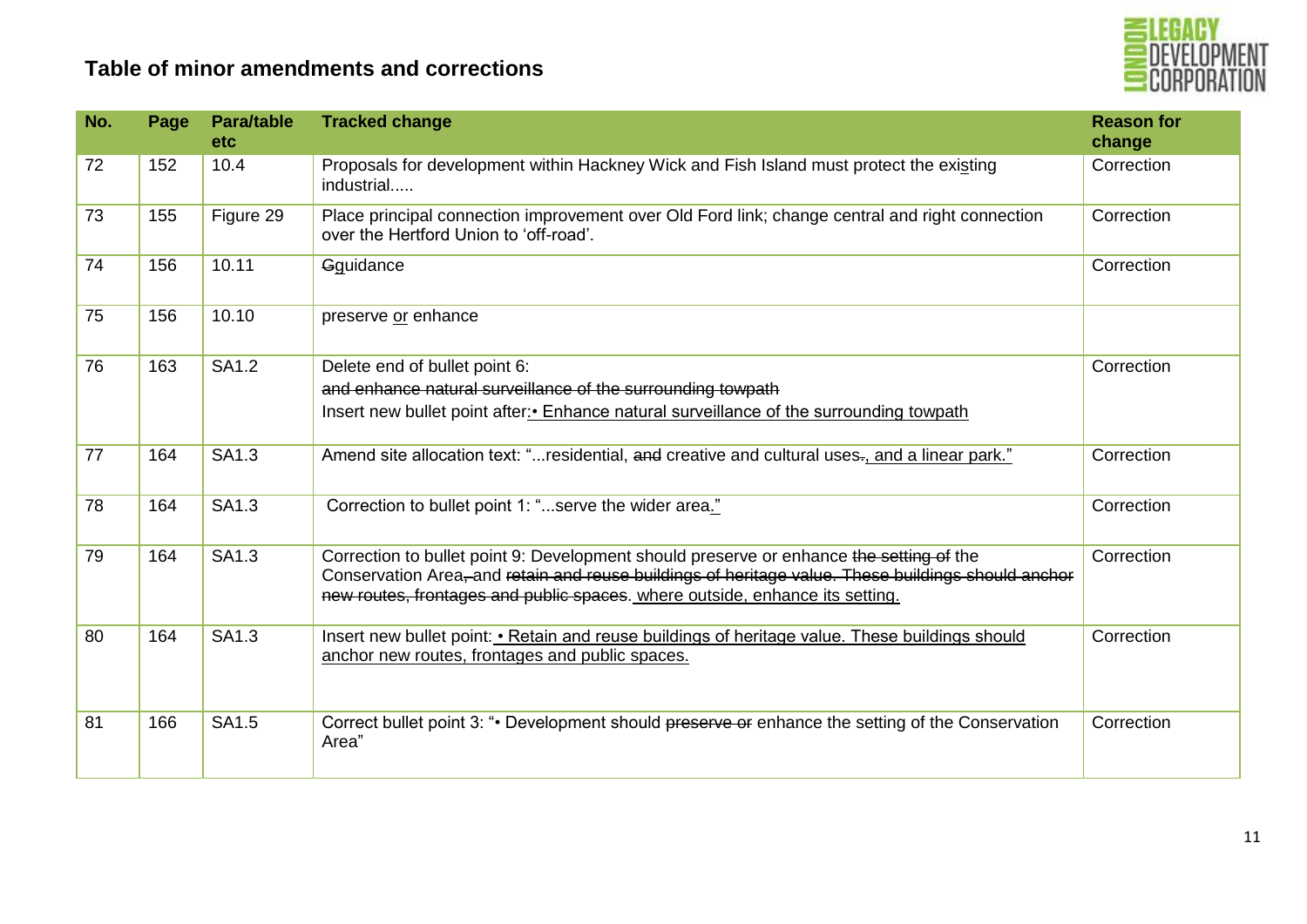

| No. | Page | <b>Para/table</b><br><b>etc</b> | <b>Tracked change</b>                                                                                                                                                                                                                                                                                                                       | <b>Reason for</b><br>change |
|-----|------|---------------------------------|---------------------------------------------------------------------------------------------------------------------------------------------------------------------------------------------------------------------------------------------------------------------------------------------------------------------------------------------|-----------------------------|
| 82  | 166  | SA1.5                           | Delete bullet point 7: New retail uses should be mainly focussed around the station and the junction<br>of Wallis Road, Berkshire Road and Prince Edward Road                                                                                                                                                                               | Correction                  |
| 83  | 167  | SA1.6                           | Correction to site allocation text: "medium density residential development incorporating public<br>open space"                                                                                                                                                                                                                             | Correction                  |
| 84  | 167  | SA1.6                           | Correction to bullet point 6 "• Building heights must provide a transition from a maximum frontage<br>height of six storeys along the Hertford Union Canal down to four to six five storeys along Wyke<br>Road."                                                                                                                            | Correction                  |
| 85  | 168  | <b>SA1.7</b>                    | Amend site allocation text: "Employment cluster and comprehensive, phased mixed-use<br>development, including residential, employment, retail, leisure and community floorspace<br>(incorporating a new primary school and two nurseries)."                                                                                                 | Correction                  |
| 86  | 169  | <b>SA1.8</b>                    | Amend site allocation text: "Comprehensive, phased mixed-use development-, including residential,<br>employment, retail and community floorspace (incorporating a new primary school, nursery, health<br>centre and library)."                                                                                                              | Correction                  |
| 87  | 169  | <b>SA1.8</b>                    | Amend bullet point 7:<br>". Up to 8,410 sqm of community (D1) floorspace, including:<br>- new primary school<br>- two nurservies<br>$-$ health centre<br>- library."                                                                                                                                                                        | Correction                  |
| 88  | 171  | References                      | Local Economy Study Part C: Qualitative Research (London Legacy Development Corporation,<br>2014)                                                                                                                                                                                                                                           | Correction                  |
| 89  | 175  | 11.2                            | East Village provides an area mainly focused around Victory Park open space for new local retail<br>space which is identified as a new Local Centre within this Local Plan. Stratford Town Metropolitan<br>Centre and its retail, leisure, employment opportunities and excellent local and regional transport<br>connections are close by. | Consistency                 |
| 90  | 176  | 11.5                            | Bullet 5- Ensuring that the Local Centre develops a local function, distinct to the Metropolitan Town<br>Centre at Stratford.                                                                                                                                                                                                               | Consistency                 |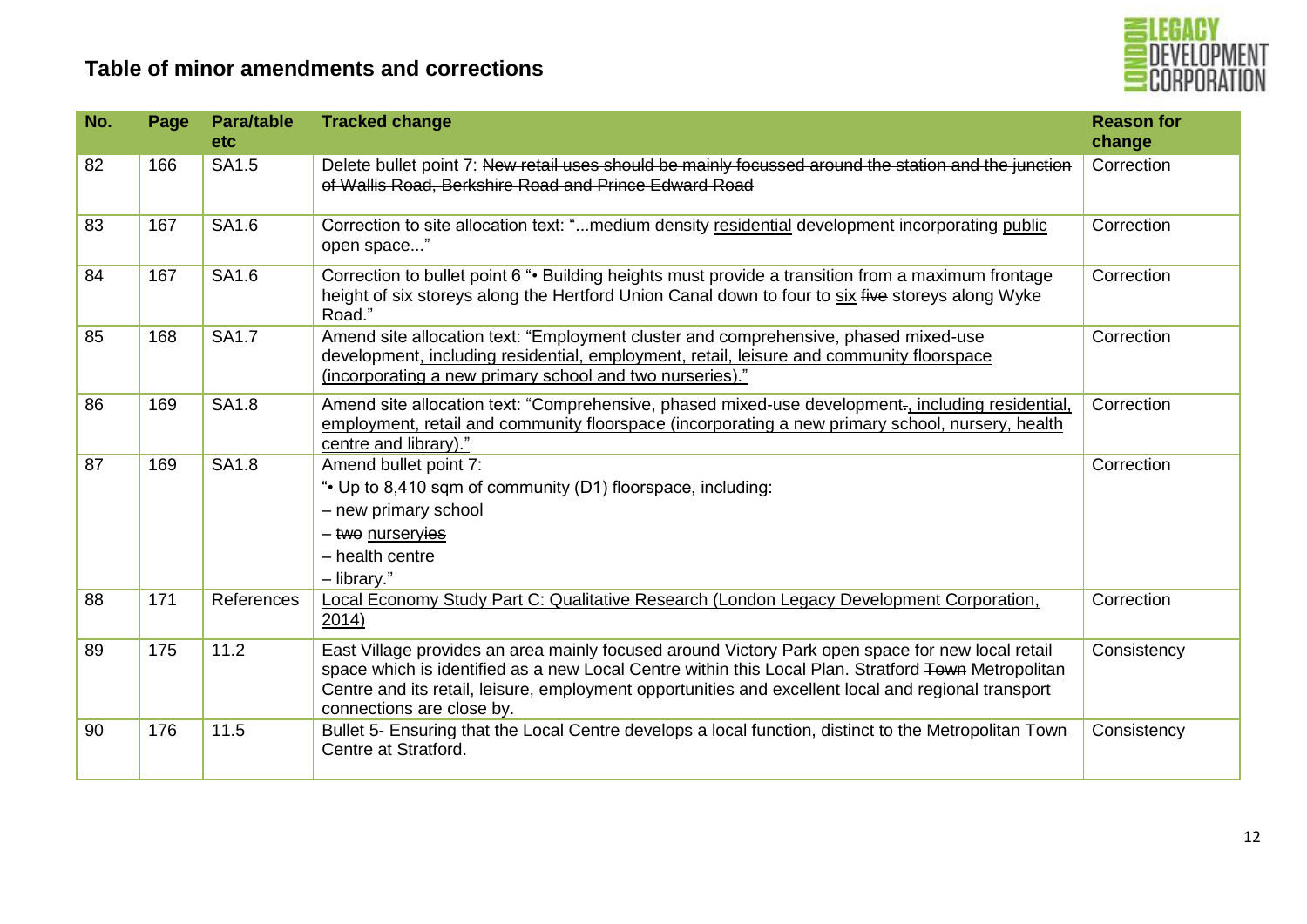

| No. | Page | <b>Para/table</b><br><b>etc</b>                    | <b>Tracked change</b>                                                                                                                                                                                                                                                                                                                                                                                                                                                                                                                                                                                                                       | <b>Reason for</b><br>change     |
|-----|------|----------------------------------------------------|---------------------------------------------------------------------------------------------------------------------------------------------------------------------------------------------------------------------------------------------------------------------------------------------------------------------------------------------------------------------------------------------------------------------------------------------------------------------------------------------------------------------------------------------------------------------------------------------------------------------------------------------|---------------------------------|
| 91  | 178  | 11.10                                              | While the street pattern and routes within and through this Sub Area have generally been set and in<br>the majority of cases constructed, the improvement of the public realm and the related connections<br>between the established area east of Leyton Road and Chobham Farm, East Village and through to<br>Queen Elizabeth Olympic Park and the Town Centre at Stratford Metropolitan Centre, remain<br>important and key to the integration of communities as these develop and change.                                                                                                                                                | Consistency                     |
| 92  | 181  | Table 8:<br>Prevailing<br>heights in<br>Sub Area 2 | <b>Chobham Farm</b> (see site allocation SA2.1)<br>20 metres<br>Leyton Road North (area north of Henrietta<br>20 metres<br>Street)<br><b>East Village (see Site Allocation SA2.2)</b><br>20 metres, with higher elements on the<br>southern and northern edge<br>30 metres, with tall buildings on undeveloped<br>plots closest to the boundary with the<br><b>Metropolitan Centre</b><br><b>Chobham Manor</b> (see Site Allocation SA2.3)<br>30 metres, with tall buildings on undeveloped<br>plots closest to the boundary with the<br><b>Metropolitan Centre</b><br>20 metres, with higher elements on the<br>southern and northern edge | Correction                      |
| 93  | 183  | <b>SA2.2</b>                                       | Provision of key route between Stratford International Station and Velodrome Lee Valley VeloPark                                                                                                                                                                                                                                                                                                                                                                                                                                                                                                                                            | Correction                      |
| 94  | 183  | <b>SA2.2</b>                                       | Bullet 2: Tall buildings and higher densities in southern area close to Stratford International Station<br>and Stratford Town Metropolitan Centre, medium densities and heights elsewhere<br>Amend PTAL range from 1a-3 to 2-6.                                                                                                                                                                                                                                                                                                                                                                                                             | Correction and<br>clarification |
| 95  | 183  | <b>SA2.2</b>                                       | Correction to the Site Allocation Drawing and the Proposals Map to include Plot N05 frontage within<br>the Local Centre Boundary.                                                                                                                                                                                                                                                                                                                                                                                                                                                                                                           | Correction                      |
| 96  | 184  | SA2.3                                              | Provision for key routes, including route from East Village to the Velodrome Lee Valley VeloPark                                                                                                                                                                                                                                                                                                                                                                                                                                                                                                                                            | Correction                      |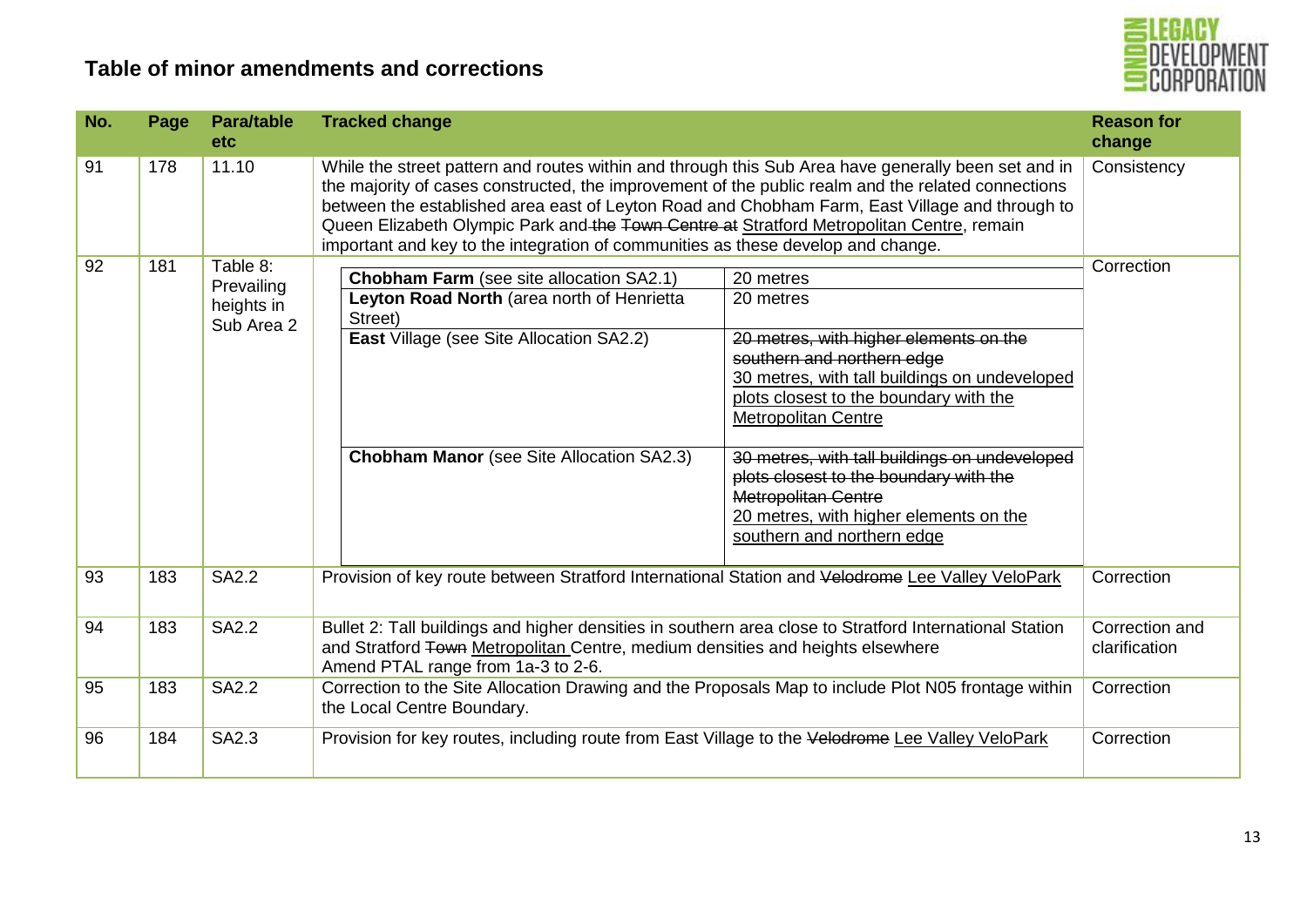

| Page | <b>Para/table</b><br>etc | <b>Tracked change</b>                                                                                                                                                                                                                                                                                                                                                                                                                                                                                                              | <b>Reason for</b><br>change                                                                     |
|------|--------------------------|------------------------------------------------------------------------------------------------------------------------------------------------------------------------------------------------------------------------------------------------------------------------------------------------------------------------------------------------------------------------------------------------------------------------------------------------------------------------------------------------------------------------------------|-------------------------------------------------------------------------------------------------|
| 189  | 12.2                     | The area's key strengths are the significant amount of land available in such close proximity to<br>excellent transport links and high-profile retained Games venues, with the waterways and parkland<br>environment adding to this attraction, much of which also falls within the Lee Valley Regional Park<br>Authority.                                                                                                                                                                                                         | To confirm<br><b>LVRPA within this</b><br>area                                                  |
| 189  | 12.5                     | Insert section heading: Prevailing height<br>Unless specific building heights are stipulated within Policy 3.1, within this Sub Area where any<br>development is proposed above the prevailing height of 30m from ground level, the Tall Buildings<br>policy (BN.10) will apply.                                                                                                                                                                                                                                                   | Consistency                                                                                     |
| 191  | 12.7                     | Metropolitan Centre and have regard to traffic and safety issues.                                                                                                                                                                                                                                                                                                                                                                                                                                                                  | Consistency                                                                                     |
| 191  | 12.8                     | In some cases, in order to make uses viable, medium-scale retail, leisure and community uses<br>above the 200 sqm threshold may be acceptable within this location, subject to the sequential<br>assessment of sites and impacts assessment showing positive results for the immediate area, with<br>no negative impacts on Stratford Town Metropolitan Centre or the delivery of the proposed Local<br>Centre at Pudding Mill.                                                                                                    | Consistency                                                                                     |
| 194  | Figure 34                | Correction to map to show link along Greenway                                                                                                                                                                                                                                                                                                                                                                                                                                                                                      | Correction                                                                                      |
| 196  | SA3.1                    | Potential for a A range of town centre uses and residential accommodation appropriate to the scale<br>and form of the Metropolitan Centre designation. The Ssite will form an extension to the Town<br>Metropolitan Centre Boundary of Stratford with the eastern parcel providing access to the town<br>centre by a Link Bridge. Active uses shall be on the ground floor along enhanced key connections                                                                                                                          | Clarification                                                                                   |
| 197  | SA3.1                    | Bullet 5- Eastern parcel should provide a large-scale town centre use with supporting elements and<br>reflect the constrained access including access to town centre by Link Bridge<br>Bullet 8- Points where key connections meet the allocation will shall be gateways for enhancement<br>Bullet 9- Active uses shall be on the ground floor along key connections and routes<br>Bullet 11- Safeguarding Inclusion of land for new platforms at Stratford Station to support enhanced<br>rail links to the north where required. | To be consistent<br>with other site<br>allocations                                              |
|      |                          |                                                                                                                                                                                                                                                                                                                                                                                                                                                                                                                                    | Town centre uses within this location should support, not be in competition with Stratford Town |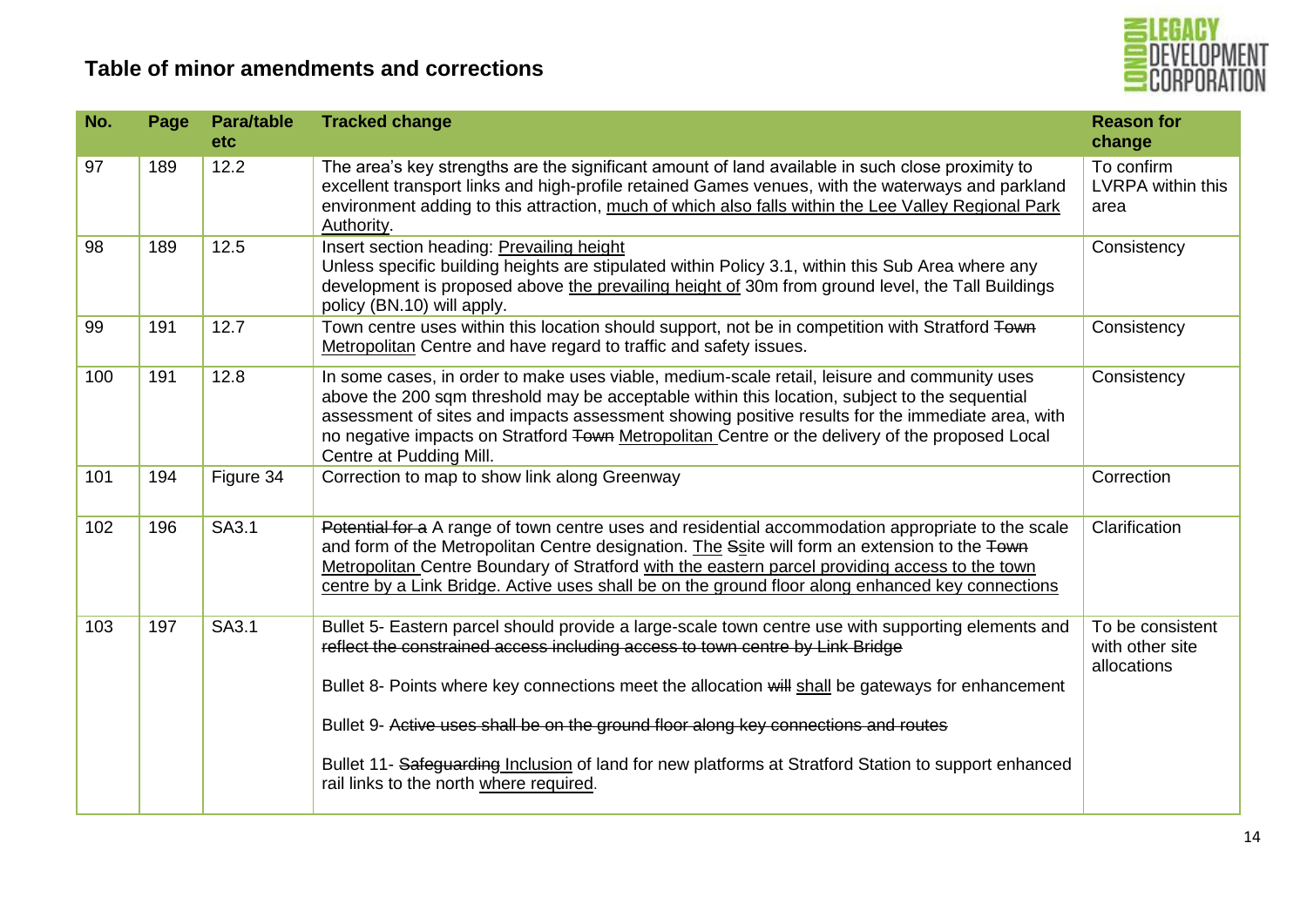

| No. | Page | <b>Para/table</b><br><b>etc</b> | <b>Tracked change</b>                                                                                                                                                                                                                                                                          | <b>Reason for</b><br>change             |
|-----|------|---------------------------------|------------------------------------------------------------------------------------------------------------------------------------------------------------------------------------------------------------------------------------------------------------------------------------------------|-----------------------------------------|
|     |      |                                 | Phasing bullet 3- The housing development of 1,105 units at Cherry Park will be delivered from<br>2015                                                                                                                                                                                         |                                         |
| 104 | 198  | SA3.2 (8)<br>(9)                | 8 <sup>th</sup> bullet- Proposals should not prejudice the ability to meet the annual conventional housing target<br>or planned cumulative housing delivery over the Plan period<br>9 <sup>th</sup> bullet- Residential development within any scheme should incorporate conventional housing. | Conventional<br>housing is<br>undefined |
| 105 | 199  | SA3.3 (7)<br>(8)                | Comprehensive, phased mixed-use development providing edge-of-centre retail, education,<br>cultural, leisure or community functions potentially incorporating residential to provide for strategic<br>housing requirements.                                                                    | Clarification                           |
|     |      |                                 | 7th bullet-Proposals should not prejudice the ability to meet the annual conventional housing target<br>or planned cumulative housing delivery over the Plan period                                                                                                                            |                                         |
|     |      |                                 | 8 <sup>th</sup> bullet-Residential development within any scheme should incorporate conventional housing                                                                                                                                                                                       |                                         |
|     |      |                                 | Amend Planning History bullet to read: "The site benefits from Planning Permission under the LCS<br>scheme for: up to 4,000 878 residential units; "                                                                                                                                           |                                         |
| 106 | 200  | SA3.4                           | $2nd$ bullet- Proposals should seek to optimise and increase the residential capacity of the area<br>subject in particular to SP.32 of this Local Plan                                                                                                                                         | Correction and<br>clarification         |
|     |      |                                 | 4 <sup>th</sup> bullet- Where provided, commercial and other active uses shall be on the ground floor along key<br>connections, related to the station, Town Metropolitan Centre and Stratford High Street                                                                                     |                                         |
|     |      |                                 | $7th$ bullet- Improve connections from the site to the north and to Stratford Town Metropolitan Centre;<br>to south-west to the Greenway via Bridgewater Road                                                                                                                                  |                                         |
| 107 | 201  | SA3.5                           | Amendment to map (to realign allotments border)                                                                                                                                                                                                                                                | Correction                              |
| 108 | 202  | SA3.6                           | Allocation text- Comprehensive, mixed use development of residential with education uses<br>including provision of an all-age school or equivalent education provision and open space.                                                                                                         | Consistency                             |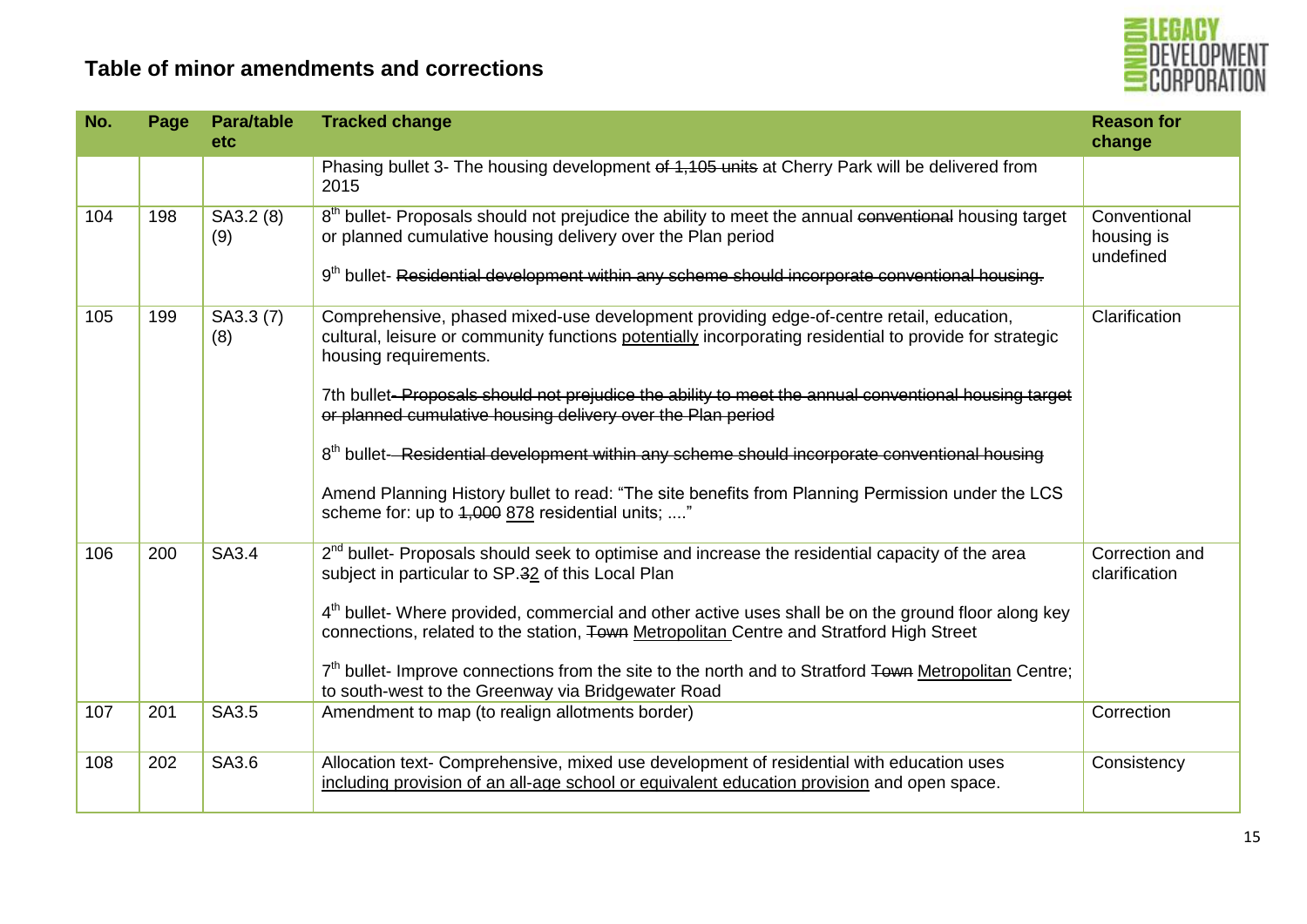

| No. | Page | <b>Para/table</b><br>etc | <b>Tracked change</b>                                                                                                                                                                                                                                                                                                                                                                                                                                                                                                                                                                                                                                                                                                                                                                                                                                                                                                                                                                                                 | <b>Reason for</b><br>change     |
|-----|------|--------------------------|-----------------------------------------------------------------------------------------------------------------------------------------------------------------------------------------------------------------------------------------------------------------------------------------------------------------------------------------------------------------------------------------------------------------------------------------------------------------------------------------------------------------------------------------------------------------------------------------------------------------------------------------------------------------------------------------------------------------------------------------------------------------------------------------------------------------------------------------------------------------------------------------------------------------------------------------------------------------------------------------------------------------------|---------------------------------|
|     |      |                          | Bullet 1- Development will should maintain the openness of the Metropolitan Open Land along the<br>western boundary of the site                                                                                                                                                                                                                                                                                                                                                                                                                                                                                                                                                                                                                                                                                                                                                                                                                                                                                       |                                 |
|     |      |                          | Bullet 4- Development will need to should plan for the associated costs of remediation of the site                                                                                                                                                                                                                                                                                                                                                                                                                                                                                                                                                                                                                                                                                                                                                                                                                                                                                                                    |                                 |
| 109 | 203  | Signposting              | Stratford Town Metropolitan Centre Extension - see Policy B.2                                                                                                                                                                                                                                                                                                                                                                                                                                                                                                                                                                                                                                                                                                                                                                                                                                                                                                                                                         | Clarification                   |
| 110 | 206  | 13.1                     | Delete reference to BN7 as this land is not now designated as MOL                                                                                                                                                                                                                                                                                                                                                                                                                                                                                                                                                                                                                                                                                                                                                                                                                                                                                                                                                     | Correction                      |
| 111 | 206  | 13.1                     | "Thames Water Pumping Station at Mill Meads is designated as Local Open Space: Policies BN6,<br>BN7 and S5 of this Local Plan are applicable to this land. The Local Open Space designation at Mill<br>Meads includes the Abbey Mills Pumping Station site which is an strategically important operational<br>pumping station complex that both links to the Lee Tunnel and is proposed to connect to the<br>proposed Thames Tideway Tunnel. Given this role, it and is not publicly accessible and may be<br>required for future operational development in the future. The Abbey Mills Pumping Station land<br>within this included designation does not, as a result, therefore currently provide any public open<br>space amenity function. However, land at Mill Meads has been identified in the East London Green<br>Grid as a potential future phase of the Lea River Park and the Legacy Corporation supports future<br>public access to this area subject to the operational requirements of Thames Water". | Correction and<br>Clarification |
| 112 | 207  | Strengths                | Bullet point 2: preserve or enhance                                                                                                                                                                                                                                                                                                                                                                                                                                                                                                                                                                                                                                                                                                                                                                                                                                                                                                                                                                                   | Correction                      |
| 113 | 208  | 13.2                     | Bullet point 5: preserve or enhance                                                                                                                                                                                                                                                                                                                                                                                                                                                                                                                                                                                                                                                                                                                                                                                                                                                                                                                                                                                   | Correction                      |
| 114 | 208  | 13.3                     | Amend first sentence of paragraph 13.3 as follows: "The Site Allocations within this Sub Area set<br>out the generally expected predominant height of new development in each allocation."<br>Insert new sub heading after paragraph 13.3: "Prevailing building heights and generally expected<br>building heights"<br>Insert new number after  Streimer Road.<br>13.3a                                                                                                                                                                                                                                                                                                                                                                                                                                                                                                                                                                                                                                               | Clarification                   |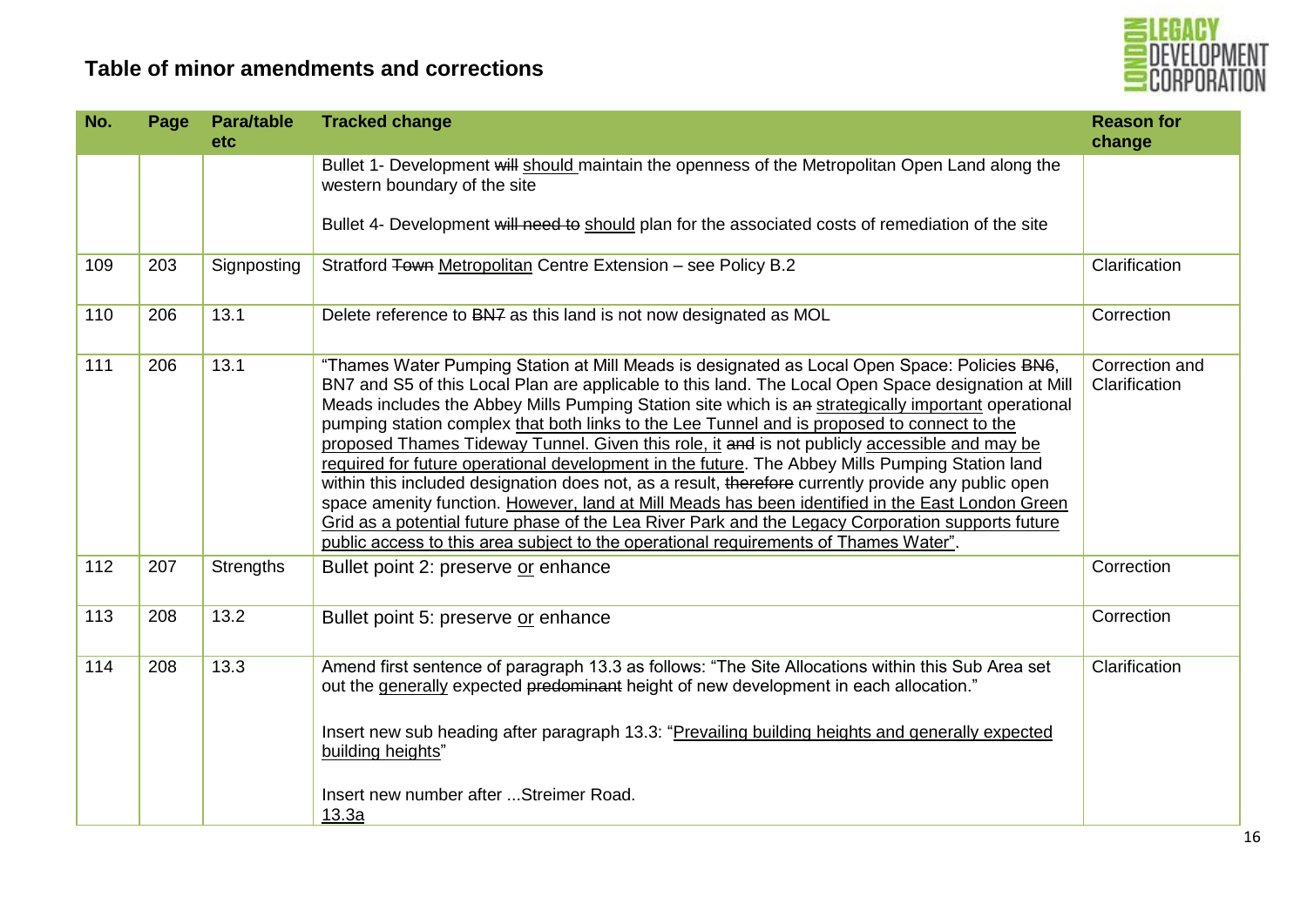

| No. | Page | <b>Para/table</b><br>etc | <b>Tracked change</b>                                                                                                                                                                                                                                                                                                                                                                                          |                 | <b>Reason for</b><br>change     |
|-----|------|--------------------------|----------------------------------------------------------------------------------------------------------------------------------------------------------------------------------------------------------------------------------------------------------------------------------------------------------------------------------------------------------------------------------------------------------------|-----------------|---------------------------------|
|     |      |                          | Add new sentence at 13.3a: "Table 8 a below sets out the prevailing heights that exist within the<br>sub area outside the site allocations and the generally expected heights of development within the<br>site allocations and Stratford High Street policy area."<br>Insert new table<br>Table 8a Prevailing and generally expected heights in Sub Area 4 (heights in metres above existing<br>ground level) |                 |                                 |
|     |      |                          | <b>Bromley-by-Bow</b> (Site Allocation SA4.1) (generally<br>expected height)                                                                                                                                                                                                                                                                                                                                   | 18 <sub>m</sub> |                                 |
|     |      |                          | <b>Sugar House Lane (Site Allocation SA4.2) ((generally</b><br>expected height)                                                                                                                                                                                                                                                                                                                                | 15 <sub>m</sub> |                                 |
|     |      |                          | <b>Pudding Mill (Site Allocation SA4.3) (generally</b><br>expected height)                                                                                                                                                                                                                                                                                                                                     | 21 m            |                                 |
|     |      |                          | <b>Stratford High Street Policy Area (generally</b><br>expected height) (Policy 3.1)                                                                                                                                                                                                                                                                                                                           | 27 m            |                                 |
|     |      |                          | <b>Other Areas (Prevailing height)</b>                                                                                                                                                                                                                                                                                                                                                                         | 10 <sub>m</sub> |                                 |
| 115 | 210  | 4.2(2)(3)                | 2 <sup>nd</sup> bullet- Improving the pedestrian underpass adjacent to Bromley by Bow Station and linking<br>pedestrian and cycle routes to allow access to the new District Centre and the Lee Valley Regional<br>Park beyond.                                                                                                                                                                                |                 | Clarification and<br>correction |
|     |      |                          | 3 <sup>rd</sup> bullet- Change A11 to A118<br>6 <sup>th</sup> bullet- Delivery of a west-east pedestrian and cycle route, parallel with Stratford High Street,                                                                                                                                                                                                                                                 |                 |                                 |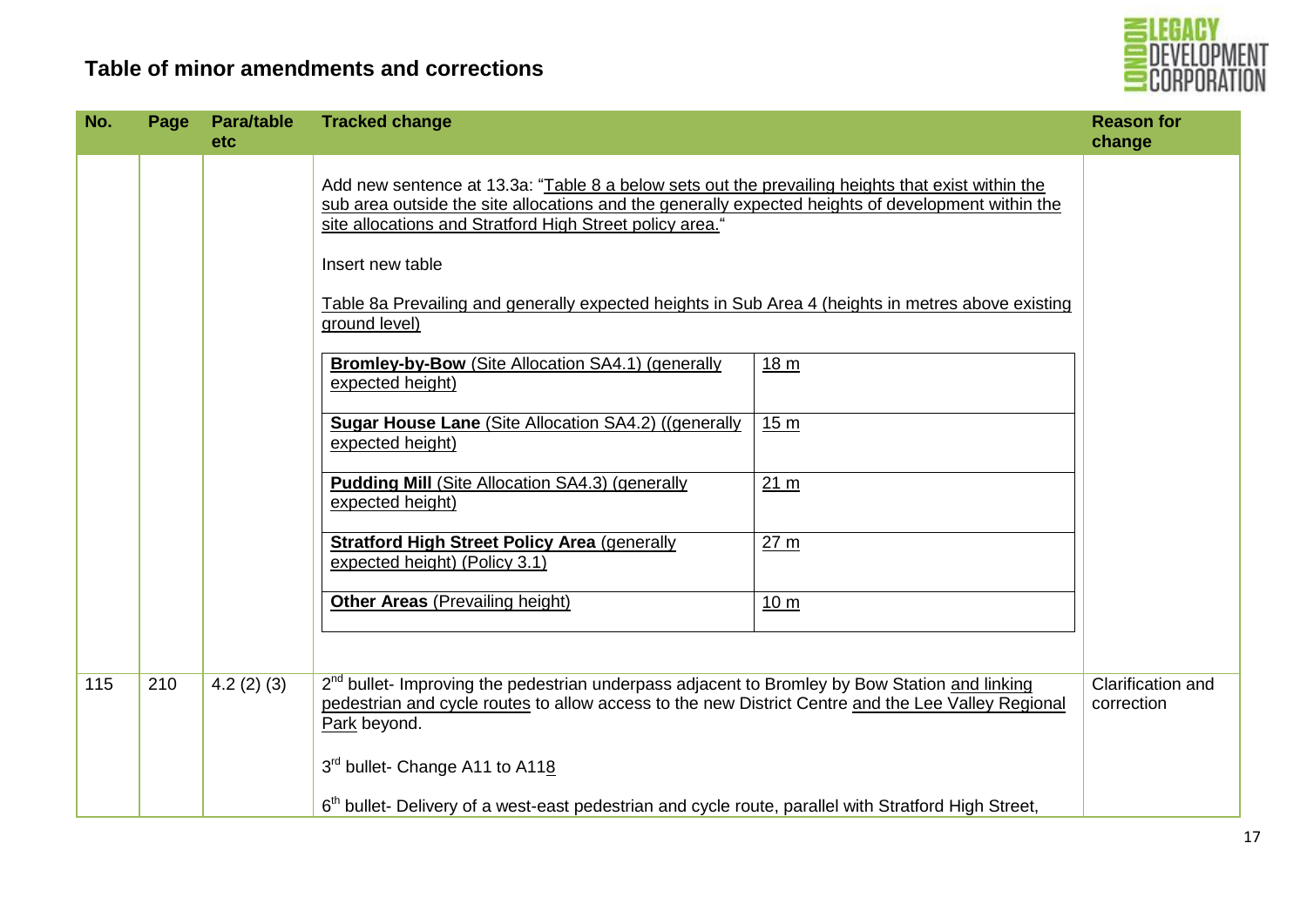

| No. | Page | <b>Para/table</b><br><b>etc</b> | <b>Tracked change</b>                                                                                                                                                                                                                                                                                                                                                                                                                                                                                                                                                                                                                | <b>Reason for</b><br>change                   |
|-----|------|---------------------------------|--------------------------------------------------------------------------------------------------------------------------------------------------------------------------------------------------------------------------------------------------------------------------------------------------------------------------------------------------------------------------------------------------------------------------------------------------------------------------------------------------------------------------------------------------------------------------------------------------------------------------------------|-----------------------------------------------|
|     |      |                                 | through Pudding Mill, across the Greenway and through the Greater Carpenters area parallel to<br>Stratford Town Metropolitan Centre                                                                                                                                                                                                                                                                                                                                                                                                                                                                                                  |                                               |
| 116 | 213  | 4.4                             | Proposals for new development or new uses within existing buildings within Three Mills Island will<br>need to demonstrate that they preserve and or enhance the character of the Conservation Area and<br>the setting of the listed buildings, while complementing the range of existing employment, including<br>cultural and creative employment and community uses. Proposals for development should also<br>preserve and or enhance the character and appearance of the Sugar House Lane Conservation<br>Area. Views from these Conservation Areas will be protected from inappropriate development<br>elsewhere in the Sub Area | Correction                                    |
| 117 | 213  | 4.4                             | Add BN.7 as a cross reference                                                                                                                                                                                                                                                                                                                                                                                                                                                                                                                                                                                                        | Clarification                                 |
| 118 | 213  | 13.8                            | Protecting the character and appearance of the Conservation Areas within the Sub Area is<br>important to help achieve the vision for the Sub Area. The group of listed buildings at Three Mills<br>Island, including the Grade 1 listed House Mill, and the listed buildings at Abbey Mills, provide an<br>important historical context to the southern part of the Sub Area. It is important to ensure that any<br>new development sits well alongside the existing heritage assets and does not impact negatively<br>upon them.                                                                                                    | Clarification                                 |
| 119 | 215  | <b>SA4.1</b>                    | Bullet 4-The predominant height of new buildings across the area should be 18 metres, subject to<br>meeting other policies in this Local Plan<br>Insert: Proposals for development above 18 metres above ground level will only be acceptable<br>subject to the provisions of Policy BN.10                                                                                                                                                                                                                                                                                                                                           | Consistency                                   |
| 120 | 216  | <b>SA4.2</b>                    | up to $1,200$ new homes<br>Insert: Proposals for development above 15 metres above ground level will only be acceptable<br>subject to the provisions of Policy BN.10.                                                                                                                                                                                                                                                                                                                                                                                                                                                                | Consistency with<br>other site<br>allocations |
| 121 | 216  | <b>SA4.2</b>                    | Change preserve and enhance in first bullet to "preserve and or enhance"                                                                                                                                                                                                                                                                                                                                                                                                                                                                                                                                                             | Correction                                    |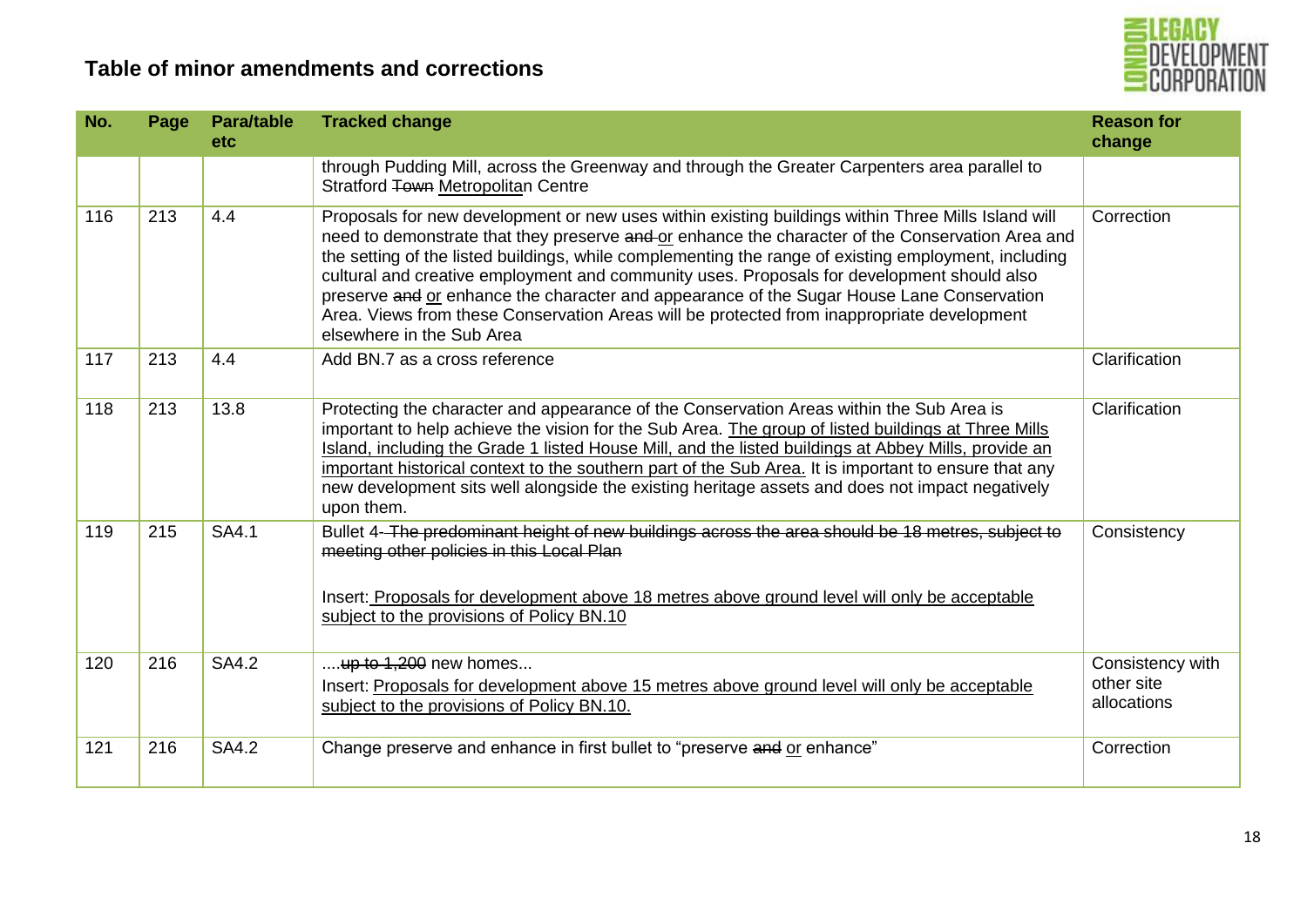

| No. | Page | <b>Para/table</b><br>etc | <b>Tracked change</b>                                                                                                                                                                                                                                                                                                                                                                                                                                                                                                                                                                                                                                                                                                       | <b>Reason for</b><br>change |
|-----|------|--------------------------|-----------------------------------------------------------------------------------------------------------------------------------------------------------------------------------------------------------------------------------------------------------------------------------------------------------------------------------------------------------------------------------------------------------------------------------------------------------------------------------------------------------------------------------------------------------------------------------------------------------------------------------------------------------------------------------------------------------------------------|-----------------------------|
| 122 | 216  | <b>SA4.2</b>             | Add new development principle "Improve the waterside environment of the River Lea, Waterworks<br>River and Bow Back River."                                                                                                                                                                                                                                                                                                                                                                                                                                                                                                                                                                                                 | Clarification               |
| 123 | 218  | SA4.3                    | Add "Pudding Mill Lane DLR Station" to the first paragraph.                                                                                                                                                                                                                                                                                                                                                                                                                                                                                                                                                                                                                                                                 | Correction                  |
| 124 | 218  | SA4.3                    | Bullet 1-Heights of up to 21 metres from ground level are appropriate on this site, except for some<br>taller elements in the Local Centre (see Policies B.2 and BN.10)<br>Insert: Proposals for development above 21 metres above ground level will only be acceptable<br>subject to the provisions of Policy BN.10                                                                                                                                                                                                                                                                                                                                                                                                        | Consistency                 |
| 125 | 218  | SA4.3                    | Add new development principle: Regard will need to be had to not prejudicing the operation of the<br>safequarded rail freight site to the west (for example by ensuring that noise sensitive uses are<br>located away from the site)                                                                                                                                                                                                                                                                                                                                                                                                                                                                                        | Clarification               |
| 126 | 226  | 14.19                    | In order to measure the success of the strategy and policies within this Local Plan and help to<br>identify any potential need for a review of all or part of the Local Plan, the Key Performance<br>Indicators (KPI's) set out in Table 10 below will be used. A review of the Plan is likely to be<br>triggered where this monitoring shows that key elements of the Plan, such as delivery against<br>housing targets, would not be met to a significant or on-going extent. Monitoring of these indicators<br>will be reported within the Legacy Corporation's annual Authorities Monitoring Report. This report<br>will also include annual updates of the activities undertaken in relation to the Duty to Cooperate. | Clarification               |
| 127 | 227  | Table 10 (2)             | . Number of jobs/local jobs/opportunities within employment training initiatives created.                                                                                                                                                                                                                                                                                                                                                                                                                                                                                                                                                                                                                                   | Clarification               |
| 128 | 227  | Table 10 (6)             | Retaining open space Amount of open space.<br>No net loss of designated open space Quantum of open space gained or lost through development                                                                                                                                                                                                                                                                                                                                                                                                                                                                                                                                                                                 | Clarification               |
| 129 | 236  | Appendix 2               | 12/000210/OUT<br>13/00404/FULM<br>2406-214 High Street                                                                                                                                                                                                                                                                                                                                                                                                                                                                                                                                                                                                                                                                      | Correction                  |
| 130 | 243  | Glossary                 | Other Industrial Location-Site of particular importance for local industrial type functions where<br>identified limited change from industrial may be acceptable.                                                                                                                                                                                                                                                                                                                                                                                                                                                                                                                                                           | Clarification               |
|     |      |                          | Legacy Corporation's Legacy Communities Scheme The Legacy Communities Scheme sought<br>permission for the long-term development of five new neighbourhoods within the future Queen                                                                                                                                                                                                                                                                                                                                                                                                                                                                                                                                          | Correction                  |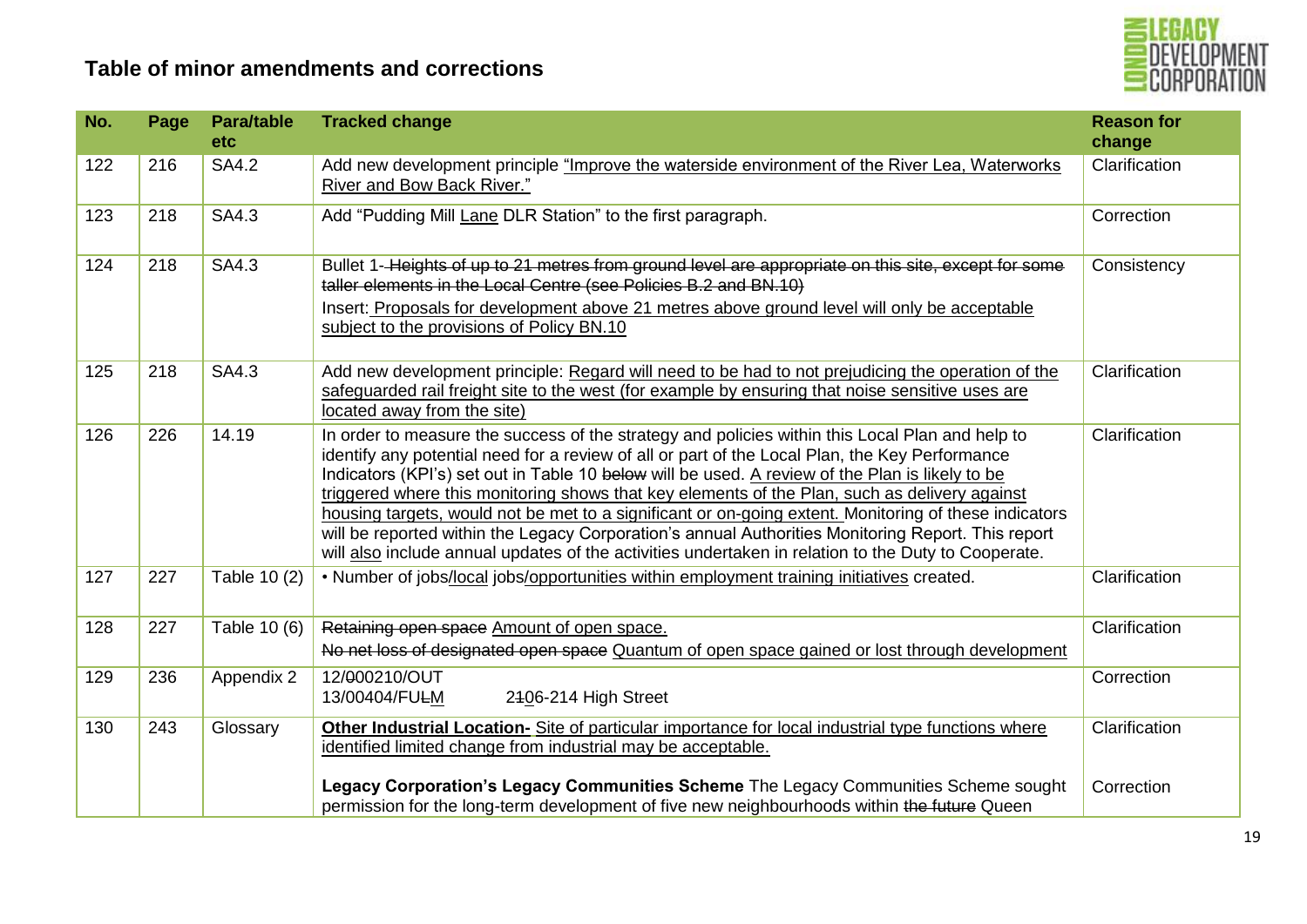

| No. | Page           | <b>Para/table</b><br>etc.  | <b>Tracked change</b>                                                                                                                                  | <b>Reason for</b><br>change                                                         |
|-----|----------------|----------------------------|--------------------------------------------------------------------------------------------------------------------------------------------------------|-------------------------------------------------------------------------------------|
|     |                |                            | Elizabeth Olympic Park. Planning Application Reference: 11/90621/OUTODA (LLDC webpage).                                                                |                                                                                     |
|     |                |                            | <b>Local Residents-</b> Residents of the LLDC area and Growth Boroughs                                                                                 |                                                                                     |
| 131 | 244            | Glossary                   | <b>Locally Significant Industrial Site-</b> Site of particular importance for local industrial type functions.                                         | Clarification                                                                       |
| 132 | $161 -$<br>218 | <b>Site</b><br>Allocations | Change title for all site allocations: Supporting Ddevelopment principles<br>Amendments to presentation of the site allocations to clarify policy text | Clarification                                                                       |
| 133 | n/a            | Appendices                 | Insert new Appendix: Borough Boundaries Map                                                                                                            | Clarification of<br>context within<br>which the Legacy<br>Corporation area<br>sits. |
| 134 | n/a            | Proposals<br>Map           | Correct SINC mapping                                                                                                                                   | Correction                                                                          |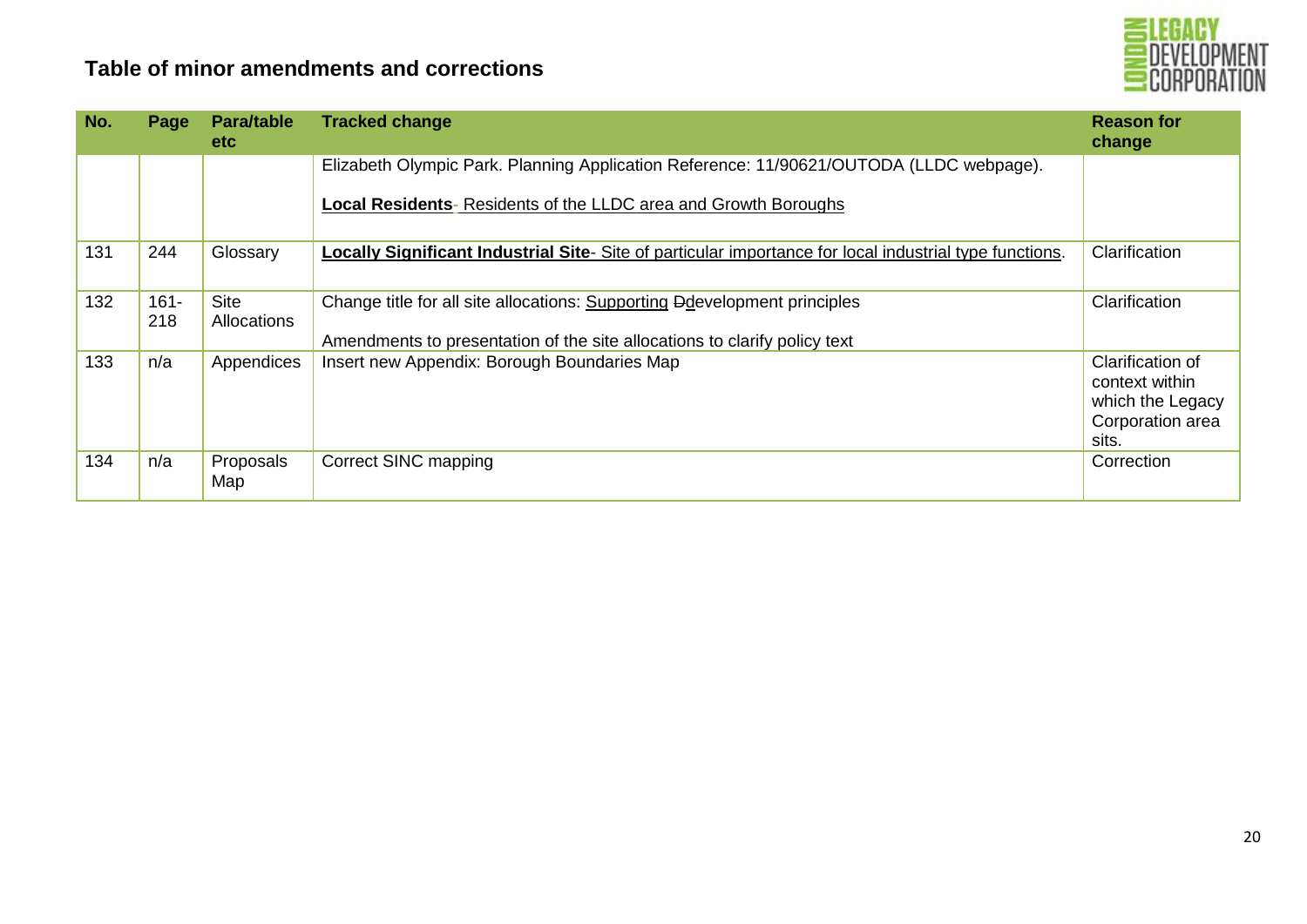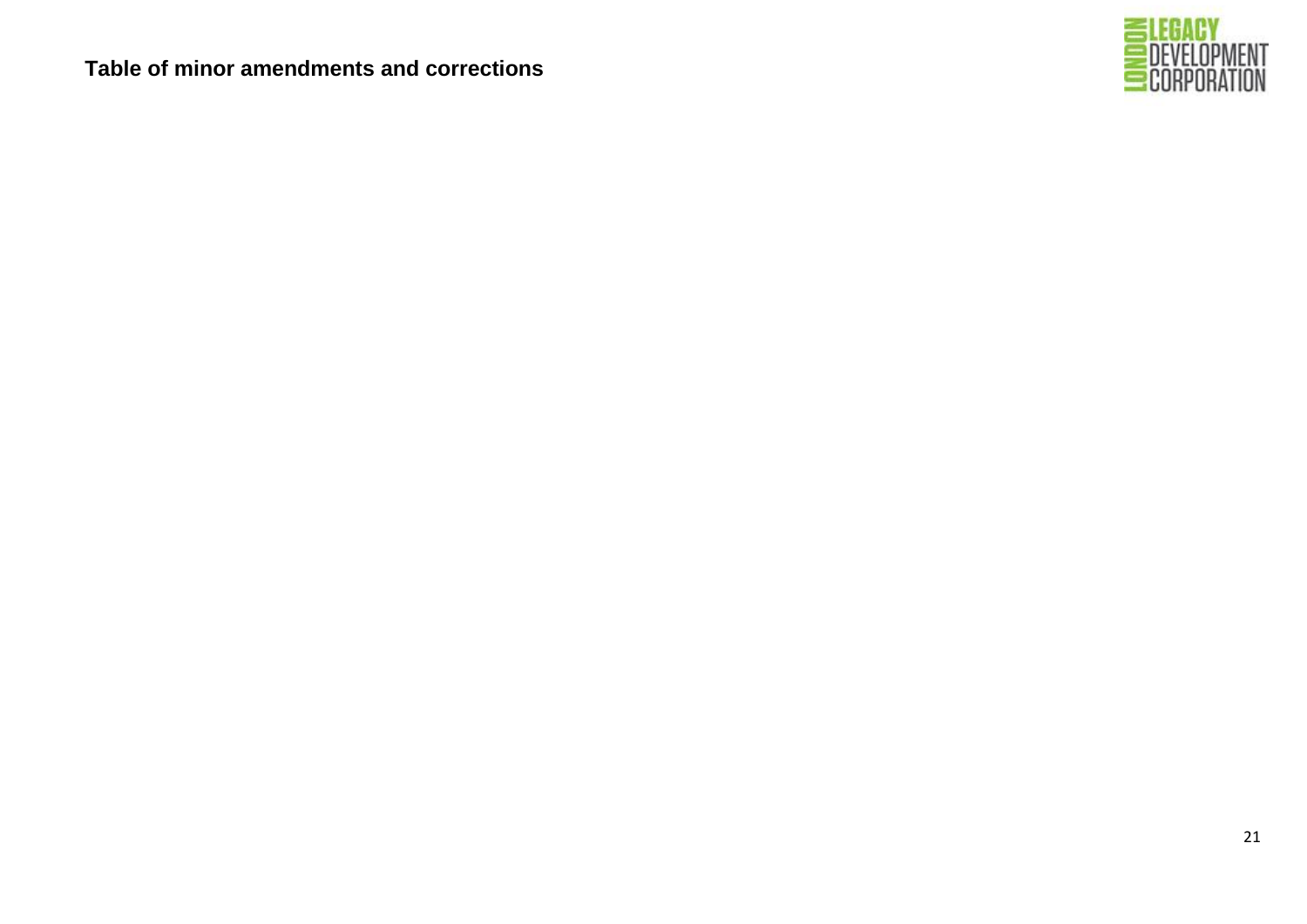#### **Minor amendments and corrections to Site Allocations**

The following pages (17-26) contain minor amendments and corrections to the site allocations. The minor amendments have been made in order to clarify which parts of the site allocations are a part of the site allocation text and are policy and which is supporting text, providing further guidance to the site allocation text. All text that is intended to have a policy status is now included within the site allocation text box above the site allocation map and remaining text within the "Development Principles" sections have been renamed "Supporting development principles" to provide clarity on their status.

Corrections shown to the site allocations in the table above have been consolidated into and are also shown in the updated site allocations sections below.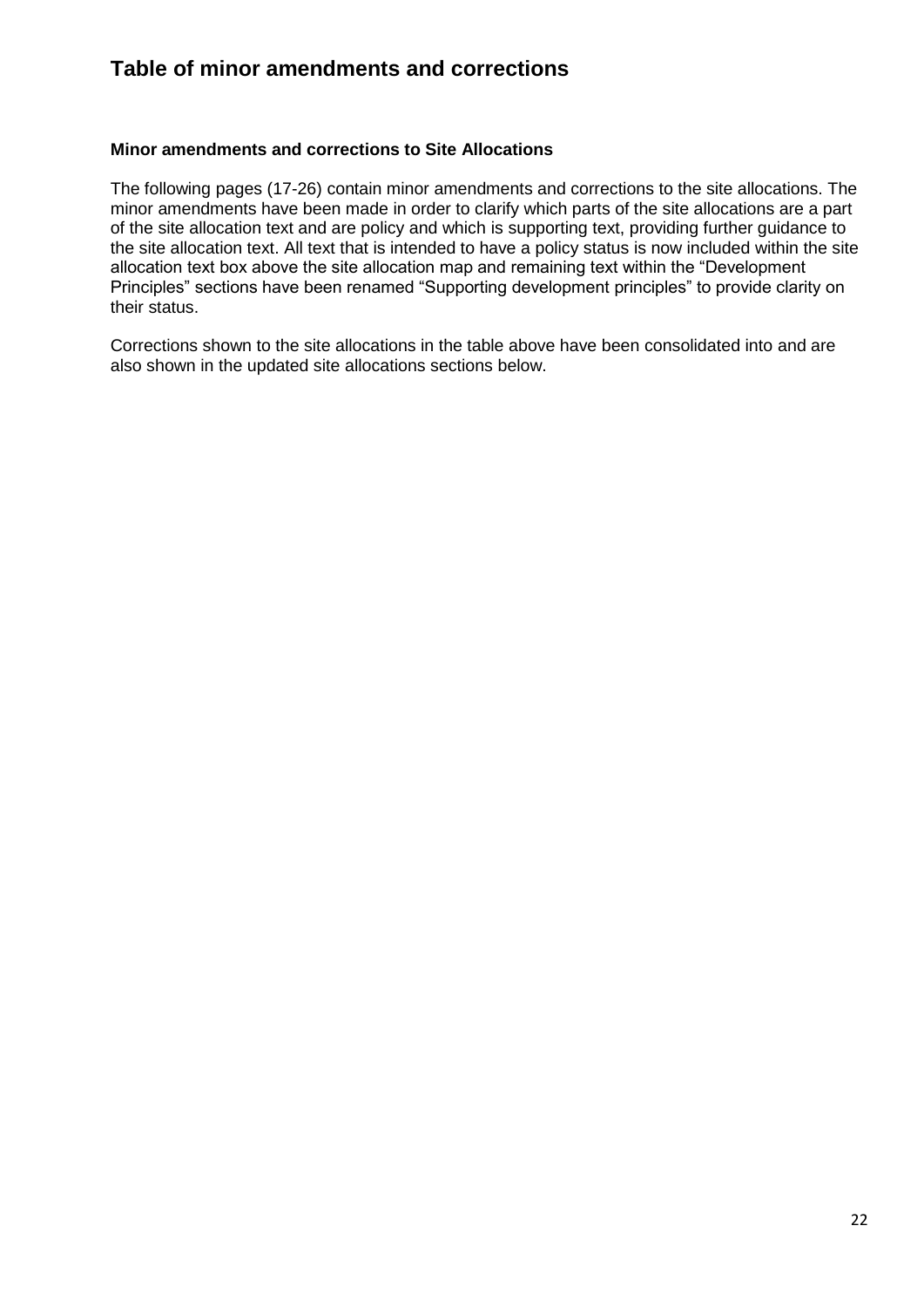**Site Allocation SA1.1: Hackney Wick Station Area**

**An area around Hackney Wick Station supporting comprehensive employment-focused mixed-use development, including a significant number of new homes complemented by new retail, leisure, food/drink and community facilities. Development should deliver a mix of uses around the rebuilt Hackney Wick Station, integrate with established retail frontage at Felstead Street and Prince Edward Road, and utilise buildings of heritage value.**

- **Development will be focused around the improved station at Hackney Wick, with active uses concentrated in clusters on primary routes connecting Hackney Wick, Fish Island, Sweetwater and East Wick**
- **The overall amount of existing employment floorspace (B Use Class) within the allocation boundary must be maintained, with a particular emphasis on retaining and providing for creative and cultural industries and any other businesses that are compatible with residential use**
- **Conflict between uses should be avoided by consolidating compatible uses together and mitigating potential impacts through careful design**
- **Yard spaces should be predominantly either residential or employment/ workspace focused**
- **New retail uses should be mainly focused around the station**
- **Avoid ground-floor residential use where assessed flood-risk levels indicate such use is inappropriate**
- **Key locations for public activity and local amenities should be at the points of connection between the four neighbourhoods (Hackney Wick, Fish Island, Sweetwater and East Wick), i.e. clustered around bridges and connections below the railway**
- **A new direct and legible north-south connection which structures the heart of the area should be delivered between Wallis Road and Monier Road, integrated with Hackney Wick Station and an improved bridge over the Hertford Union Canal extending from Roach Road**
- **A fine grain of streets, passageways and yards should be established that should create informal secondary connections to the canal edge**
- **Existing streets should be reinforced with strong building edges and active ground floors**
- **Where there is no continuous towpath along a canal edge, a series of new public spaces should be created which provide public access to the water and which also integrate informal connections between adjacent bridges, streets, passages or yards**
- **New tall buildings should not be located adjacent to or compete with existing taller buildings such as that housing Central Books**
- **Massing should respond to adjacent existing and proposed public spaces and buildings**
- **Development should preserve or enhance the Conservation Area and, where outside, enhance its setting**

# Map (unchanged)

# **Supporting Ddevelopment principles**

**Mix** 

- Development will be focused around the improved station at Hackney Wick, with active uses concentrated in clusters on primary routes connecting Hackney Wick, Fish Island, Sweetwater and East Wick
- The overall amount of existing employment floorspace (B Use Class) within the allocation boundary must be maintained, with a particular emphasis on retaining and providing for creative and cultural industries and any other businesses that are compatible with residential use
- Development should retain or re-provide existing employment floorspace classified as B1 Use Class (business)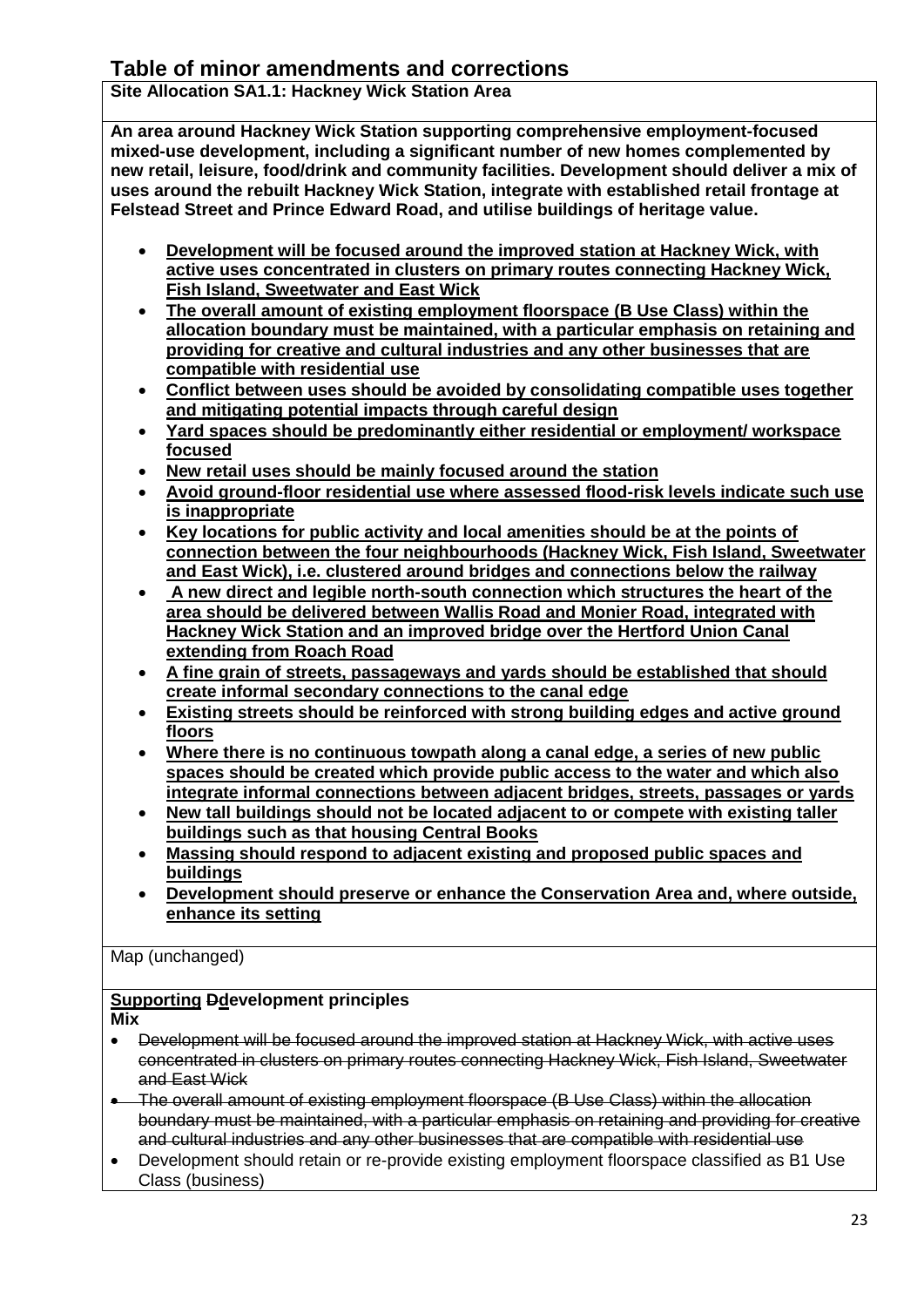- Development should re-provide employment floorspace falling within the B2 to B8 Use Classes, as B1 Use Class (business) and/or B2 Use Class (general industry). B2 uses should be compatible with mixed use development
- Conflict between uses should be avoided by consolidating compatible uses together and mitigating potential impacts through careful design
- Yard spaces should be predominantly either residential or employment/ workspace focused
- Workspace provision should be provided at both upper- and ground-floor levels to acknowledge the variety of workspace typologies
- New retail uses should be mainly focused around the station
- Queen's Yard will act as a high-quality public space defined by a mixture of cultural and public uses that complement existing uses such as The White Building and the Yard Theatre
- Avoid ground-floor residential use where assessed flood-risk levels indicate such use is inappropriate.

#### **Movement**

- Key locations for public activity and local amenities should be at the points of connection between the four neighbourhoods (Hackney Wick, Fish Island, Sweetwater and East Wick), i.e. clustered around bridges and connections below the railway
- A new direct and legible north-south connection which structures the heart of the area should be delivered between Wallis Road and Monier Road, integrated with Hackney Wick Station and an improved bridge over the Hertford Union Canal extending from Roach Road
- A fine grain of streets, passageways and yards should be established that should create informal secondary connections to the canal edge
- Existing streets should be reinforced with strong building edges and active ground floors
- New passages connecting pockets of public space should create a varied sense of enclosure
- Narrower passages should be framed by lower buildings (of two to three storeys) to create an asymmetrical street section
- Where there is no continuous towpath along a canal edge, a series of new public spaces should be created which provide public access to the water and which also integrate informal connections between adjacent bridges, streets, passages or yards.

#### **Scale**

- New tall buildings should not be located adjacent to or compete with existing taller buildings such as that housing Central Books
- Massing should respond to adjacent existing and proposed public spaces and buildings
- Development should make a positive contribution to the characteristics and composition of views within and to/from the area.

## **Appearance**

- Buildings should be detailed to create a sense of weight, solidity and permanence, with brick and masonry as the predominant façade material
- Public realm design should be simple and refined employing a reduced palette of high-quality robust materials
- Generally, continual roof forms should be employed. Where an articulated roof form is proposed, it should be an integrated part of the architectural character and not compete with the setting of existing buildings
- Development should preserve or enhance the Conservation Area and, where outside, enhance its setting.

## **Phasing and implementation**

• Delivery on site from 2016 onwards.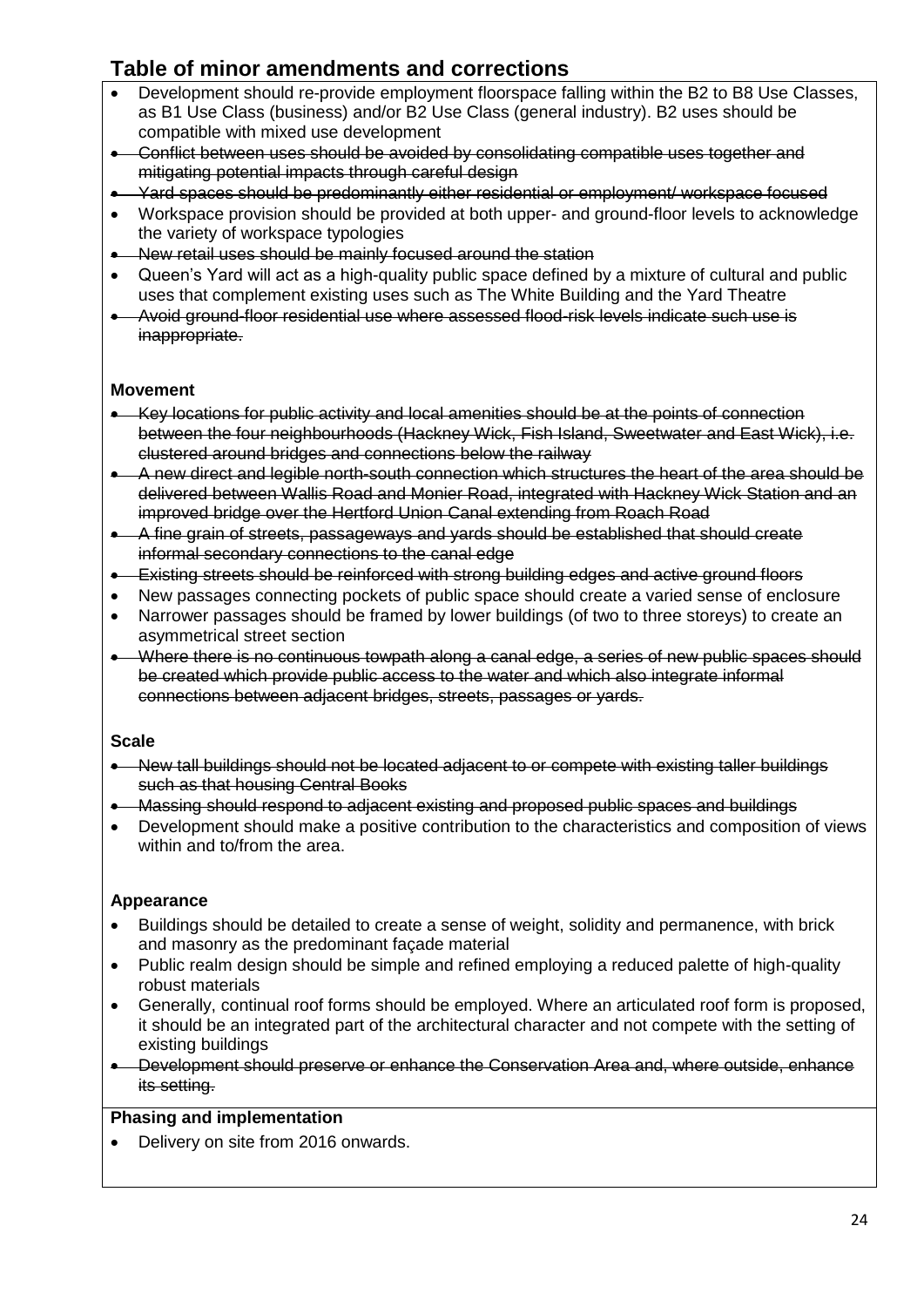# **Relevant planning history**

 White Post Lane and Wallis Road – Hackney Wick Hub Scheme (LPA ref LTGDC-11-062- OUT)Road – Hackney Wick Hub Scheme (LPA ref LTGDC-11-062-OUT).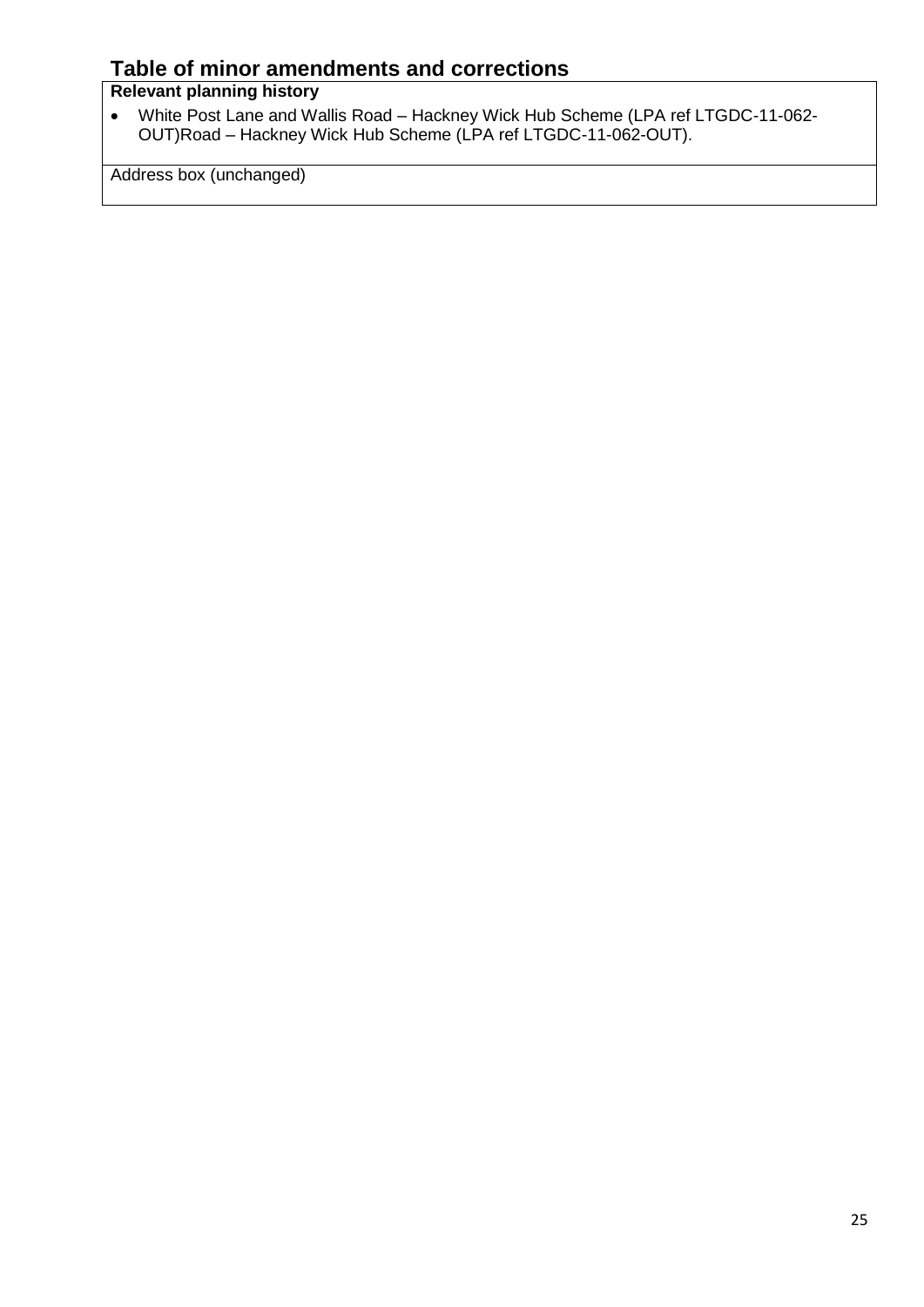**Site Allocation SA1.2: Hamlet Industrial Estate**

**Mixed-use development including employment and residential** fl**oorspace complemented by restaurants/cafes.**

- **Avoid ground-floor residential use where assessed flood-risk levels indicate such use is inappropriate**
- **Development should improve access to the lower-level towpath along the western bank of the Lee Navigation Canal. There is an opportunity for a public use on this key corner**
- **New development should vary in height Development should respond to the height and massing of the immediate context**
- **Enhance natural surveillance of the surrounding towpath**

Map (unchanged)

#### **Supporting Ddevelopment principles**

- Avoid ground-floor residential use where assessed flood-risk levels indicate such use is inappropriate
- Utilise access to White Post Lane and Queen Elizabeth Olympic Park (using the Lee Navigation vehicular bridge)
- Development should improve access to the lower-level towpath along the western bank of the Lee Navigation Canal. There is an opportunity for a public use on this key corner
- New development should engage with the established townscape of juxtaposed tall and low buildings, such as the relationship between The White Building and Mother Studios
- New development should vary in height
- Development should respond to the height and massing of the immediate context and enhance natural surveillance of the surrounding towpath
- New proposals should positively engage with 92 White Post Lane through both architectural character and urban design
- Cultural and public uses should be located at the interface of White Post Lane and the Lee Navigation crossing, and have a strong relationship to a public space on the canal edge.

#### **Phasing and implementation**

2020 onwards.

## **Relevant planning history**

Not applicable.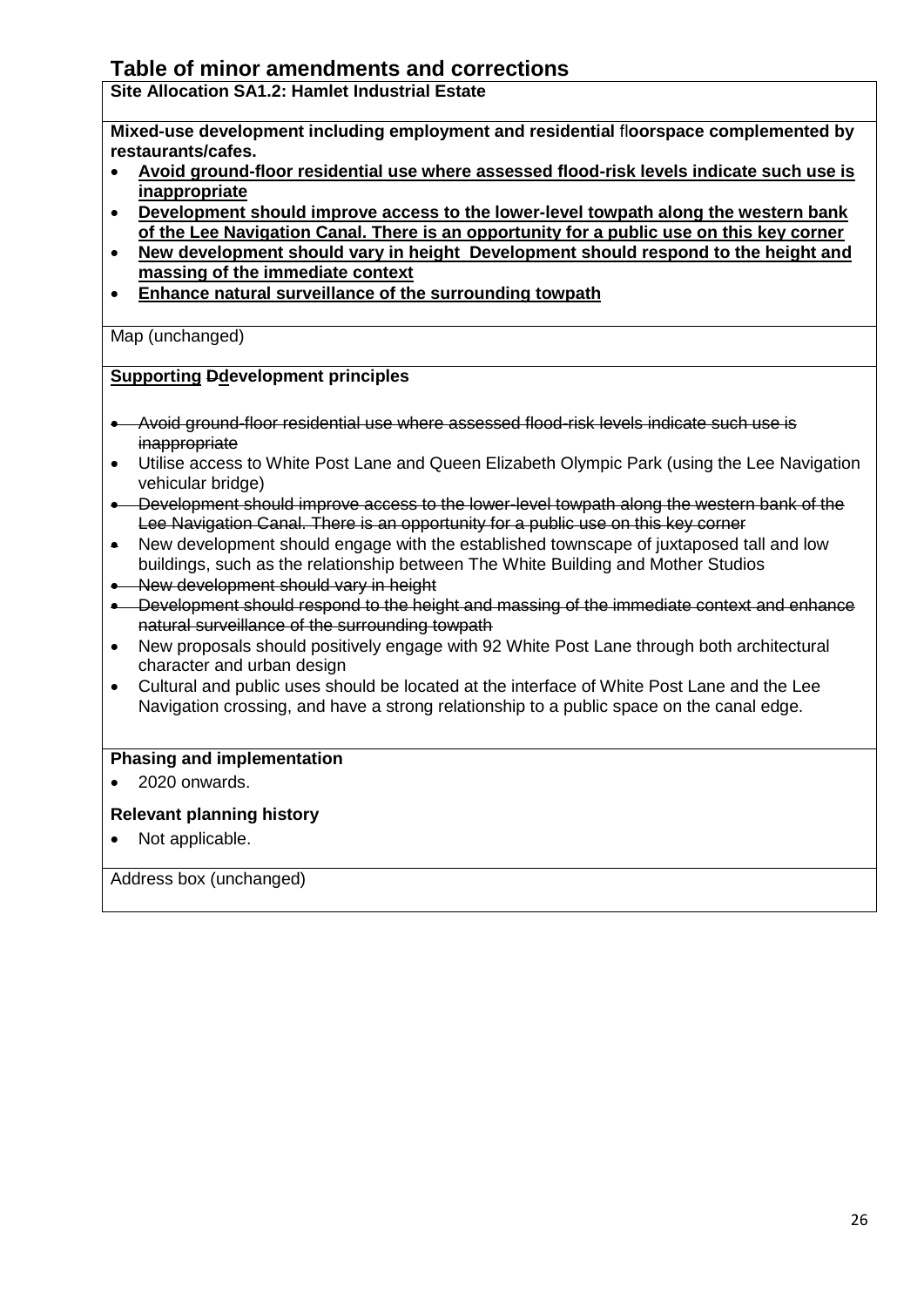|           | <b>Site Allocation SA1.3: Hepscott Road</b>                                               |
|-----------|-------------------------------------------------------------------------------------------|
| $\bullet$ | Comprehensive mixed-use development including employment, residential, and creative       |
|           | and cultural uses-, and a linear park.                                                    |
| $\bullet$ | Development should provide new walking and cycling routes through the site providing      |
|           | connections to the Hertford Union Canal towpath, Roach Point Bridge, and Hackney Wick     |
|           | <b>Station</b>                                                                            |
| $\bullet$ | Development should respond positively to the waterside setting, enhance the character     |
|           | of the canal and enhance strategic views west towards central London                      |
| $\bullet$ | Proposals should provide a high-quality frontage and deliver public realm improvements    |
|           | to Wansbeck Road                                                                          |
| $\bullet$ | Development should enable the delivery of improved or new north-south connections         |
|           | across the canal                                                                          |
| $\bullet$ | Form, connectivity and delivery of development needs to be considered with the Neptune    |
|           | <b>Wharf site opposite</b>                                                                |
| $\bullet$ | Any proposal that does not safeguard the existing waste capacity should be resisted       |
|           | unless it can be demonstrated this capacity can be more efficiently re-provided elsewhere |
|           | within London. Any such proposal must ensure that such an approach counts towards         |
|           | the Borough's overall waste apportionment target (to the satisfaction of the Borough and  |
|           | the GLA)                                                                                  |
| $\bullet$ | Retain and reuse buildings of heritage value. These buildings should anchor new routes,   |
|           | frontages and public spaces.                                                              |
| $\bullet$ | Development should preserve or enhance the Conservation Area and, where outside,          |
|           | enhance its setting.                                                                      |
|           |                                                                                           |

Map (unchanged)

#### **Supporting Ddevelopment principles**

- Development should provide a new linear park of approximately 1.2 ha, to serve the wider area.
- Development should provide new walking and cycling routes through the site providing connections to the Hertford Union Canal towpath, Roach Point Bridge, and Hackney Wick **Station**
- Development should respond positively to the waterside setting, enhance the character of the canal and enhance strategic views west towards central London
- Proposals should provide a high-quality frontage and deliver public realm improvements to Wansbeck Road
- Development should enable the delivery of improved or new north-south connections across the canal
- Form, connectivity and delivery of development needs to be considered with the Neptune Wharf site opposite
- Any proposal that does not safeguard the existing waste capacity should be resisted unless it can be demonstrated this capacity can be more efficiently re-provided elsewhere within London. Any such proposal must ensure that such an approach counts towards the Borough's overall waste apportionment target (to the satisfaction of the Borough and the GLA)
- **Development should preserve or enhance the setting of the Conservation Area, and retain and** reuse buildings of heritage value. These buildings should anchor new routes, frontages and public spaces.

#### **Phasing and implementation**

2020 onwards.

#### **Relevant planning history**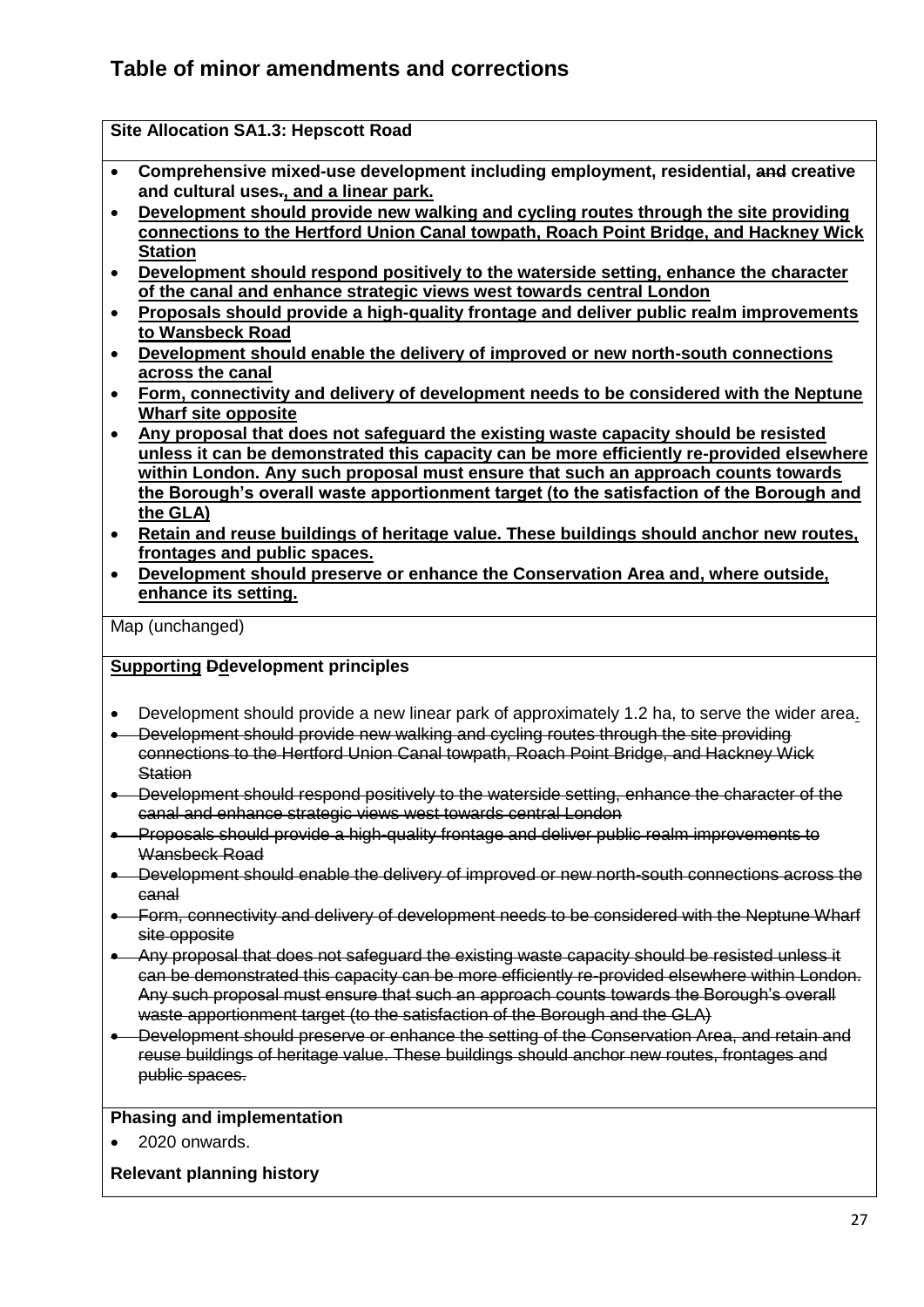• Not applicable.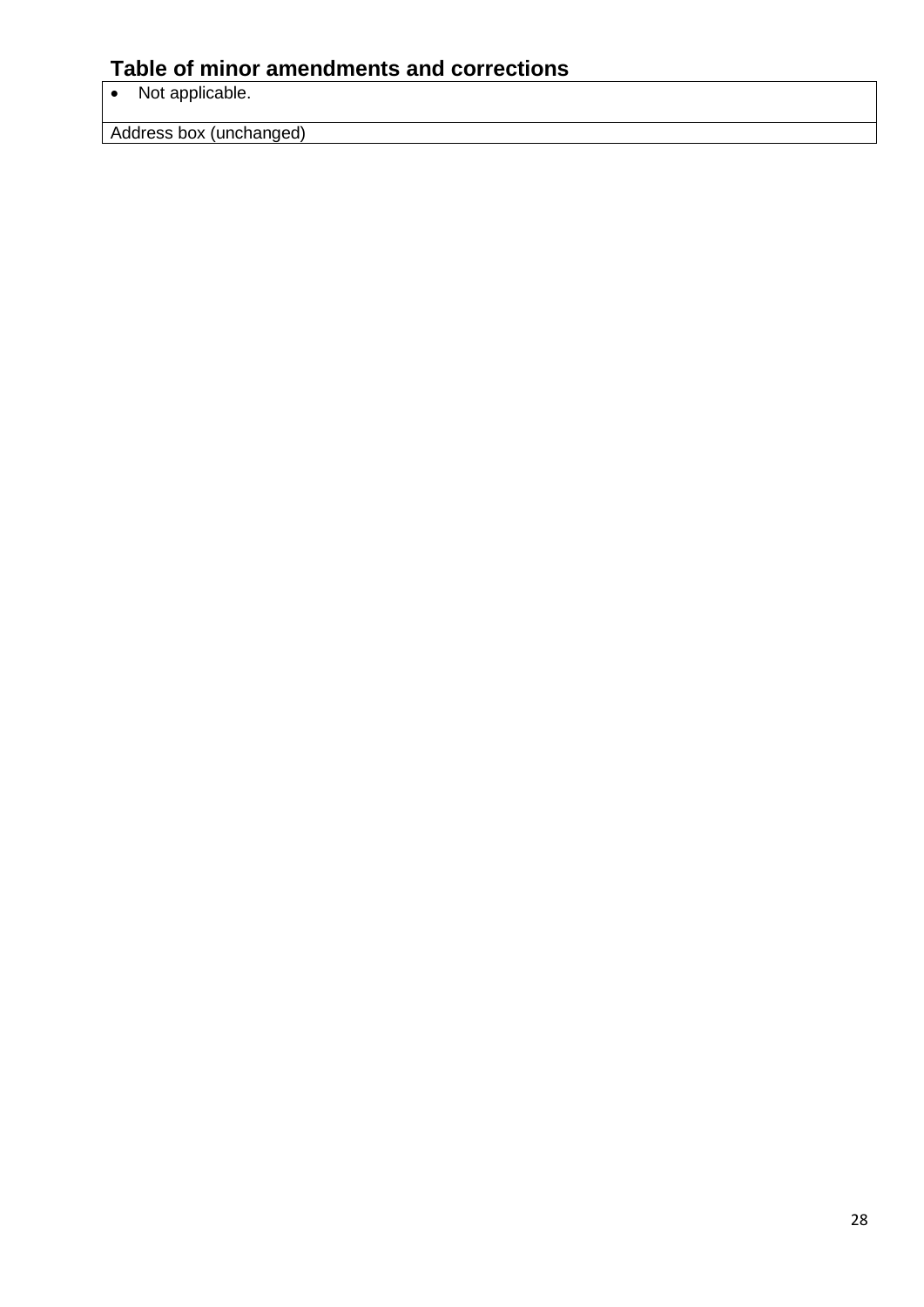**Site Allocation SA1.4: Bream Street**

**Mixed-use development including employment, residential, and creative and cultural uses to come forward in a comprehensive manner.**

- **Development should respond to the waterfront character where the site adjoins the Lee Navigation and enhance the setting of Old Ford Lock**
- **The site should provide for public access to and views across the water space, together with an active canal frontage**
- **Development should improve and enhance the setting of the surrounding Conservation Area and provide a high-quality frontage to improve local views along Dace Road**

### Map (unchanged)

## **Supporting Ddevelopment principles**

- Development should respond to the waterfront character where the site adjoins the Lee Navigation and enhance the setting of Old Ford Lock
- The site should provide for public access to and views across the water space, together with an active canal frontage
- Development should improve and enhance the setting of the surrounding Conservation Area and provide a high-quality frontage to improve local views along Dace Road
- The site should provide streets and pedestrian passages flanked by robust building forms between Stour Road and Dace Road.

#### **Phasing and implementation**

• 2020 onwards.

## **Relevant planning history**

• Not applicable.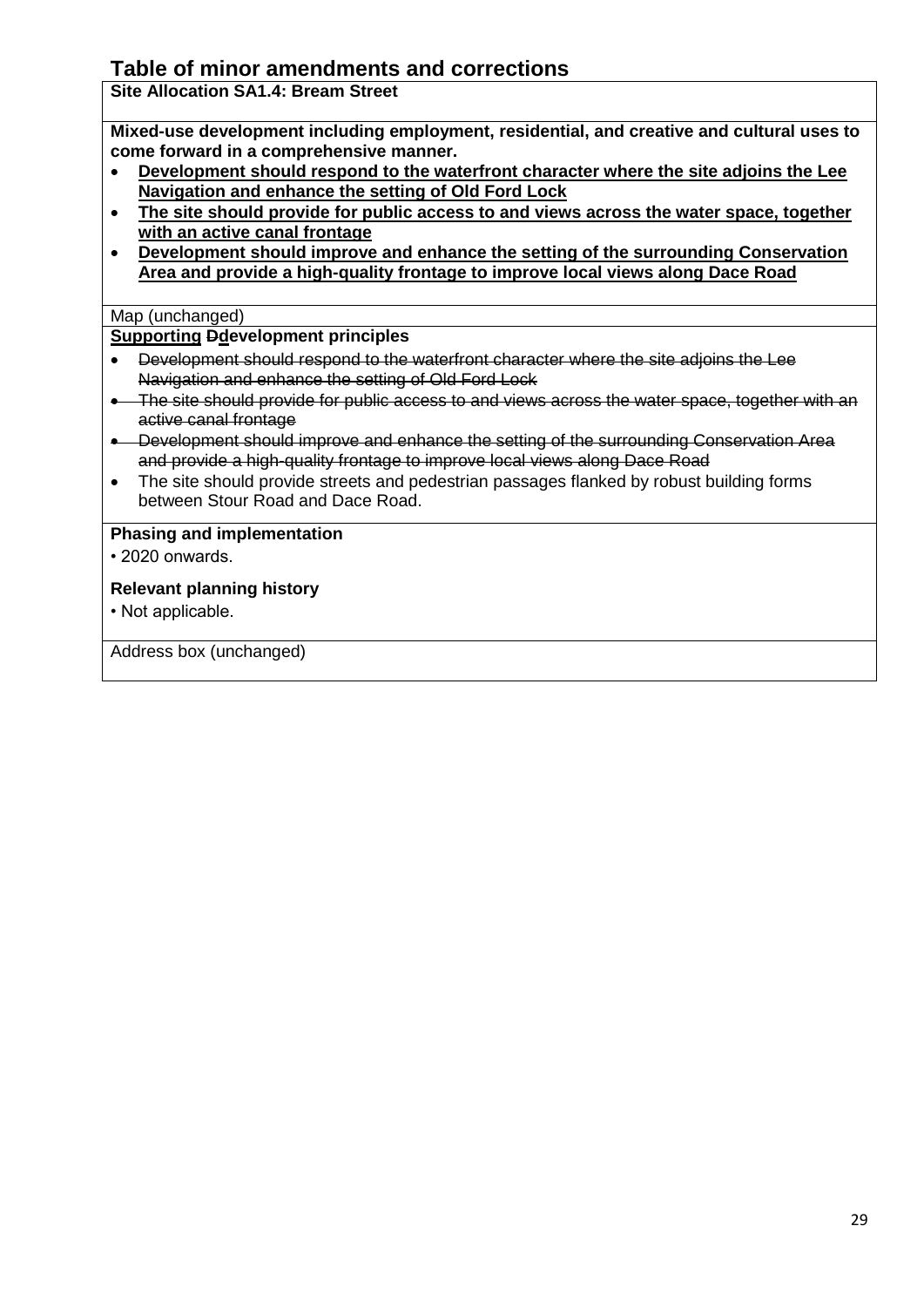## **Site Allocation SA1.5: 415 Wick Lane**

**Mixed-use development, including employment and residential, to provide a transition between the Fish Island SIL and the mixed-use character north of the Greenway.** 

- **Development should provide a high-quality frontage to improve the local views along Wick Lane from Crown Close**
- **Development should relate well to the Greenway and enhance natural surveillance without over-dominating**
- **Development should enhance the setting of the Conservation Area**
- **Development should provide a new direct link from Wick Lane to the Greenway that new development can access**
- **Development should improve the setting of the cluster of heritage buildings on Crown Close**

Map (unchanged)

#### **Supporting Ddevelopment principles**

- Development should provide a high-quality frontage to improve the local views along Wick Lane from Crown Close
- Development should relate well to the Greenway and enhance natural surveillance without overdominating
- **.** Development should preserve or enhance the setting of the Conservation Area
- Development should provide a new direct link from Wick Lane to the Greenway that new development can access
- Development should provide a new public space adjacent to 417 Wick Lane to improve the outlook for the existing ground-floor business units within that development
- Development should improve the setting of the cluster of heritage buildings on Crown Close
- New retail uses should be mainly focused around the station and the junction of Wallis Road, Berkshire Road and Prince Edward Road
- Development should re-provide employment floorspace in accordance with the function of employment cluster B.1b5 and Policy B.1.

#### **Phasing and implementation**

• 2020 onwards.

#### **Relevant planning history**

• Not applicable.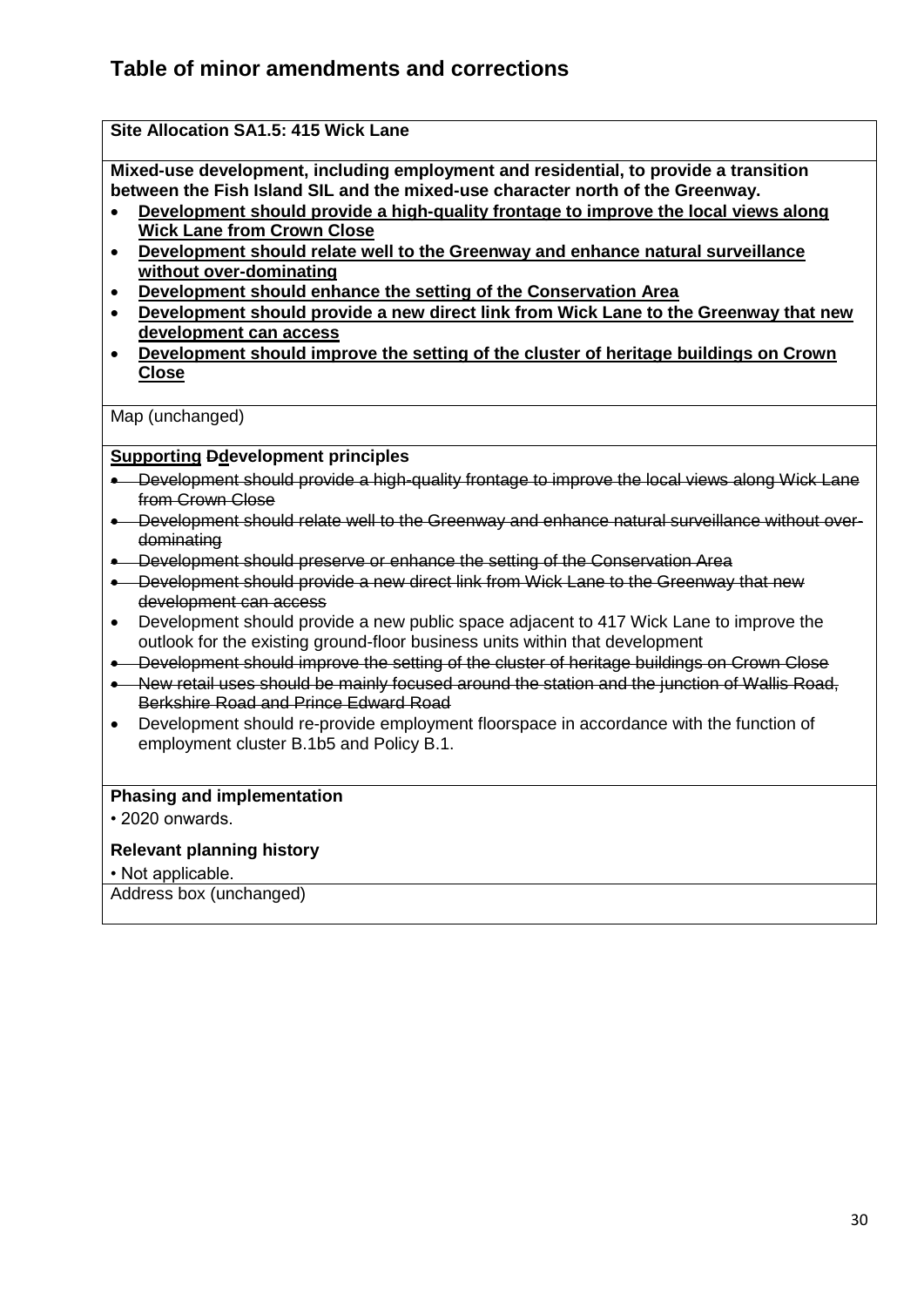## **Site Allocation SA1.6: Neptune Wharf**

**Comprehensive, phased, mixed-use medium-density residential development incorporating public open space and land for a future primary school to help meet education needs arising across Fish Island.**

- **Focus active frontages/retail uses around public open space and the waterfront**
- **Ensure improved permeability with the creation of new north-south and east-west public routes through the site, including a new access and visual connection to the Hertford Union Canal from the south**
- **Ensure building footprints and open spaces allow for future enhanced walking and cycling connections across the canal**
- **Building heights must provide a transition from a maximum frontage height of six storeys along the Hertford Union Canal down to four to six storeys along Wyke Road.**

Mao (unchanged)

#### **Supporting Ddevelopment principles**

- Development should include 0.44 ha of land for a future primary school (three-form entry) and at least 0.8 ha of public open space
- Workspace should be focused around internal yards or on-street
- Focus active frontages/retail uses around public open space and the waterfront
- **Ensure improved permeability with the creation of new north-south and east-west public routes** through the site, including a new access and visual connection to the Hertford Union Canal from the south
- Ensure building footprints and open spaces allow for future enhanced walking and cycling connections across the canal
- Building heights must provide a transition from a maximum frontage height of six storeys along the Hertford Union Canal down to four to five storeys along Wyke Road.

#### **Phasing and implementation**

• Delivery on site from 2015/16 onwards.

#### **Relevant planning history**

• Application reference: 12/00210/OUT. Permission for up to 522 residential units.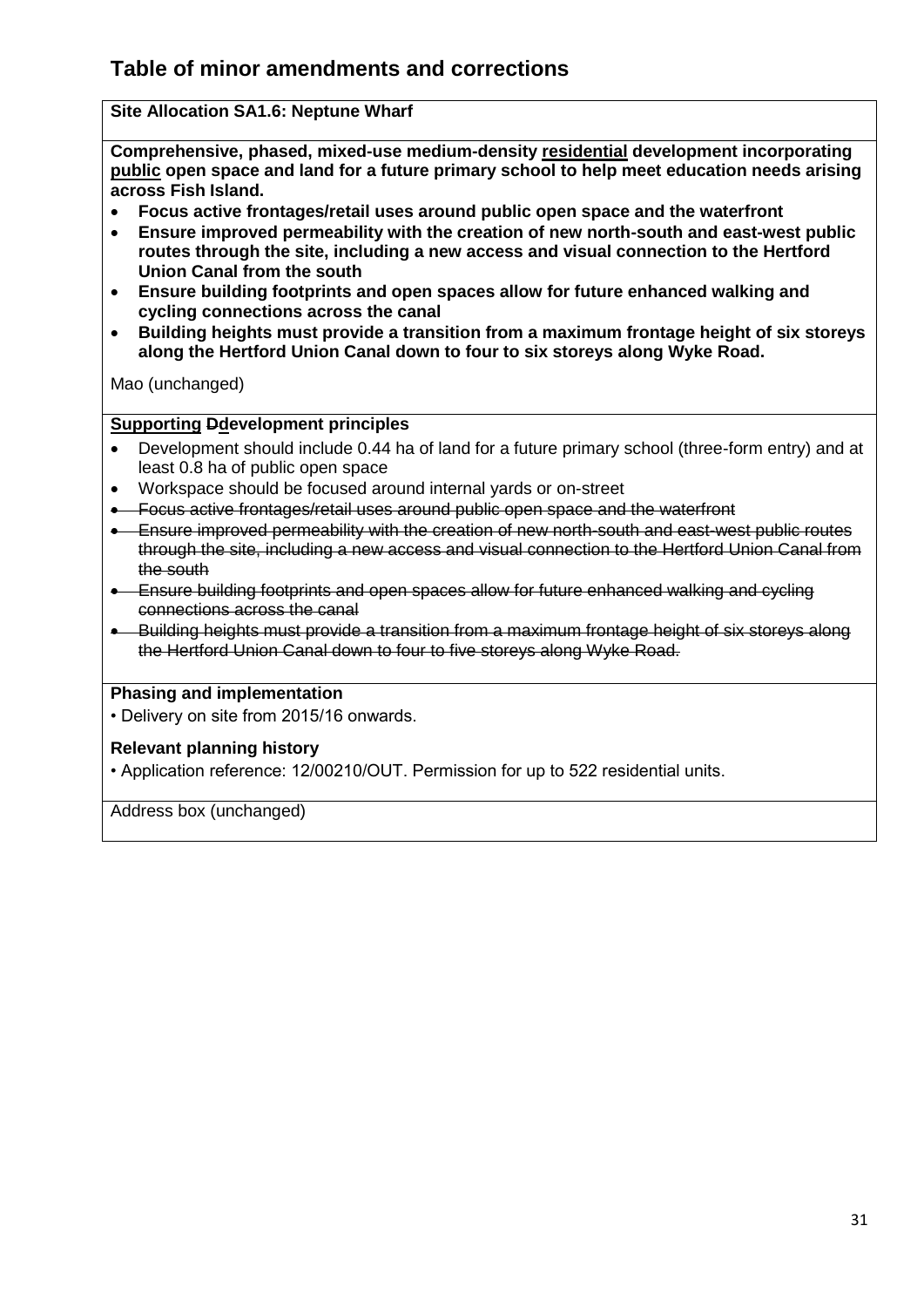### **Site Allocation SA1.7: East Wick and Here East**

**Employment cluster and comprehensive, phased mixed-use development., including residential, employment, retail, leisure and community floorspace ( incorporating a new primary school and two nurseries).** 

- **Development should relate well to Hackney Wick Neighbourhood Centre and Canal Park**
- **Development should provide a gateway to Queen Elizabeth Olympic Park and establish a high-quality frontage that engages with both the Lee Navigation and Queen Elizabeth Olympic Park**
- **Development should support the continuation of direct east-west connections from Hackney Wick and Fish Island to the primary school and Queen Elizabeth Olympic Park•**
- **Routes between East Wick and the Neighbourhood Centre should provide frontages to support the generation of active ground-floor uses.**

Map (unchanged)

#### **Development principles**

- Development should relate well to Hackney Wick Neighbourhood Centre and Canal Park
- Development should provide a gateway to Queen Elizabeth Olympic Park and establish a highquality frontage that engages with both the Lee Navigation and Queen Elizabeth Olympic Park
- Development should support the continuation of direct east-west connections from Hackney Wick and Fish Island to the primary school and Queen Elizabeth Olympic Park• Routes between East Wick and the Neighbourhood Centre should provide frontages to support the generation of active ground-floor uses.
- Routes between East Wick and the Neighbourhood Centre should provide frontages to support the generation of active ground-floor uses.

Here East:

 An employment cluster including digital, creative, media and broadcasting businesses and further/higher education uses (i.e. 115,755 sqm of commercial floorspace including data centre, business/studios, education, conference and retail floorspace).

East Wick:

- Up to 96,097 sqm residential floorspace, approximately 880 homes
- Up to 9,001 sqm employment (B1a and B1b/c) floorspace
- Up to 4,725 sqm of retail (A1–A5) and leisure (D2) floorspace
- Up to 6,888 sqm of community (D1) floorspace, including a new primary school and two nurseries.

#### **Phasing and implementation**

2015/16 onwards.

## **Relevant planning history**

#### East Wick:

 The East Wick site was granted planning permission on 28 September 2012, subject to conditions and a Section 106 (S106) Agreement (LPA ref 11/90621/OUTODA). Up to 96,097 sqm residential floorspace, approximately 880 homes Up to 9,001 sqm employment (B1a and B1b/c) floorspace Up to 4,725 sqm of retail (A1–A5) and leisure (D2) floorspace Up to 6,888 sqm of community (D1) floorspace, including a new primary school and two nurseries.

Here East:

Here East was granted planning permission on 25 February 2014, subject to conditions and a Section 106 (S106) Agreement (LPA ref 13/00534/FUM, 13/00536/COU and 13/00537/FUL)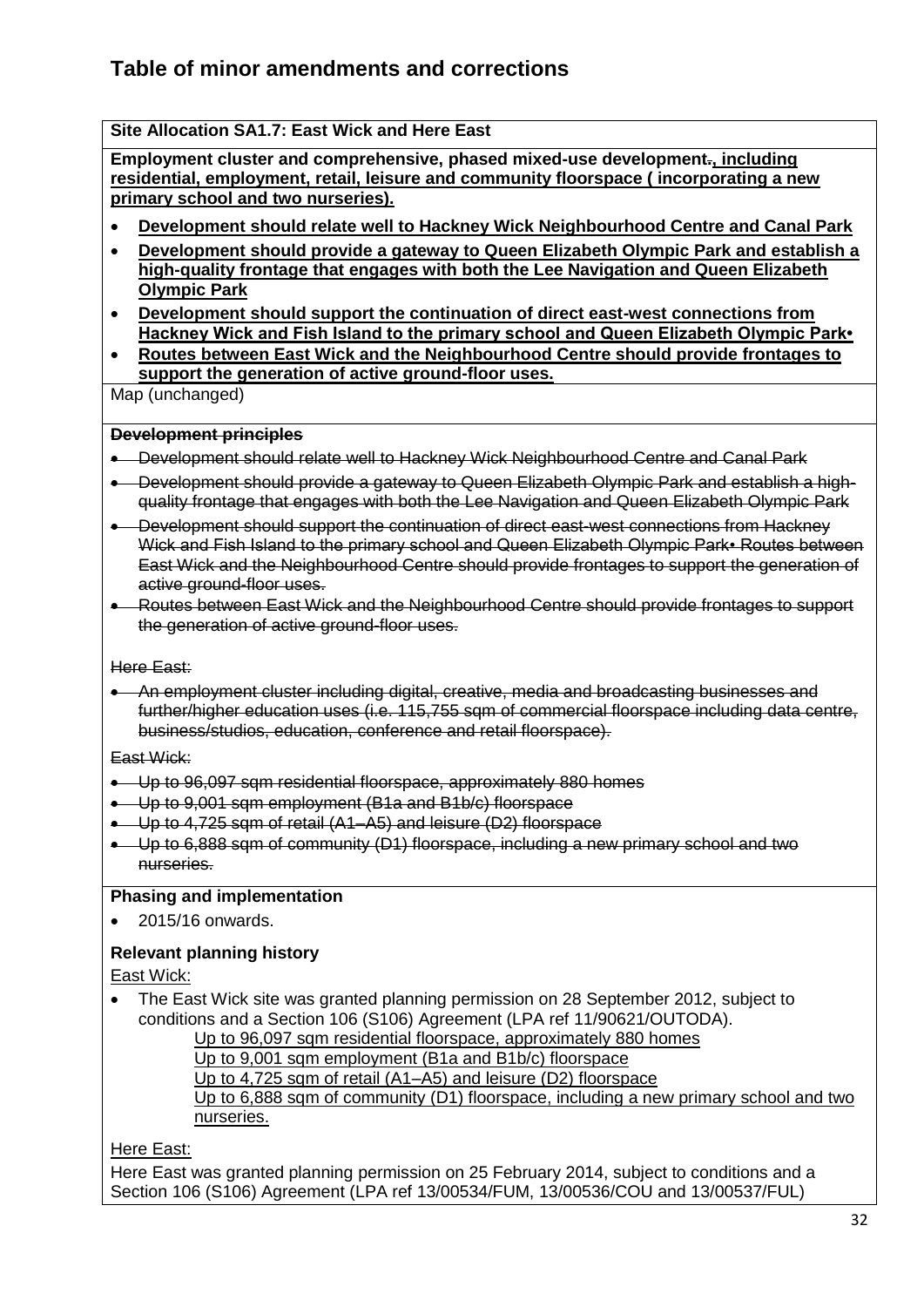• An employment cluster including digital, creative, media and broadcasting businesses and further/higher education uses (i.e. 115,755 sqm of commercial floorspace including data centre, business/studios, education, conference and retail floorspace).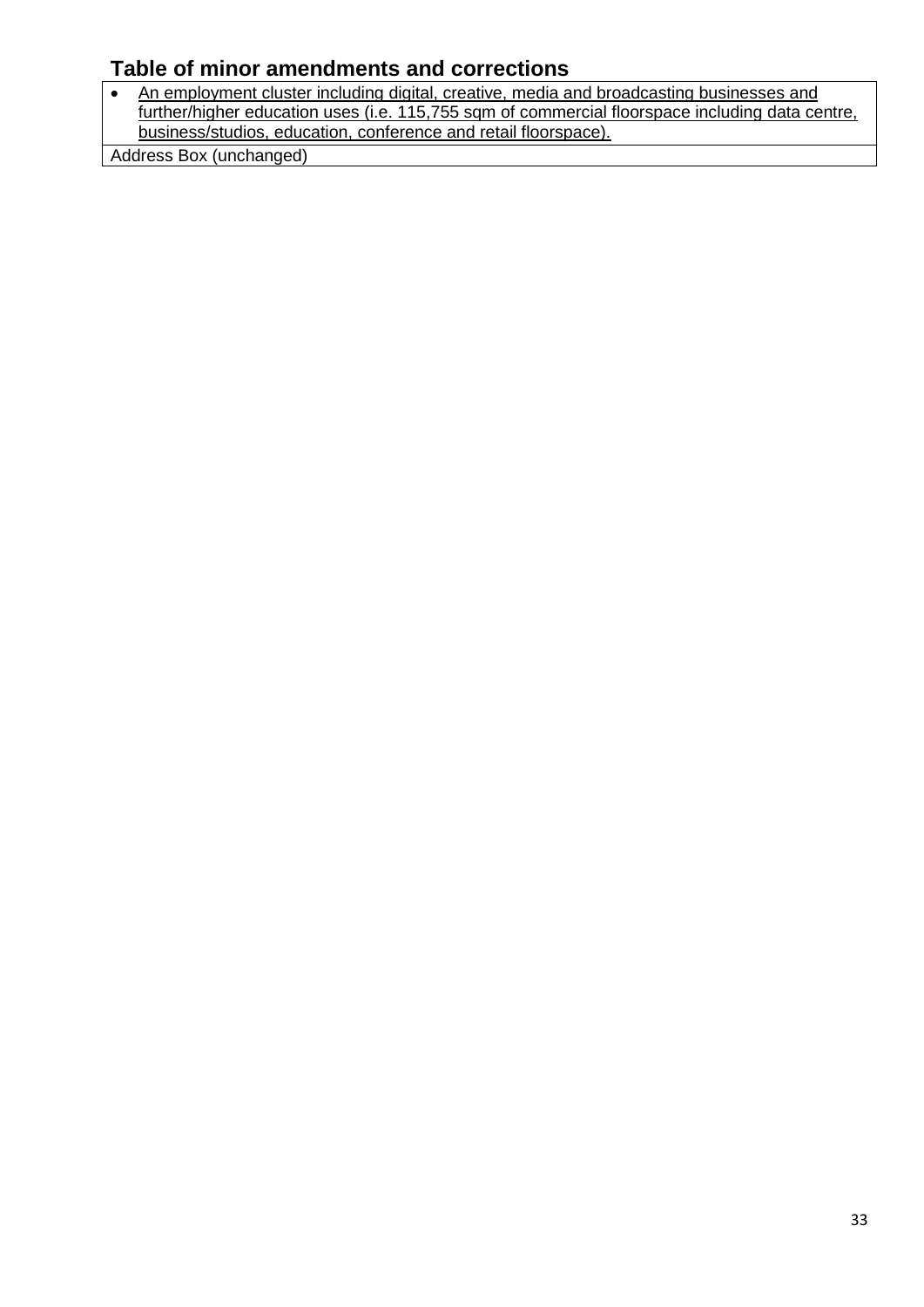| <b>Site Allocation SA1.8: Sweetwater</b>                                                                                                                                                                  |  |  |  |  |
|-----------------------------------------------------------------------------------------------------------------------------------------------------------------------------------------------------------|--|--|--|--|
| Comprehensive, phased mixed-use development <sub><sup>1</sup></sub> including residential, employment, retail<br>and community floorspace (incorporating a new primary school, nursery, health centre and |  |  |  |  |
| library).                                                                                                                                                                                                 |  |  |  |  |
| Development should relate well to Hackney Wick Neighbourhood Centre, Canal Park and                                                                                                                       |  |  |  |  |
| the Stadium                                                                                                                                                                                               |  |  |  |  |
| Development should support the continuation of direct east-west connections from<br>$\bullet$                                                                                                             |  |  |  |  |
| Hackney Wick and Fish Island to the primary school and Queen Elizabeth Olympic Park                                                                                                                       |  |  |  |  |
| <u>New bridge links should be provided across the Lee Navigation that align with the street</u><br>$\bullet$<br>pattern of Hackney Wick and Fish Island                                                   |  |  |  |  |
|                                                                                                                                                                                                           |  |  |  |  |
| Map (unchanged)                                                                                                                                                                                           |  |  |  |  |
| <b>Development principles</b>                                                                                                                                                                             |  |  |  |  |
| • Development should relate well to Hackney Wick Neighbourhood Centre, Canal Park and the<br>Stadium                                                                                                      |  |  |  |  |
| • Development should support the continuation of direct east-west connections from Hackney<br>Wick and Fish Island to the primary school and Queen Elizabeth Olympic Park                                 |  |  |  |  |
| • New bridge links should be provided across the Lee Navigation that align with the street pattern<br>of Hackney Wick and Fish Island                                                                     |  |  |  |  |
| • Up to 67,730 sqm residential floorspace, approximately 650 homes                                                                                                                                        |  |  |  |  |
| • Up to 1,065 sqm of employment (B1a) floorspace                                                                                                                                                          |  |  |  |  |
| • Up to 2,576 sqm of retail (A1-A5) floorspace                                                                                                                                                            |  |  |  |  |
| • Up to 8,410 sqm of community (D1) floorspace, including:                                                                                                                                                |  |  |  |  |
| - new primary school                                                                                                                                                                                      |  |  |  |  |
| - two nurseries                                                                                                                                                                                           |  |  |  |  |
| - health centre                                                                                                                                                                                           |  |  |  |  |
| - library.                                                                                                                                                                                                |  |  |  |  |
| <b>Phasing and implementation</b>                                                                                                                                                                         |  |  |  |  |
| 2015/16 onwards.                                                                                                                                                                                          |  |  |  |  |
| <b>Relevant planning history</b>                                                                                                                                                                          |  |  |  |  |
| This site was granted planning permission on 28 September 2012, subject to conditions and a                                                                                                               |  |  |  |  |
| Section 106 (S106) Agreement (LPA ref 11/90621/OUTODA).                                                                                                                                                   |  |  |  |  |
| Up to 67,730 sqm residential floorspace, approximately 650 homes                                                                                                                                          |  |  |  |  |
| Up to 1,065 sqm of employment (B1a) floorspace                                                                                                                                                            |  |  |  |  |
| Up to 2,576 sqm of retail (A1-A5) floorspace                                                                                                                                                              |  |  |  |  |
| Up to 8,410 sqm of community (D1) floorspace, including:                                                                                                                                                  |  |  |  |  |
| new primary school                                                                                                                                                                                        |  |  |  |  |
| nursery                                                                                                                                                                                                   |  |  |  |  |
| health centre                                                                                                                                                                                             |  |  |  |  |
| library.                                                                                                                                                                                                  |  |  |  |  |
| Address box (unchanged)                                                                                                                                                                                   |  |  |  |  |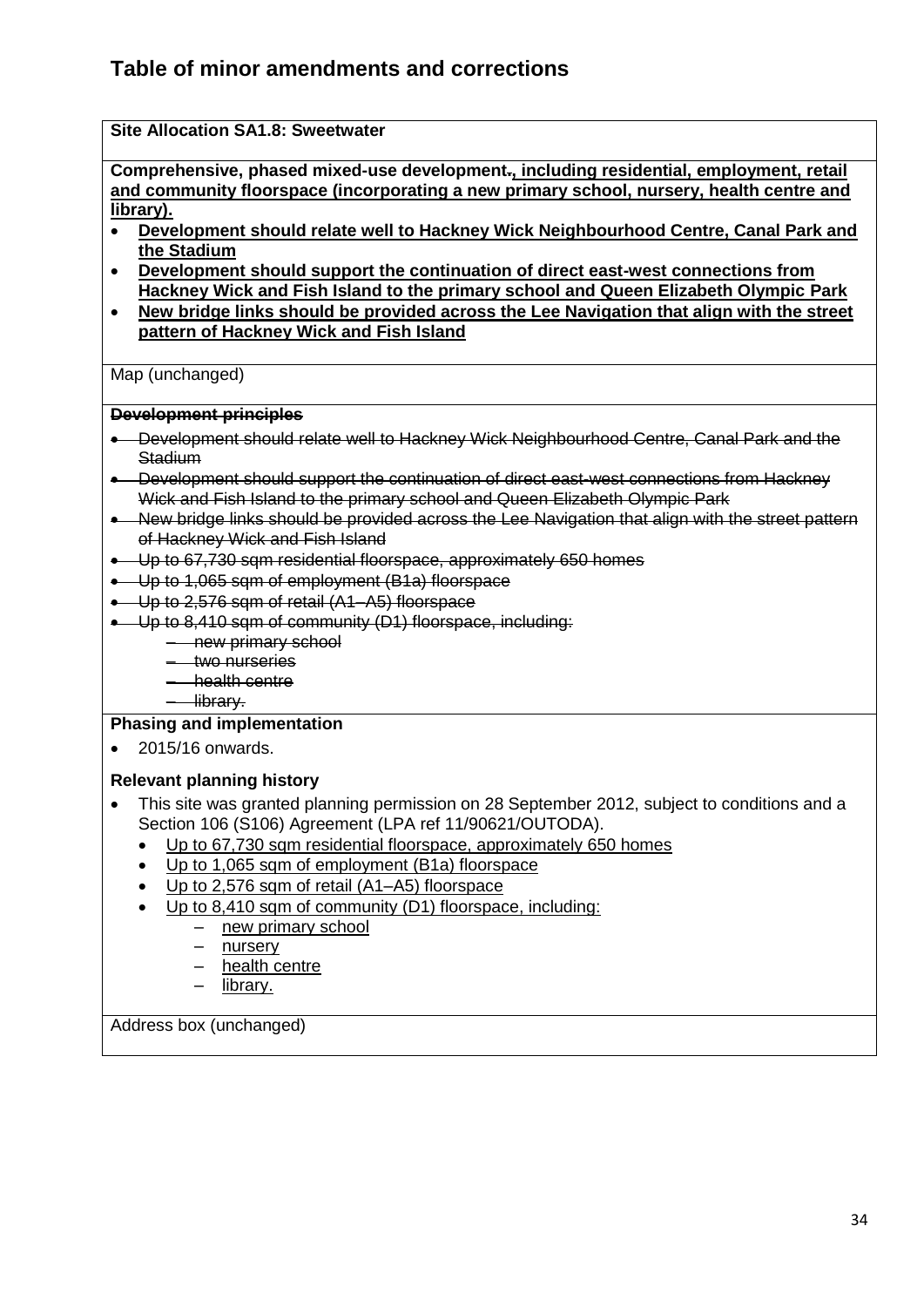## **Site Allocation SA1.9: Bartrip Street South**

#### **Land with potential for gypsy and traveller site.**

- Maximise the provision of gypsy and traveller pitches
- Design must incorporate noise mitigation measures

#### Map (unchanged)

### **Supporting Ddevelopment principles**

- Maximise the provision of gypsy and traveller pitches
- Development should be stepped back from surrounding roads and orientated towards Wick Road
- Development should maintain the green amenity and green infrastructure value of the site and existing vegetation where appropriate
- **.** Design must incorporate noise mitigation measures
- The site should be accessed from the corner of Bartrip Street/Wick Road.

#### **Phasing and implementation**

 Delivery on site is expected to meet the first five-year requirements for pitches (between 2015– 20).

#### **Relevant planning history**

• Not applicable.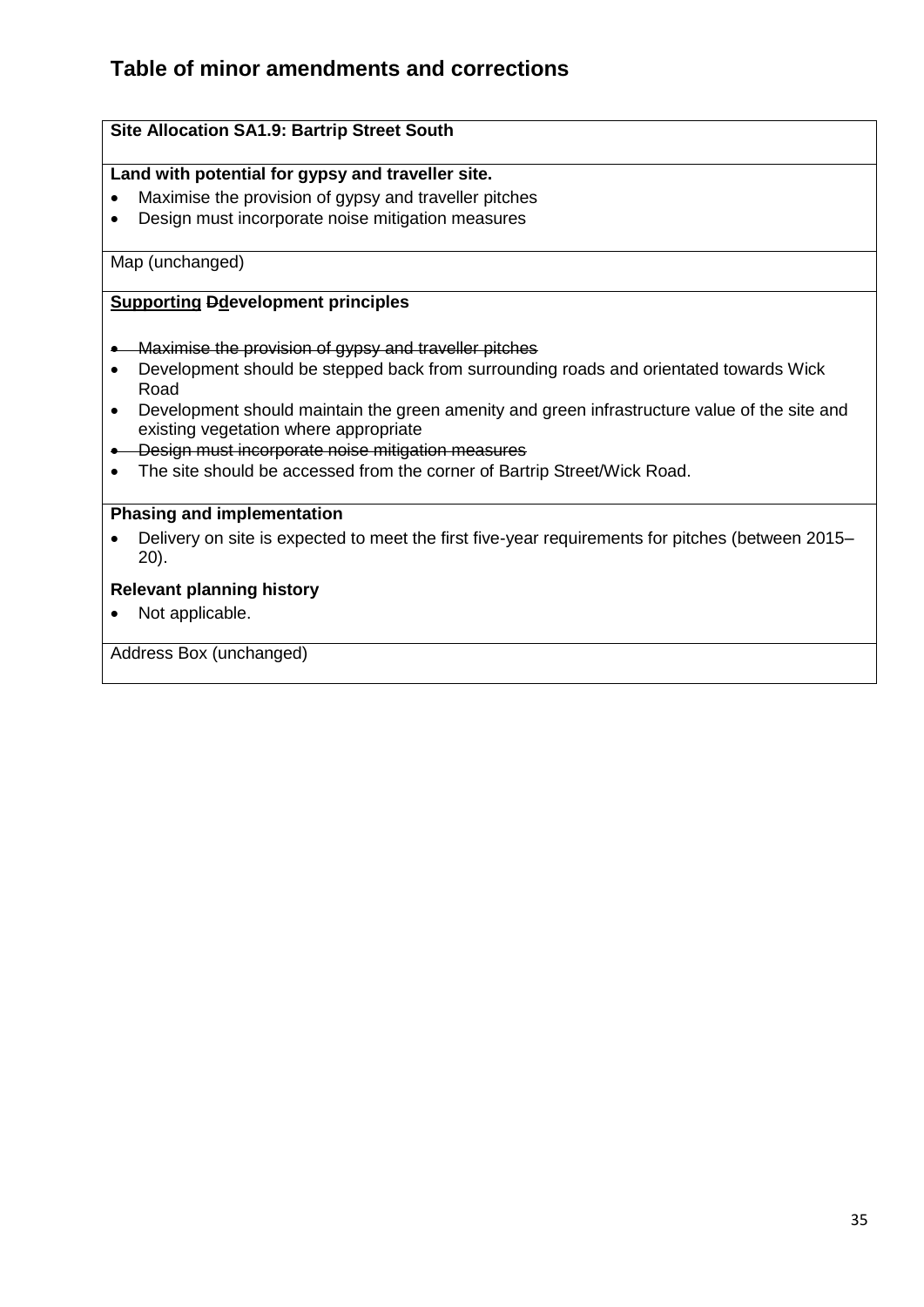#### **Site Allocation SA2.2: East Village Allocation text:**

**Family-focused, medium- to high-density residential development with public open spaces and new Local Centre. Significant development capacity within Rremaining development plots provide capacity for residential development and for retail and commercial uses at ground-floor level within the Local Centre. Retail space within Local Centre not to exceed a total of 9,999 sqm.**

Map (unchanged)

## **Supporting Development principles**

- Development around existing open space and street network
- Tall buildings and higher densities in southern area close to Stratford International Station and Stratford Town Centre, medium densities and heights elsewhere
- **-** Retail space within Local Centre not to exceed a total of 9,999 sqm
- Provision of central green space that provides key pedestrian route to Queen Elizabeth Olympic Park
- Provision of key route between Stratford International Station and velodrome
- Subject to Policy 2.4, seek to provide retail and non-residential activities onto route between Stratford International Station and Chobham Manor
- Ensure strong pedestrian and cycle links to Chobham Academy and Sir Ludwig Guttmann Health Centre.

## **Phasing and implementation**

Delivery on site (of undeveloped plots) from 2014/15 onwards.

# **Relevant planning history**

 Part of the Stratford City masterplan planning permission (Reference 07/90023/ VARODA) and associated subsequent planning permissions. Remaining plots can be brought forward through reserved matters applications within this permission. Remaining floorspace within the permission allows the following development within East Village:

 Residential: 194,740 sqm Retail: 4,238 sqm Leisure: 3,124 sqm Community use: 726 sqm

## **Address**

**Site address: East Village, Stratford** 

**Existing uses:** Vacant development plots within East Village with outline planning permission for development (see planning history)

**Size:** 18.9 hectares (total site area including the development plots)

**PTAL rating:**  $1a-3$  **2-6** 

**Flood Zone:** 2 (western half only)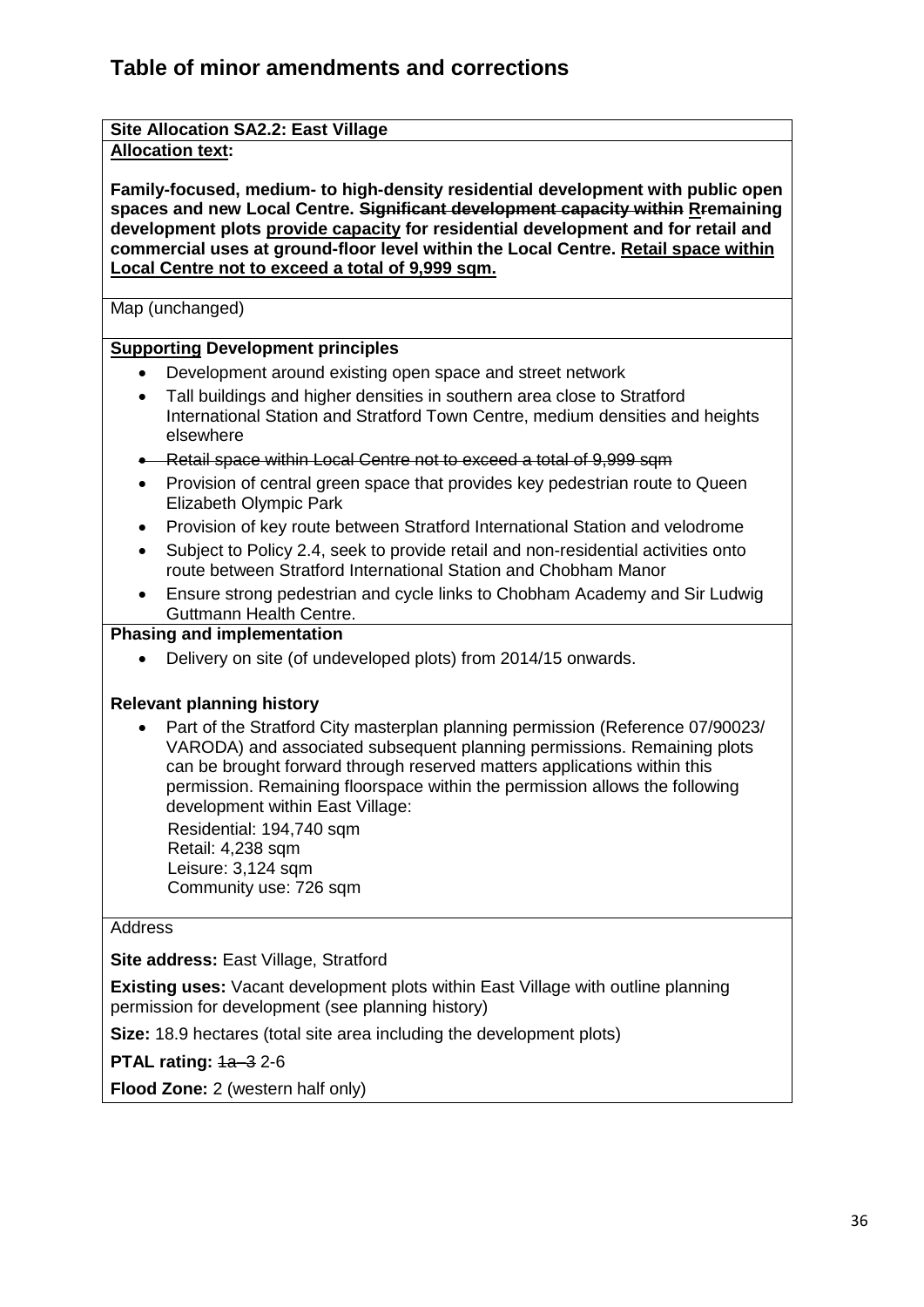### **Site Allocation SA3.1 Stratford Town Centre West**

**Potential for a A range of town centre uses and residential accommodation appropriate to the scale and form of the Metropolitan Centre designation. The Ssite will form an extension to the Town Centre Boundary of Stratford with the eastern parcel providing access to the town centre by a Link Bridge. Active uses shall be on the ground floor along enhanced key connections**

Map (unchanged)

## **Supporting Development principles**

- Provide an overall mix of town centre uses respecting the existing character, scale, and massing the allocation area
- Suitable for main town centre uses appropriate to Metropolitan Centre designation
- Northern development parcel should provide office with ground-floor local service retail providing a transition to the residential area to the north
- South-western parcel should provide offices and residential with the localised retail functions on the ground floors
- Eastern parcel should provide a large-scale town centre use with supporting elements and reflect the constrained access including access to town centre by Link Bridge
- Southern parcel should largely be residential with a transition from retail and other uses, containing Local Open Space
- Key connections shall be enhanced: to the north to East Village; from existing Stratford town centre to the east; from the south through to London Aquatics Centre; and from the west along Westfield Avenue to Queen Elizabeth Olympic Park. Connectivity routes in private ownership should maintain the format and appearance of public space
- Points where key connections meet the allocation will shall be gateways for enhancement
- Active uses shall be on the ground floor along key connections and routes
- Maintain the view from the core of Stratford City through The International Quarter to London Aquatics Centre and beyond in line with the Views Policy BN.9
- Safeguarding Inclusion of land for new platforms at Stratford Station to support enhanced rail links to the north where required.

## **Phasing and implementation**

- Residential within The International Quarter will be delivered from 2015
- Other northern and south-western parts of The International Quarter to be delivered from 2020
- The housing development of 1,105 units at Cherry Park will be delivered from 2015
- Delivery of the Chobham Farm South shall depend on access to the site via the town centre Link Bridge and is anticipated to be post-2020.

#### **Planning history**

- Has permission under the Stratford City scheme for 450,000 sqm; approximately 1,440 residential units (TIQ-333, Cherry Park-1,105); 25,500 sqm hotel; 3,000 sqm retail; 2,000 sqm leisure
- Permission under the Manhattan Lofts scheme for 248 residential units to the north of the International Station.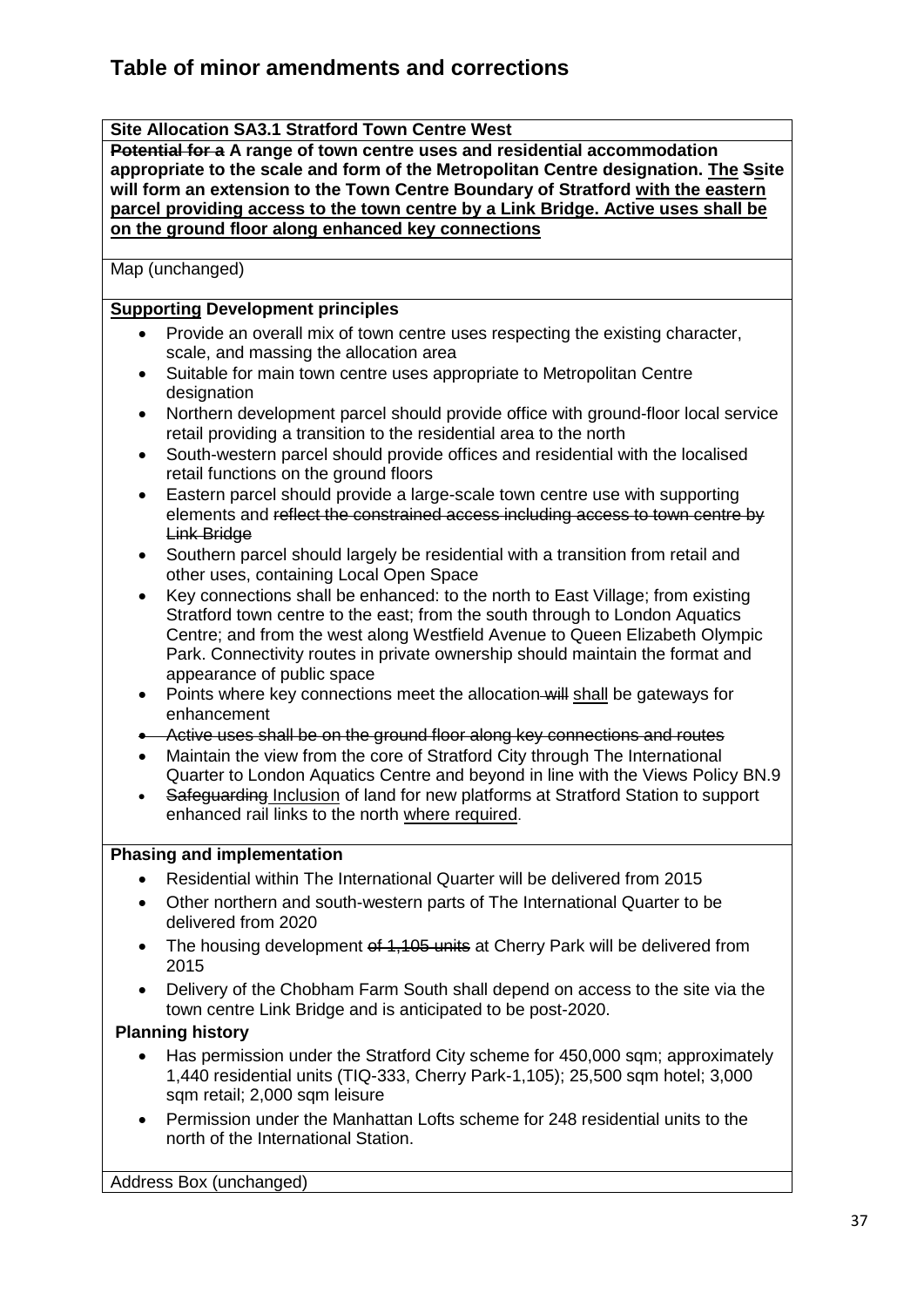#### **Site Allocation SA3.4 Greater Carpenters District**

**Existing mixed-use area with potential for extensive mixed-use redevelopment. Achieve a mixed-use development including residential, and more extensive business, commercial, education and community uses**

Map (unchanged)

### **Supporting Development principles**

- Achieve a mixed-use development including residential, and more extensive business, commercial, education and community uses
- Proposals should seek to optimise and increase the residential capacity of the area subject in particular to Policy SP.32 of this Local Plan
- Development densities and uses should reflect location and public transport accessibility
- Where provided, commercial and other active uses shall be on the ground floor along key connections, related to the station, Town-Metropolitan Centre and Stratford High Street
- Maximise and reflect in any new development or public realm improvement the potential arising from pedestrian movement to and from a new western entrance to Stratford Regional Station and improvements to the Jupp Road bridge
- The identified option for the new western entrance to Stratford Regional Station should be incorporated into redevelopment proposals for this site
- Improve connections from the site to the north and to Stratford Town Metropolitan Centre; to south-west to the Greenway via Bridgewater Road
- Improve connections within the site along Warton Road, Carpenters Road, Gibbins Road and Jupp Road; and to within Queen Elizabeth Olympic Park
- Subject to the above, proposals should be in accordance with the provisions of other Local Plan policies including B.1 in relation to employment floorspace, H.1 for housing mix, CI.1 for community facilities and BN.7 in relation to Local Open Space
- Safeguarding of land for DLR North Route Double Tracking phase 2.

## **Phasing and implementation**

Delivery of a first phase during 2015/16 to 2020/21.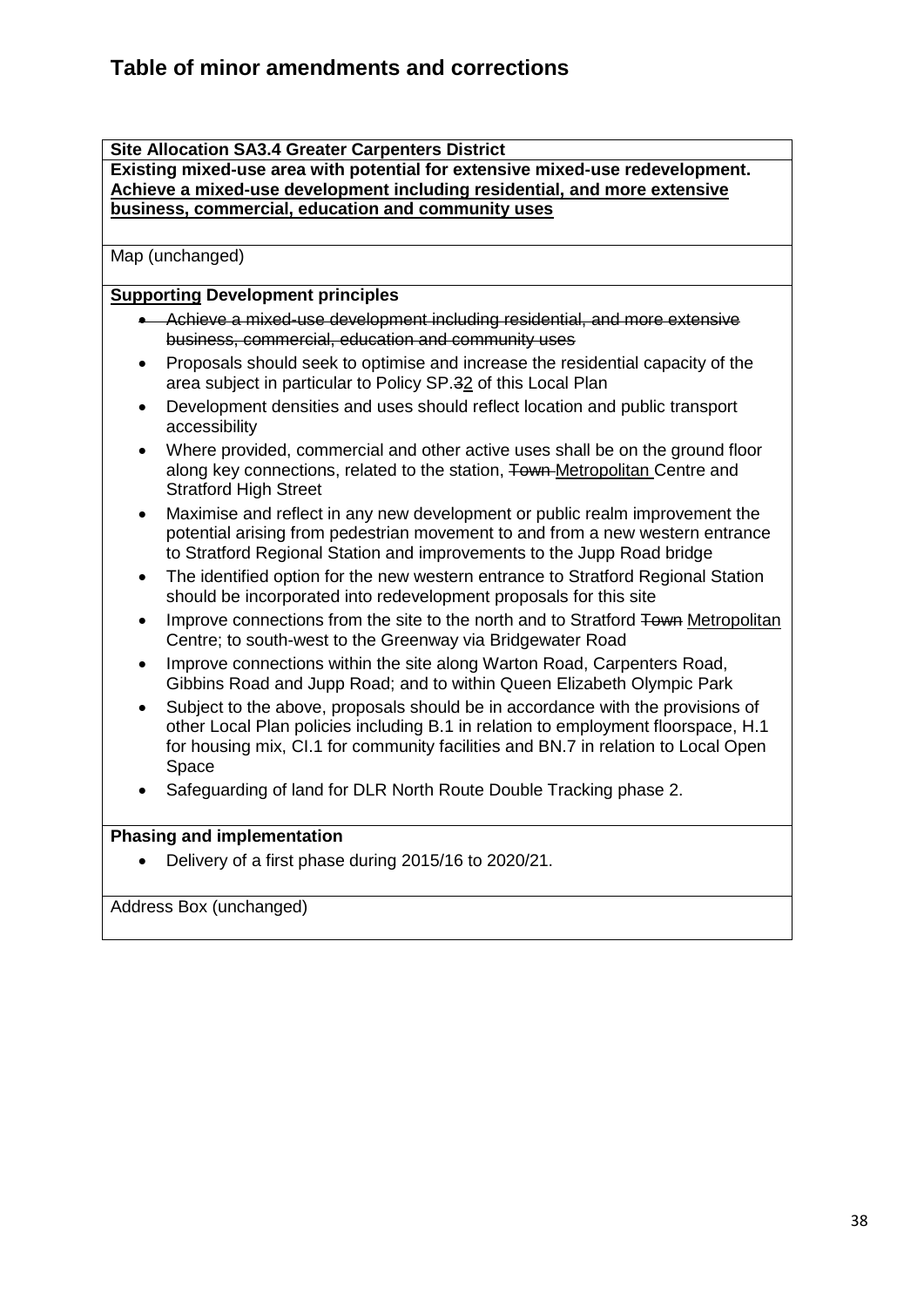#### **Site Allocation SA3.5 Bridgewater Road**

**Residential development with ancillary open space and play space, with rebuilt Bridgewater Road Bridge. Cycling and walking access across Greenway to Pudding Mill Local Centre**

## Map (unchanged)

## **Supporting Development principles**

- Development should maintain the openness of the Metropolitan Open Land
- Development shall be supported by an improved road, pedestrian and cycle bridge from Warton Road
- Take account of the allotment site in the northern part of site and its access, within scheme design
- Medium-density development reflecting location and public transport accessibility levels providing a transition to the Carpenters District, suitable for provision of family housing and older persons' accommodation
- Heights should generally be no more than 30m from ground level, with heights stepping down to the allotments to the west of the site
- Improved waterways environment
- Cycling and walking access across Greenway to Pudding Mill Local Centre
- Extension of district heating network into the site
- Proposals should include Local Open Space according to SPG Standards, including a play space
- Safeguarding of land for DLR North Route Double Tracking phase 2
- Key connections to be protected or provided.

#### **Phasing and implementation**

Available from 2018 onwards, following completion of Crossrail works.

## **Planning history**

- Has permission under the LCS scheme for approximately 300 homes
- 1.1 ha of allotments through the post- Games transformation.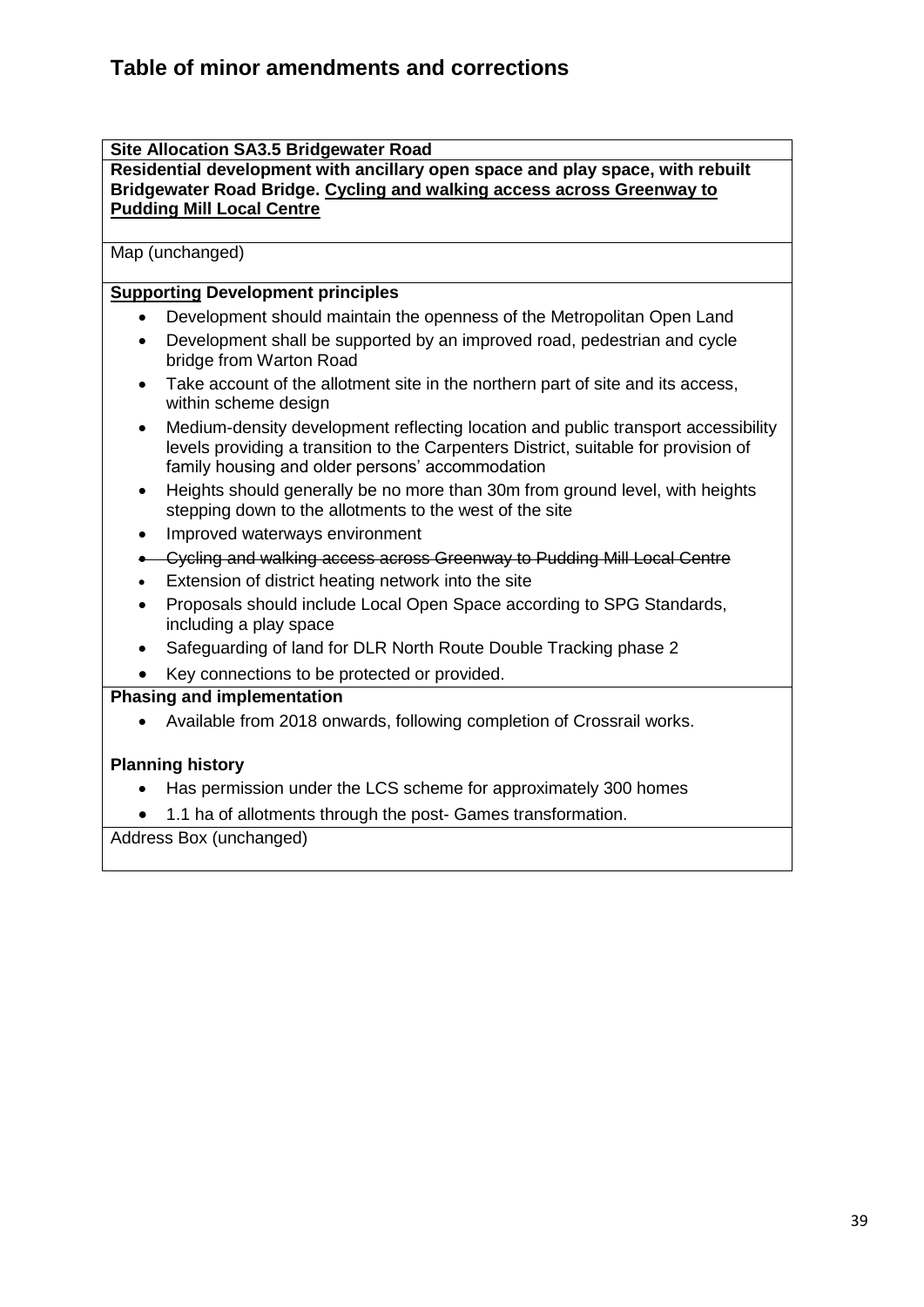**Site Allocation SA3.4 Rick Roberts Way**

**Comprehensive, mixed use development of residential with education uses including provision of an all-age school or equivalent education provision and open space.**

Map (unchanged)

## **Supporting Development principles**

- Development will should maintain the openness of the Metropolitan Open Land along the western boundary of the site
- Provision of all-age school alongside residential development respecting the existing character, scale and massing of the site and its surrounding area
- Residential capacity could be increased alongside the introduction of business space and significant open space, should the all-age school or its secondary school component be delivered within a location suitable to requirements elsewhere within the Legacy Corporation area. Unless school place demand has been demonstrably met elsewhere, retention of sufficient land for delivery of an additional primary school in the later part of the Plan period will be required within the site
- Development will should need to plan for the associated costs of remediation of the site
- Design to reflect the close proximity of industrial and other uses
- Development will preserve or enhance the listed cottages and the setting of the Conservation Area to the south
- Enable safe access to the secondary school for pedestrians and cyclists
- Development shall respect the existing character, scale and massing of the site and its surrounding area
- Cycling and walking access improvements along the Greenway
- Proposals to include Local Open Space including play space and BAP habitat
- Building heights generally less than 36 metres above ground level, grading down to the south-east.

## **Phasing and implementation**

- School provision to be provided prior to, or in parallel with, the residential elements
- Development shall take place once remediation of the land and removal of equipment has taken place including revocation of Hazardous Substance Consent
- Delivery on site from 2020 onwards.

# **Planning history**

 Has permission under the LCS scheme for: approximately 400 residential; 550 sqm retail; 11,600 sqm community use (school).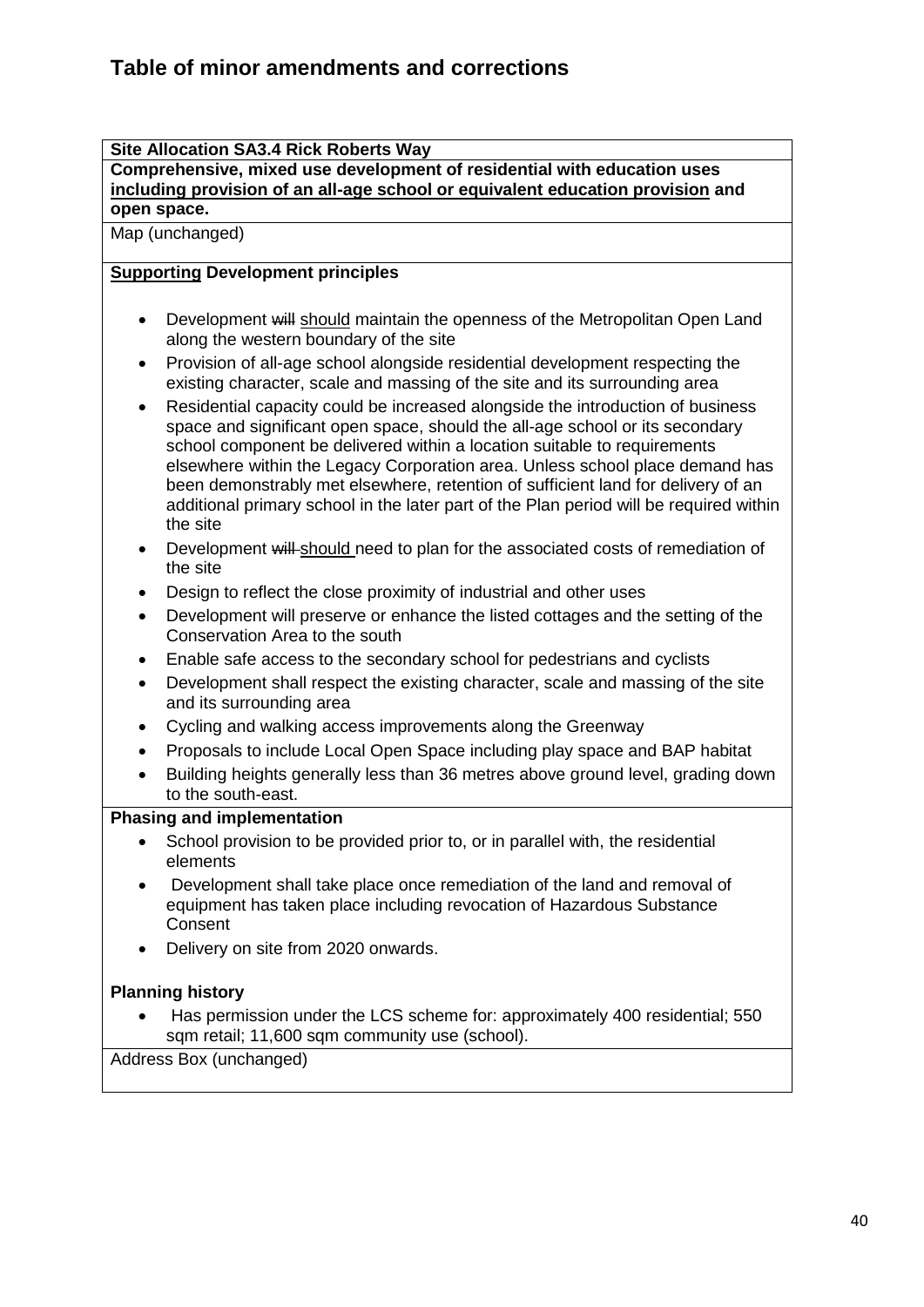**Site Allocation SA4.1: Bromley-by-Bow Site Allocation: A new mixed-use area consisting of including:**

- **New and reprovided retail floorspace that is capable of functioning alongside a mix of uses, as a new District Centre**
- **A primary school**
- **A new 1.2 hectare park**
- **Riverside walk**
- **Community facility (e.g. library)**
- **New homes with a significant element of family housing**
- **New employment-generating business space in a range of sizes and formats.**

**Proposals for development will be required to demonstrate that they contribute to the comprehensive development of the Bromley-by-Bow Site Allocation area. To do this, applications will need to demonstrate:** 

- **that a masterplan approach for the Site Allocation as a whole is followed**
- **that phasing of development across the overall site is appropriate and secured through Section 106 Agreement**
- **that there is certainty over delivery of the complete comprehensive scheme, rather than delivery of separate piecemeal elements without certainty that all of the required uses, accessibility improvements and necessary infrastructure will be delivered over the longer term.**

**Proposals will need to include an appropriate mix and balance of uses that together have the potential to function as a District Centre, including retail employment floorspace, community uses, a primary school, a new park and improved public realm** 

**New development should respond positively to the adjacent waterways and Listed Buildings and Conservation Area at Three Mills. Specifically, development should be lower in scale by the canal and the new park should be located adjacent to the River Lea** 

**Proposals for development above 18 metres above ground level will only be acceptable subject to the provisions of Policy BN.10**

**Safe pedestrian and cycling access should be provided, particularly to the primary school.**

**Landing for bridges from Sugar House Lane will need to be incorporated into development proposals** 

Map (unchanged)

#### **Supporting Development principles**

- Landowners will need to work together to bring forward comprehensive schemes that are capable of achieving the delivery of the District Centre and identified infrastructure needed for the site as a whole. Accessibility improvements will be required to enable the new Centre to be accessible to new and existing communities to the north and the west.
- Proposals for development will be required to demonstrate that they contribute to the comprehensive development of the Bromley-by-Bow Site Allocation area. To do this, applications will need to demonstrate:
	- that a masterplan approach for the Site Allocation as a whole is followed
	- that phasing of development across the overall site is appropriate and secured through Section 106 Agreement
	- that there is certainty over delivery of the complete comprehensive scheme, rather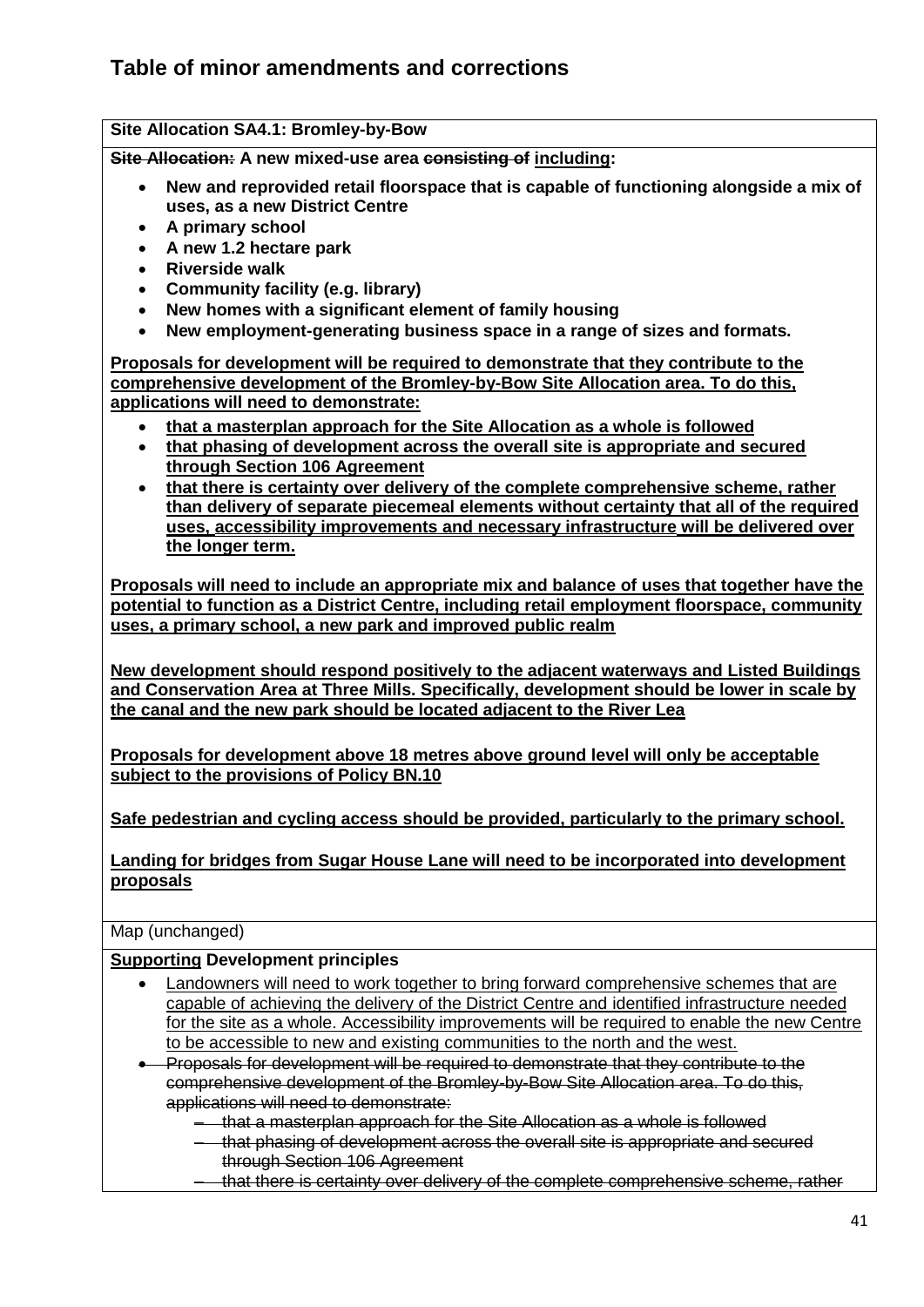than delivery of separate piecemeal elements without certainty that all of the required uses, accessibility improvements and necessary infrastructure will be delivered over the longer term

- Proposals will need to include an appropriate mix and balance of uses that together have the potential to function as a District Centre, including retail employment floorspace, community uses, a primary school, a new park and improved public realm
- New development should respond positively to the adjacent waterways and Listed Buildings and Conservation Area at Three Mills. Specifically, development should be lower in scale by the canal and the new park should be located adjacent to the River Lea
- The predominant height of new buildings across the area should be 18 metres, subject to meeting other policies in this Local Plan
- Safe pedestrian and cycling access should be provided, particularly to the primary school.

#### **Phasing and implementation**

- The area is identified in the London Plan as a potential new District Centre
- To maximise the opportunities to deliver a successful new centre and community in this location, improved linkages across the A12 and links to the east across the River Lea are essential to improve local and wider connectivity and integration of new and existing communities across and beyond this Sub Area
- Phasing of development will be important (as set out in 'Development principle 1' above), as will the means of access to the site. A new junction which provides vehicular and pedestrian access from the site to and across the A12 is required, (see policy 4.2) to improve access to the wider Bow area and to Bromley-by- Bow Station. Such improvements will be required as part of comprehensive proposals for development on this site. As set out in the Legacy Corporation Planning Obligations SPD, the Legacy Corporation considers that development at Bromley-by-Bow will require on-site improvements to access and transport and highways improvements which would be secured through Section 106 Agreements. Appropriate arrangements for providing for community uses, open space and improved public realm on site would also be secured through Section 106 Agreement
- A substantial mixed-use scheme has planning permission at Sugar House Lane, which is across the river to the north-east. Proposals at Bromley-by-Bow will need to take account of the permitted/emerging land uses on that site. For example, there is planned commercial activity to the southern edge of Sugar House Lane, and it would make sense for development at Bromley-by-Bow to concentrate town centre uses towards this area
- Landing for bridges from Sugar House Lane will need to be incorporated into the development proposals
- The LLDC will proactively engage with landowners and developers to ensure delivery of this important regeneration area.

## **Relevant planning history**

1. There are no listed buildings or Conservation Areas on the site

2. Planning permission was granted in 2010 for a comprehensive mixed-use scheme, on the southern part of the Site Allocation but this permission has now lapsed

3. Permission was granted in 2012 for a predominantly housing development to the northern part of the Site Allocation (PA/11/02423/LBTH) and it is understood that this will be implemented.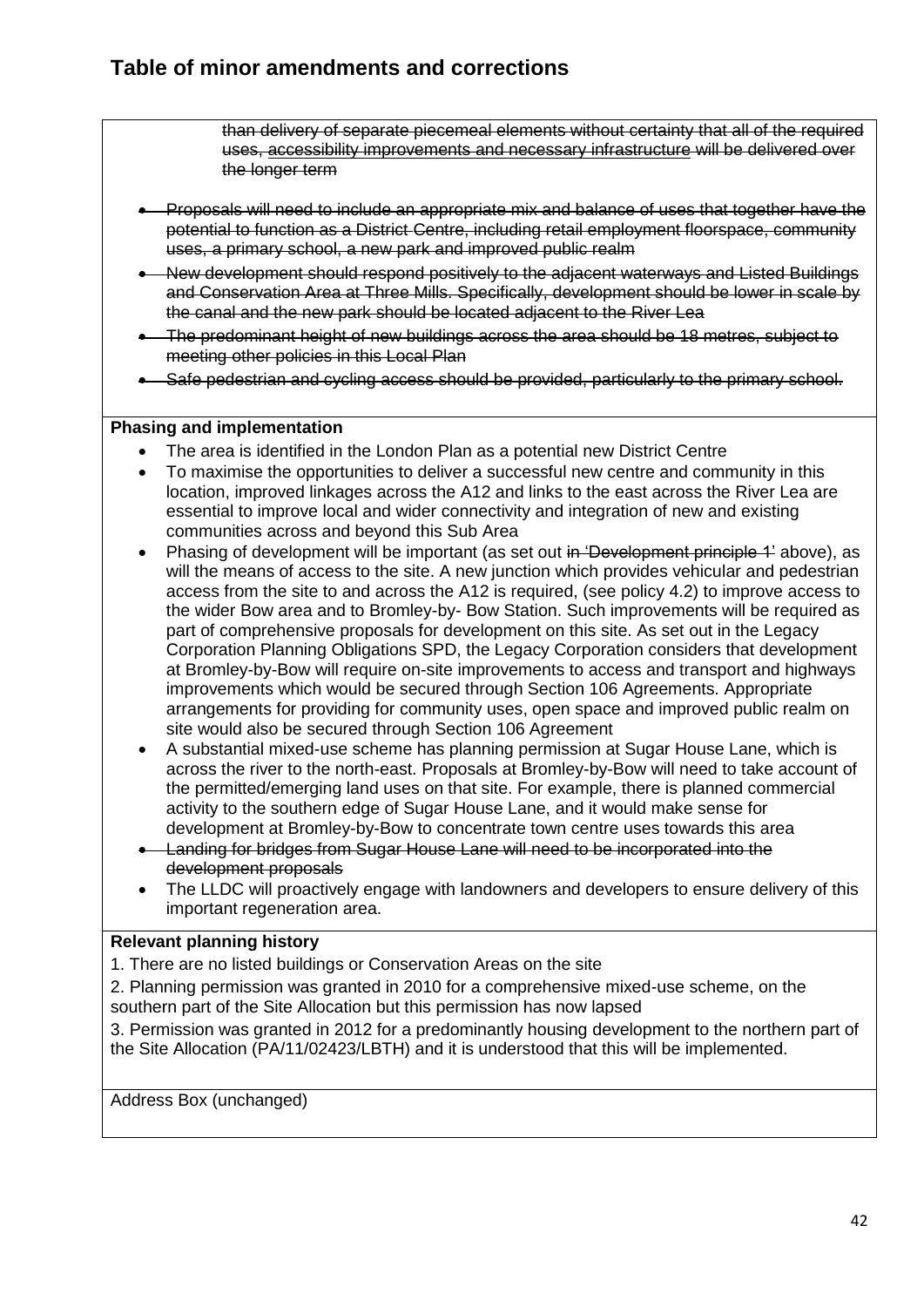## **Site Allocation SA4.2: Sugar House Lane**

**A new medium-density, mixed-use area including business (cultural and creative) and local retail space focused in the northern and southern part of the site; up to 1,200 new homes, with a significant number of family homes, Local Open Space, playspace and public realm. A new all-movements junction to enable access to the area and new and enhanced bridges to link the area to surrounding communities will be required alongside development. Proposals for development above 15 metres above ground level will only be acceptable subject to the provisions of Policy BN.10.**

The area should adopt a genuinely mixed-use character retaining a strong employment focus that includes a base for creative industries and introduces a new residential community served by a range of local amenities and high-quality public transport, pedestrian and cycle connections. The area will be defined by its unique natural environment and historic industrial legacy that includes extensive canal and river frontage, robust yet adaptable buildings and intricate yards and passages. The historic character of the area should be celebrated by weaving high-quality new buildings into the historic fabric.

## Map (unchanged)

## **Supporting Development principles**

- The area should adopt a genuinely mixed-use character retaining a strong employment focus that includes a base for creative industries and introduces a new residential community served by a range of local amenities and high-quality public transport, pedestrian and cycle connections. The area will be defined by its unique natural environment and historic industrial legacy that includes extensive canal and river frontage, robust yet adaptable buildings and intricate yards and passages. The historic character of the area should be celebrated by weaving high-quality new buildings into the historic fabric.
- Open space high-quality public, communal and private amenity spaces that create a sense of place and meet the needs of residents, workers and visitors will need to be provided
- A high proportion of family housing at least 40 per cent (three-bedroom and larger) will need to be provided
- Any proposals will need to preserve or and enhance the Conservation Area designations, both of the Sugar House Lane Conservation Area, which is wholly within the site, and the Three Mills Conservation Area, part of which falls within the Site Allocation area. Three Mills Conservation Area includes the Grade I listed House Mill, Grade II\* listed Clock Mill, Grade II listed Custom House and Grade II listed Three Mills Lane roadway. The settings of the Grade I, II\* and II buildings at Three Mills will also need to be protected.
- The waterside environment of the River Lea, Waterworks River and Bow Back River should be improved.

## **Phasing and implementation**

 $\bullet$ 

New pedestrian and vehicular access to the site will need to be provided. In particular, bridges linking the peninsula to Bromley-by-Bow and to Three Mills will need to be provided/enhanced. These have been secured through an existing planning permission, and equivalent provision would need to be made if any other new application comes forward, or the permitted scheme is amended as it is developed.

## **Relevant planning history**

The site contains the Sugar House Lane Conservation Area and a strip of land along the south-east boundary of the site is within the Three Mills Conservation Area. The southern end of the site is within the setting of a group of Grade I, II and II\* listed buildings, across the City Mill River at Three Mills and the listed gas-holders at Bromley-by-Bow Gasworks.

Permission was granted in 2012 for part-full and part-outline planning permission for a significant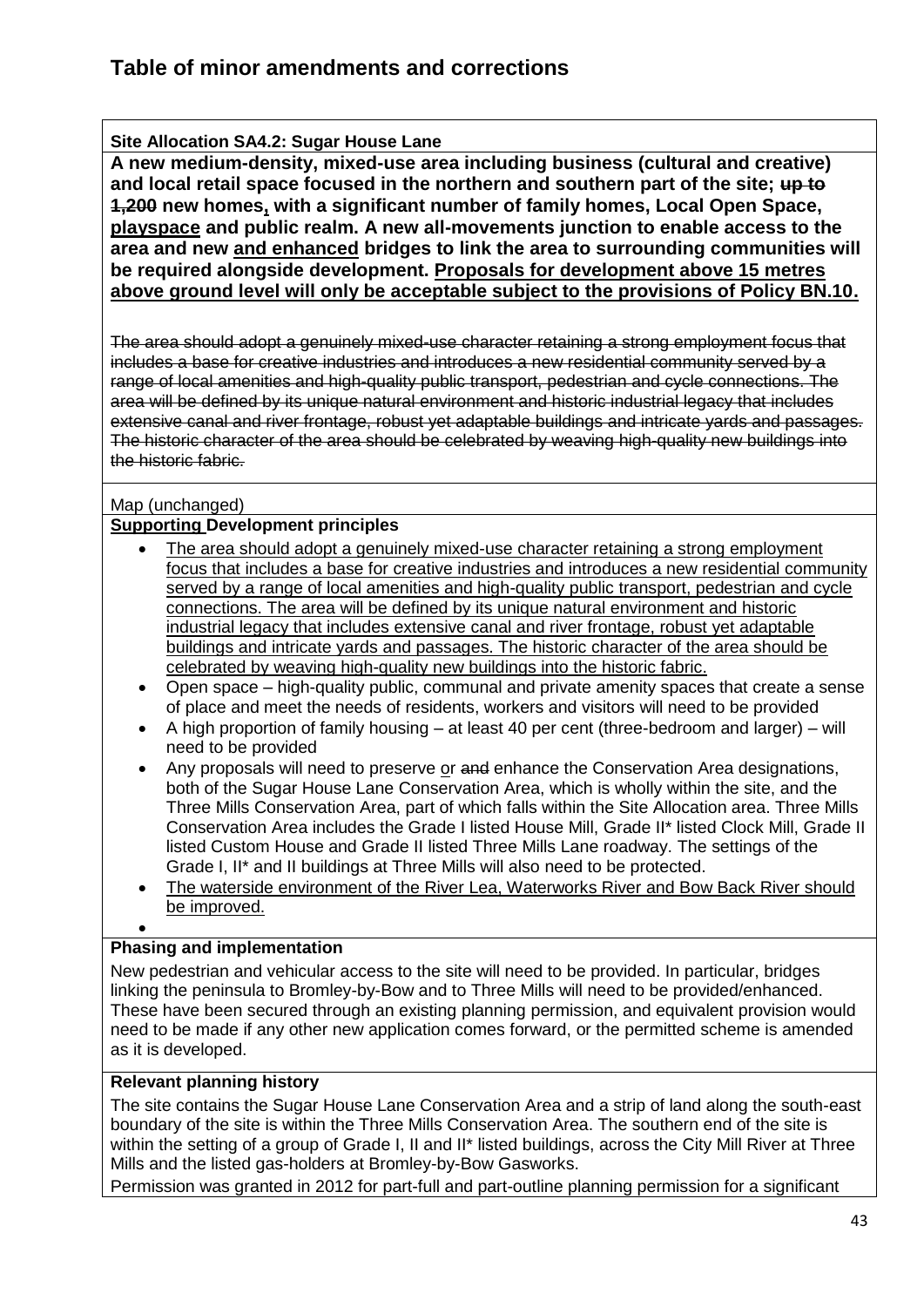mixed-use development, which includes:

- 1,200 residential units
- 12,500 sqm of flexible non-residential floorspace
- 34,000 sqm of offices and workshops
- 350-bedroom hotel
- pedestrian river bridge
- riverside park

It is understood that this scheme will be implemented. The scheme as permitted is considered to meet the requirements of this Site Allocation (SA4.2).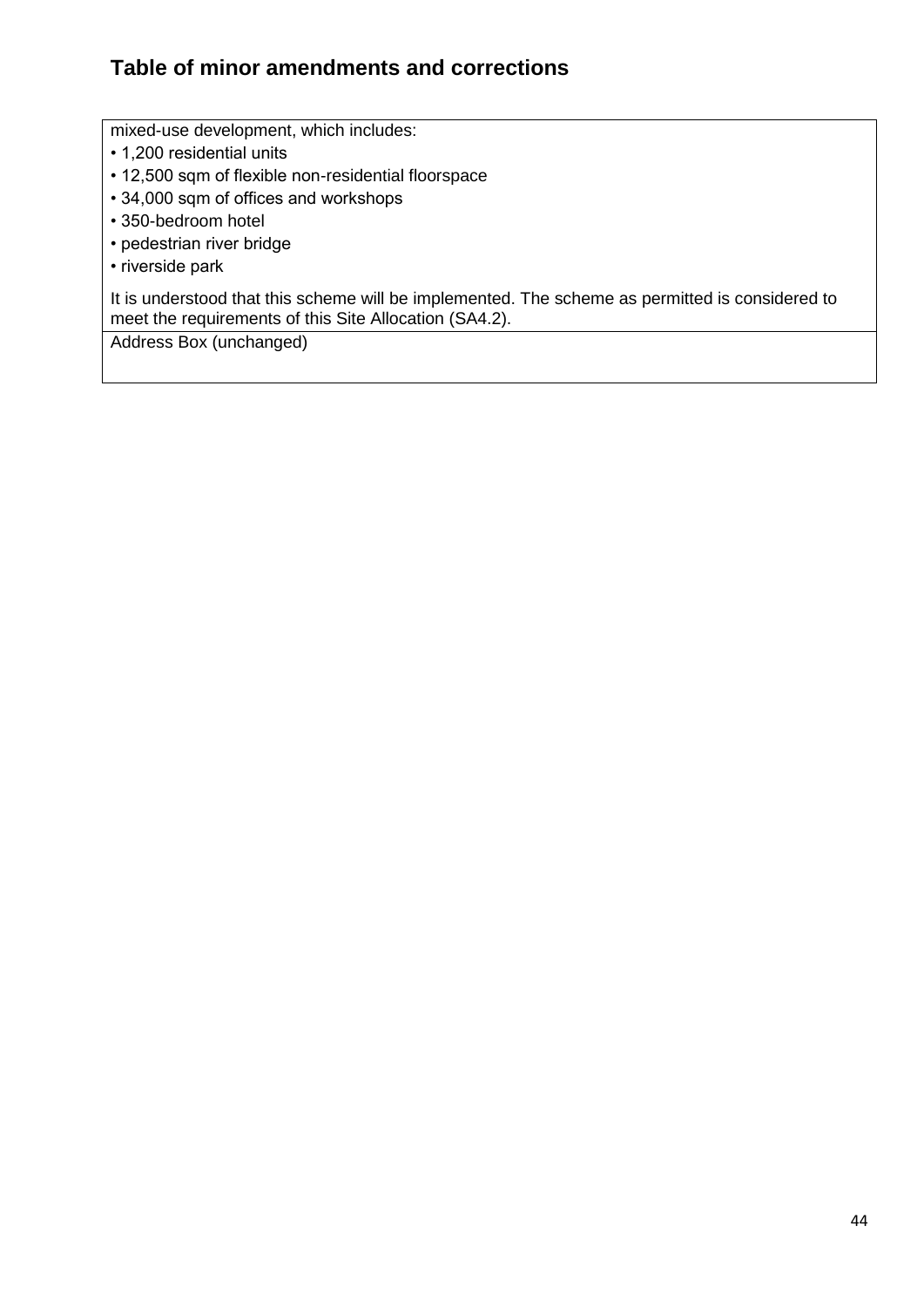**Site Allocation SA4.3: Pudding Mill A new medium-density, mixed-use area, including a significant and diverse element of new and replacement business floorspace, including spaces suitable for small- and mediumsized businesses; a new Local Centre adjacent to Pudding Mill Lane DLR Station and Pudding Mill Lane; new homes including a significant element of family housing; new Local Open Space, playspace and public realm. Cumulatively across the Pudding Mill Site Allocation, 25 per cent non-residential floorspace should be achieved, with a predominantly industrial floorspace use mix in the area to the west of Cooks Road and around the Crossrail portal. Landowners will need to work together to bring forward comprehensive schemes that are capable of achieving the ambitions for development of the site allocation and delivering identified infrastructure needed for the site as a whole.**

- **Proposals for development above 21 metres above ground level will only be acceptable subject to the provisions of Policy BN.10**
- **Non-residential uses should be focused along a new central east-west street**
- **The form of development should allow for improved east-west connections through the site**
- **Provision should be made for key connections, including new bus/cycle/pedestrian connection from Stratford High Street to Marshgate Lane and a new pedestrian/cycle connection from Wrexham Road over the A12 and River Lea**
- **Land should be safeguarded Safeguarding of land for DLR North Route Double Tracking phase 2.**
- **Regard will need to be had to not prejudicing the operation of the safeguarded rail freight site to the west (for example by ensuring that noise sensitive uses are located away from the site).**

Map (unchanged)

# **Supporting Development principles**

- Landowners will need to work together to bring forward comprehensive schemes that are capable of achieving the ambitions for development of the site allocation and delivering identified infrastructure needed for the site as a whole.
- Heights of up to 21 metres from ground level are appropriate on this site, except for some taller elements in the Local Centre (see Policies B.2 and BN.10)
- Open Space/playspace needs to be provided alongside development and located within pockets across the site
- Non-residential uses should be focused along a new central east-west street
- A new Local Centre should be brought forward adjacent to Pudding Mill DLR Station
- The form of development should allow for improved east-west connections through the site
- A significant proportion of family homes should be provided
- Provision should be made for key connections, including new bus/cycle/pedestrian connection from Stratford High Street to Marshgate Lane and a new pedestrian/cycle connection from Wrexham Road over the A12 and River Lea
- It would be appropriate to re-align Barbers Road to provide a dual fronted street and screening to the Crossrail site
- Other Industrial Location allocation designation maintained along the western edge to form a buffer to A12 (see Policy B.1)
- Safeguarding of land for DLR North Route Double Tracking phase 2.

## **Phasing and implementation**

- Delivery on site from 2015 onwards
- Lack of existing residential uses, amenity and limited connectivity will require early phases to consider carefully the provision of amenity and access